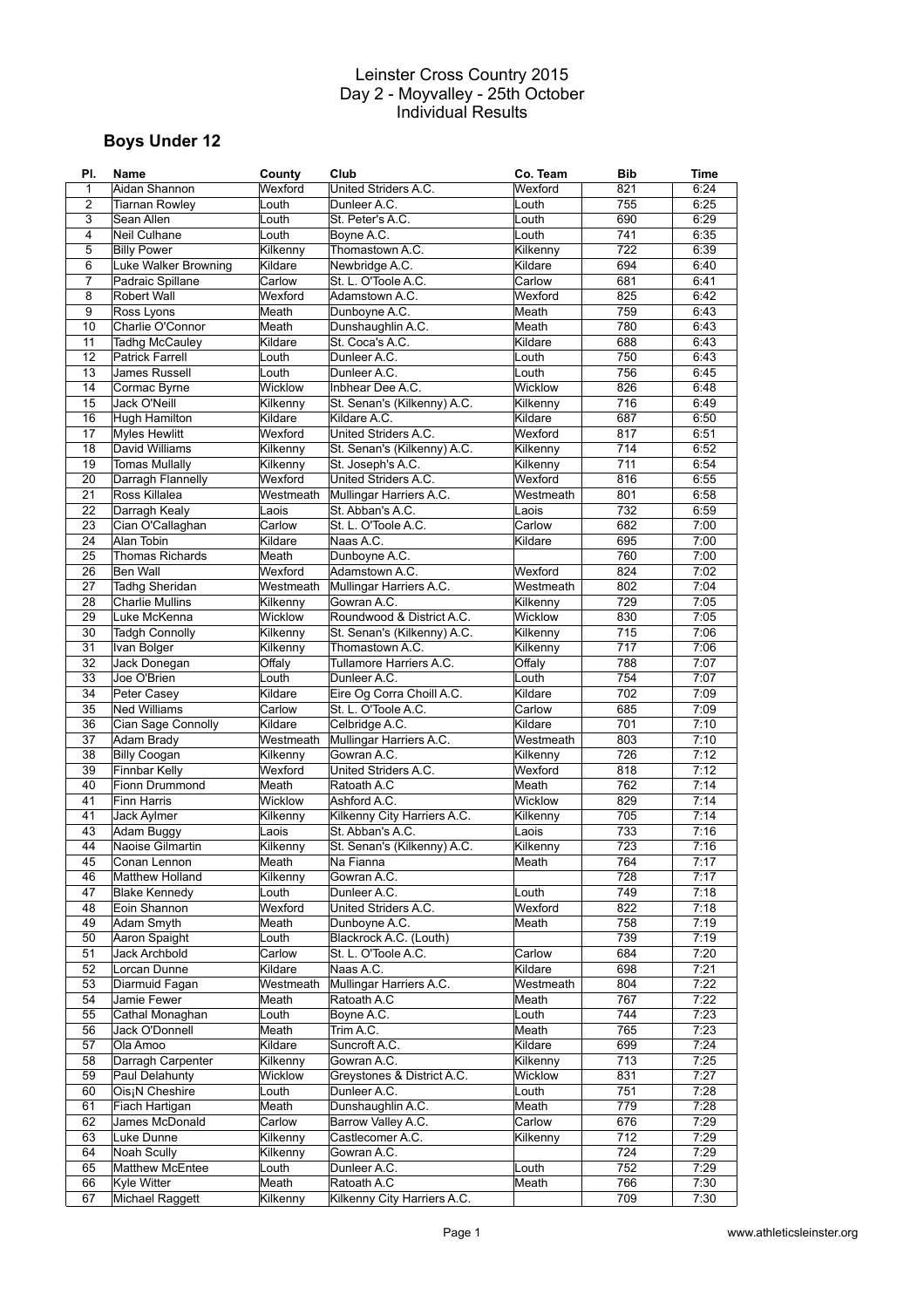| 68                | Cillian Dunne          | Kilkenny  | Gowran A.C.                 | Kilkenny  | 727 | 7:30 |
|-------------------|------------------------|-----------|-----------------------------|-----------|-----|------|
| 69                | Conor Kavanagh         | Kilkenny  | Kilkenny City Harriers A.C. | Kilkenny  | 708 | 7:32 |
| 70                | Rory McLoughllin       | Louth     | St. Peter's A.C.            | Louth     | 691 | 7:32 |
| 71                | Owen Lennon            | Wexford   | United Striders A.C.        | Wexford   | 819 | 7:33 |
| 72                | <b>Blake Kemmv</b>     | Laois     | Oughaval A.C.               | Laois     | 736 | 7:33 |
| 73                | Dean Murtagh           | Louth     | St. Peter's A.C.            | Louth     | 692 | 7:35 |
| 74                | Matthew Buggy          | Laois     | Oughaval A.C.               | Laois     | 734 | 7:36 |
| $\overline{75}$   | James Keenan           | Louth     | Boyne A.C.                  | Louth     | 743 | 7:37 |
| $\overline{76}$   | Noah Delaney           | Laois     | Oughaval A.C.               | Laois     | 735 | 7:38 |
| $\overline{77}$   | <b>Ben Folev</b>       | Meath     | Dunshaughlin A.C.           | Meath     | 778 | 7:38 |
| 78                | Adam Dalton            | Carlow    | St. L. O'Toole A.C.         | Carlow    | 686 | 7:38 |
| 79                | Joe Darby              | Westmeath | Mullingar Harriers A.C.     | Westmeath | 810 | 7:39 |
| 80                | Sean McEvoy            | Louth     | Dunleer A.C.                | Louth     | 753 | 7:39 |
| 81                | <b>Hugh Kelly</b>      | Wicklow   | Inbhear Dee A.C.            | Wicklow   | 828 | 7:40 |
| 82                | Sean Jeffery           | Kildare   | Le Chéile                   | Kildare   | 704 | 7:41 |
| 83                | Rory Hennessy          | Wicklow   | Inbhear Dee A.C.            | Wicklow   | 827 | 7:43 |
| 84                | <b>Matthew Farrell</b> | Carlow    | St. L. O'Toole A.C.         | Carlow    | 683 | 7:43 |
| 85                | <b>Mick Carroll</b>    | Kilkenny  | Kilkenny City Harriers A.C. |           | 707 | 7:44 |
| 86                | Cathal Brady           | Meath     | Fr. Murphy                  | Meath     | 768 | 7:44 |
| $\overline{87}$   | Paddy Merrick          | Kildare   | Celbridge A.C.              | Kildare   | 700 | 7:46 |
| 88                | Harry Shine            | Kilkenny  | Kilkenny City Harriers A.C. |           | 706 | 7:47 |
| 89                | <b>Adrian Costello</b> | Offaly    | Tullamore Harriers A.C.     | Offaly    | 793 | 7:48 |
| 90                | SeáN Murphy            | Kildare   | Naas A.C.                   | Kildare   | 697 | 7:49 |
| 91                | Lucas Lozano           | Westmeath | Mullingar Harriers A.C.     | Westmeath | 807 | 7:49 |
| 92                | Sam Cleary             | Louth     | Boyne A.C.                  | Louth     | 742 | 7:50 |
| 93                | Jack O'Reilly          | Louth     | St. Peter's A.C.            | Louth     | 693 | 7:52 |
| 94                | Sam O'Reilly           | Meath     | St Andrew's                 | Meath     | 771 | 7:54 |
| 95                | <b>Chase Scully</b>    | Wicklow   | Greystones & District A.C.  | Wicklow   | 832 | 7:55 |
| 96                | Cillian Thornton       | Meath     | Dunboyne A.C.               |           | 757 | 7:55 |
| 97                | <b>Paul Hillick</b>    | Westmeath | East Westmeath A.C.         |           | 800 | 7:56 |
| 98                | Cathal Tyrrell         | Offaly    | Edenderry A.C.              | Offaly    | 787 | 7:56 |
| 99                | Evan Farrelly          | Offaly    | Tullamore Harriers A.C.     | Offaly    | 789 | 7:57 |
| 100               | Cóll Ómuirí            | Meath     | Fr. Murphy                  | Meath     | 770 | 7:58 |
| 101               | <b>Conor Whearty</b>   | Laois     | Oughaval A.C.               | Laois     | 737 | 7:59 |
| 102               | James McCabe           | Meath     | Rathkenny                   | Meath     | 769 | 8:01 |
| 103               | Tadhg O'Neill          | Carlow    | Barrow Valley A.C.          | Carlow    | 677 | 8:02 |
| 104               | Ros Dermody            | Carlow    | Barrow Valley A.C.          | Carlow    | 679 | 8:10 |
| 105               | Sonny Drummond         | Westmeath | Mullingar Harriers A.C.     | Westmeath | 811 | 8:13 |
| 106               | Aedan Byrne            | Carlow    | Barrow Valley A.C.          | Carlow    | 678 | 8:13 |
| 107               | Cian Loy               | Louth     | St. Peter's A.C.            | Louth     | 740 | 8:17 |
| 108               | Conleth Mullen         | Westmeath | Mullingar Harriers A.C.     | Westmeath | 813 | 8:21 |
| 109               | <b>Tom Tracey</b>      | Carlow    | Ardattin A.C.               | Carlow    | 680 | 8:24 |
| 110               | <b>Andrew Brady</b>    | Meath     | Trim A.C.                   |           | 772 | 8:27 |
| 111               | Michael Jnr Walshe     | Westmeath | Mullingar Harriers A.C.     | Westmeath | 808 | 8:33 |
| 112               | <b>Peter Charles</b>   | Offaly    | Tullamore Harriers A.C.     | Offaly    | 790 | 8:45 |
| 113               | Eric Halton            | Meath     | Trim A.C.                   |           | 776 | 8:47 |
| 114               | <b>Aaron Dowdall</b>   | Westmeath | Mullingar Harriers A.C.     | Westmeath | 814 | 9:25 |
| $\frac{115}{115}$ | Jmaes Browne           |           | St. L. O'Toole A.C.         | Carlow    | 336 | 9:26 |
|                   |                        |           |                             |           |     |      |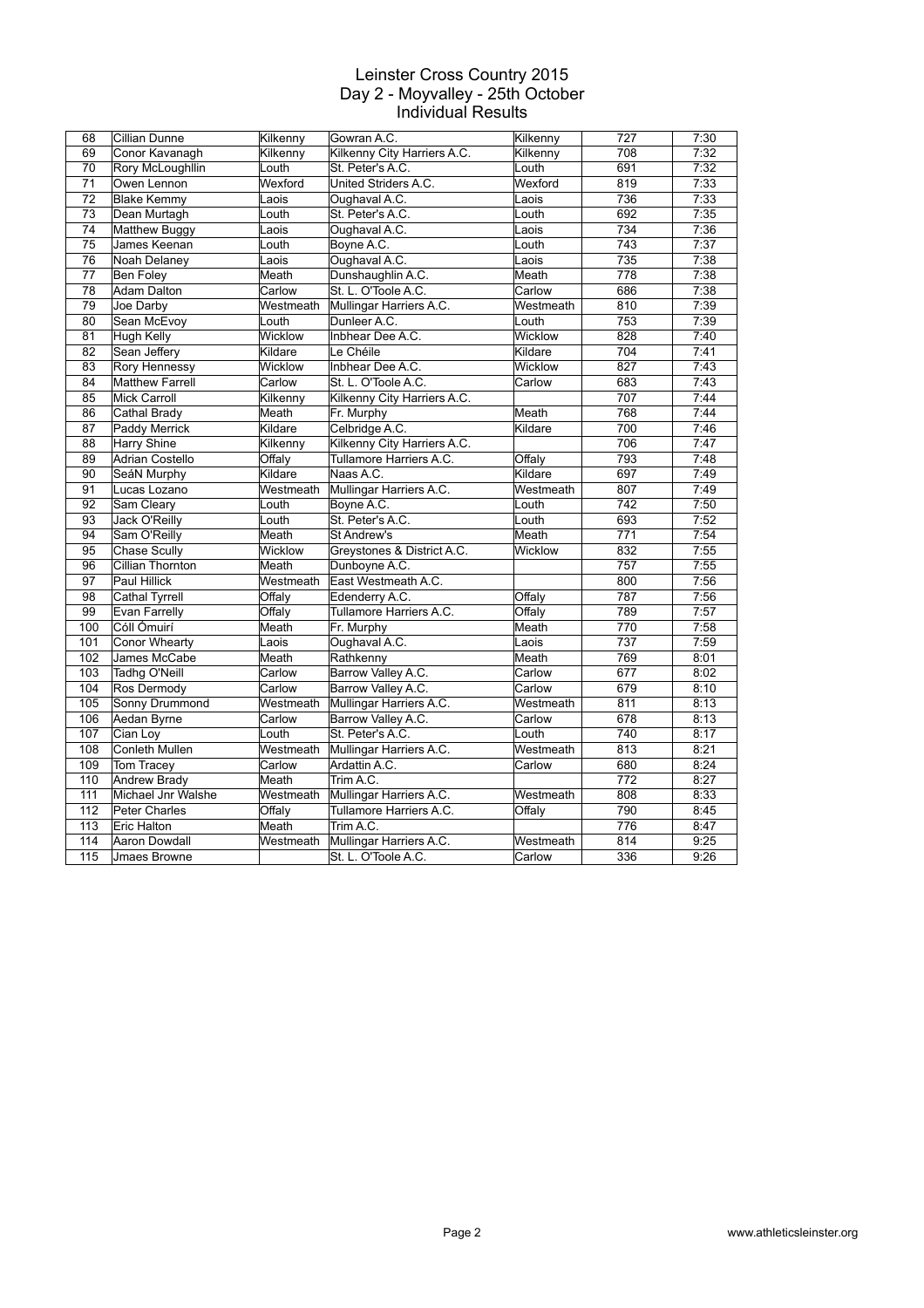# **Girls Under 12**

| PI.             | <b>Name</b>              | County            | Club                                                       | Co. Team  | <b>Bib</b> | Time |
|-----------------|--------------------------|-------------------|------------------------------------------------------------|-----------|------------|------|
| 1               | Hannah Breen             | Kildare           | <b>Crookstown Millview</b>                                 | Kildare   | 332        | 6:37 |
| $\overline{c}$  | Fiona Dillon             | Kilkenny          | Thomastown A.C.                                            | Kilkenny  | 887        | 6:38 |
| 3               | Phoebe Bate              | Westmeath         | Mullingar Harriers A.C.                                    | Westmeath | 958        | 6:47 |
| 4               | Eleanor Godden           | Kilkenny          | Kilkenny City Harriers A.C.                                | Kilkenny  | 872        | 6:54 |
| 5               | Hannag Keogh             | Kilkenny          | Gowran AC                                                  | Kilkenny  | 883        | 7:01 |
| 6               | Aimee Doherty            | Meath             | Ratoath A.C.                                               | Meath     | 931        | 7:03 |
| 7               | Ciara Smyth              | Meath             | Cushinstown A.C.                                           | Meath     | 921        | 7:04 |
| 8               | Aoife McGouran           | Westmeath         | Mullingar Harriers A.C.                                    | Westmeath | 961        | 7:06 |
| 9               | Danielle Griffin         | Kilkenny          | St. Joseph's A.C.                                          | Kilkenny  | 877        | 7:08 |
| 10              | Niamh Brady              |                   | St. Peter's A.C.                                           | Louth     | 917        | 7:08 |
| 11              |                          | Louth<br>Kilkenny |                                                            |           | 879        | 7:08 |
|                 | Saoirse Allen            |                   | St. Senan's (Kilkenny) A.C.<br>Kilkenny City Harriers A.C. | Kilkenny  | 871        |      |
| 12              | Caoimhe Carroll          | Kilkenny          |                                                            | Kilkenny  |            | 7:14 |
| 13              | Rachel Norman            | Meath             | Dunboyne A.C.                                              | Meath     | 926        | 7:14 |
| 14              | Aoife McCormack          | Meath             | Dunboyne A.C.                                              | Meath     | 925        | 7:16 |
| 15              | Claragh Keane            | Wexford           | D.M.P. A.C.                                                | Wexford   | 977        | 7:18 |
| 16              | Grace Loughrey           | Westmeath         | Mullingar Harriers A.C.                                    | Westmeath | 959        | 7:19 |
| 17              | Amy Geoghegan            | Westmeath         | Mullingar Harriers A.C.                                    | Westmeath | 960        | 7:20 |
| 18              | Aoife Byrne              | Carlow            | St. L. O'Toole A.C.                                        | Carlow    | 835        | 7:21 |
| 19              | Kayla Ryan               | Meath             | Dunboyne A.C.                                              | Meath     | 927        | 7:23 |
| 20              | Nora Clarke              | Meath             | Na Fianna A.C.                                             | Meath     | 929        | 7:23 |
| 21              | Seoighe English          | Laois             | St. Abban's A.C.                                           | Laois     | 895        | 7:23 |
| 22              | Ellen Savage             | Wicklow           | Ashford A.C.                                               | Wicklow   | 989        | 7:24 |
| 23              | Caer Ni Ghibne           | Louth             | Boyne A.C.                                                 | Louth     | 909        | 7:27 |
| 24              | Emma Manogue             | Kilkenny          | Thomastown A.C.                                            | Kilkenny  | 881        | 7:28 |
| 25              | Ella Molloy              | Carlow            | St. L. O'Toole A.C.                                        | Carlow    | 839        | 7:29 |
| 26              | <b>Eleanor Foot</b>      | Wicklow           | Bray Runners A.C.                                          | Wicklow   | 992        | 7:30 |
| 27              | Leona Berry              | Wexford           | United Striders A.C.                                       | Wexford   | 986        | 7:33 |
| 28              | Lily Cummins             | Louth             | Boyne A.C.                                                 | Louth     | 907        | 7:33 |
| 29              | Emma Shortall            | Kilkenny          | Kilkenny City Harriers A.C.                                | Kilkenny  | 874        | 7:34 |
| 30              | Niamh English            | Wexford           | Adamstown A.C.                                             | Wexford   | 974        | 7:34 |
| 31              | Katie English            | Wexford           | Adamstown A.C.                                             | Wexford   | 973        | 7:35 |
| 32              | <b>Therese Lawless</b>   | Wexford           | The Macamores A. C.                                        | Wexford   | 985        | 7:36 |
| 33              | Erin Foley               | Kilkenny          | St. Joseph's A.C.                                          | Kilkenny  | 876        | 7:37 |
| 34              | Orlaith Deegan           | Wexford           | Sliabh Bhuide Rovers A.C.                                  | Wexford   | 983        | 7:37 |
|                 |                          | Meath             |                                                            |           |            |      |
| 35              | Niamh Sherlock           |                   | Dunboyne A.C.                                              | Meath     | 928        | 7:38 |
| 36              | Maria O'Keeffe           | Kilkenny          | Thomastown A.C.                                            | Kilkenny  | 882        | 7:38 |
| 37              | Sadhbh Murphy            | Meath             | St. Andrew's A.C.                                          | Meath     | 933        | 7:39 |
| 38              | Amelia Campbell          | Meath             | Ratoath A.C.                                               | Meath     | 930        | 7:40 |
| 39              | Eimear Ryan              | Wicklow           | Greystones & District A.C.                                 | Wicklow   | 999        | 7:42 |
| 40              | Sheila Doyle             | Carlow            | St. L. O'Toole A.C.                                        | Carlow    | 836        | 7:43 |
| 41              | Ava Geoghegan            | Kildare           | St. Coca's A.C.                                            | Kildare   | 863        | 7:44 |
| 42              | Amy Lewis                | Kildare           | Naas A.C.                                                  | Kildare   | 855        | 7:44 |
| 43              | <b>Grace Fitzpatrick</b> | Louth             | Dunleer A.C.                                               | Louth     | 910        | 7:45 |
| 44              | Molly O'Dornan           | Kilkenny          | Castlecomer A.C.                                           | Kilkenny  | 870        | 7:45 |
| $\overline{45}$ | Aine McCauley            | Meath             | Na Fianna A.C.                                             |           | 944        | 7:46 |
| 45              | Meabh Gallagher          | Laois             | St. Abban's A.C.                                           | Laois     | 896        | 7:46 |
| 47              | Ciara Murphy             | Wexford           | United Striders A.C.                                       | Wexford   | 988        | 7:46 |
| 48              | Orla Byrne               | Wexford           | Sliabh Bhuide Rovers A.C.                                  | Wexford   | 981        | 7:46 |
| 49              | Aleah Kelly              | Meath             | Dunboyne A.C.                                              |           | 937        | 7:48 |
| 50              | Aoife O'Brien            | Westmeath         | Mullingar Harriers A.C.                                    | Westmeath | 964        | 7:49 |
| 51              | Anna McCartan            | Westmeath         | Mullingar Harriers A.C.                                    | Westmeath | 962        | 7:49 |
| 52              | Lisa Conlon              | Louth             | Glenmore A.C.                                              | Louth     | 914        | 7:50 |
| 53              | Flora Doran              | Wexford           | Taghmon A.C.                                               | Wexford   | 984        | 7:51 |
| 54              | <b>Tara McGuire</b>      | Kilkenny          | Kilkenny City Harriers A.C.                                |           | 884        | 7:52 |
| 55              | Ava Shefflin             | Kilkenny          | Thomastown A.C.                                            |           | 889        | 7:52 |
| 56              | <b>Meghan Bates</b>      | Westmeath         | Mullingar Harriers A.C.                                    | Westmeath | 963        | 7:53 |
| 57              | Ciara Mullally           | Kilkenny          | St. Joseph's A.C.                                          | Kilkenny  | 878        | 7:53 |
| 58              | Raynah Byrne             | Wicklow           | Kilcoole A.C.                                              | Wicklow   | 1004       | 7:54 |
| 59              | Eva Doyle                | Carlow            | St. L. O'Toole A.C.                                        | Carlow    | 840        | 7:56 |
|                 |                          |                   |                                                            |           |            |      |
| 60              | Megan Clarke             | Meath             | Tara A.C.                                                  | Meath     | 934        | 7:56 |
| 61              | Rachel Gregg             | Wexford           | D.M.P. A.C.                                                | Wexford   | 976        | 7:56 |
| 62              | Shauna Slattery          | Offaly            | Tullamore Harriers A.C.                                    | Offaly    | 956        | 7:57 |
| 63              | Tara Fenlon              | Kilkenny          | Thomastown A.C.                                            |           | 888        | 7:58 |
| 64              | Hannah Foot              | Wicklow           | Bray Runners A.C.                                          | Wicklow   | 991        | 7:59 |
| 65              | Ciara Walshsubiran       | Meath             | Ratoath A.C.                                               |           | 951        | 8:02 |
| 66              | Katie Taylor             | Kilkenny          | Thomastown A.C.                                            |           | 890        | 8:03 |
| 66              | Eimear Doyle             | Louth             | Boyne A.C.                                                 | Louth     | 908        | 8:03 |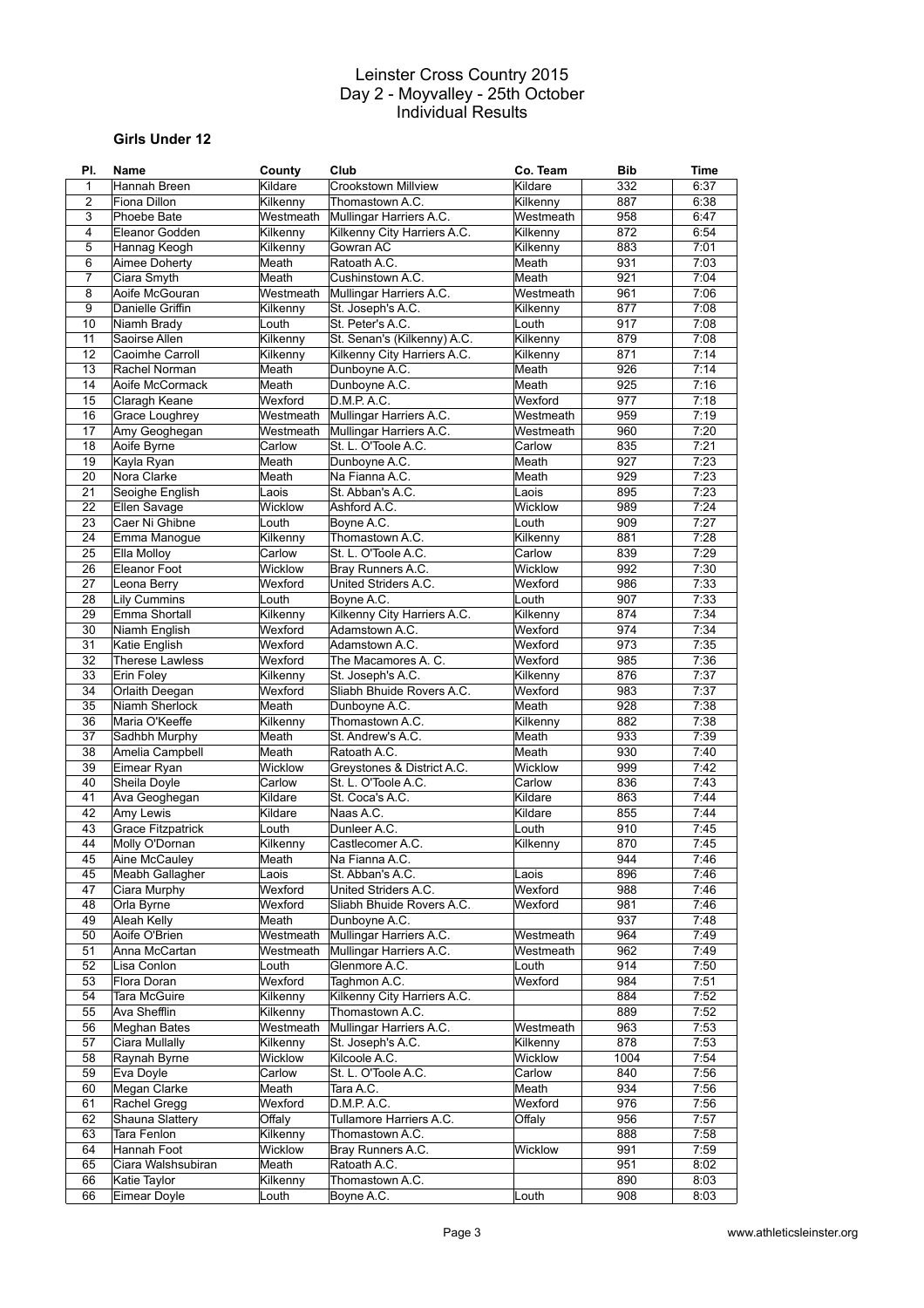| 68         | Lucy Eglington            | Meath            | Dunboyne A.C.                    |           | 936        | 8:03         |
|------------|---------------------------|------------------|----------------------------------|-----------|------------|--------------|
| 69         | Aoife Byrne               | Kilkenny         | St. Joseph's A.C.                | Kilkenny  | 875        | 8:04         |
| 70         | Aoife Carter              | Wicklow          | Bray Runners A.C.                | Wicklow   | 994        | 8:06         |
| 71         | Abby Byrne                | Carlow           | St. L. O'Toole A.C.              | Carlow    | 837        | 8:07         |
|            |                           |                  |                                  |           |            |              |
| 72         | Lara Prendergast          | Kildare          | Suncroft A.C.                    | Kildare   | 866        | 8:07         |
| 73         | Grainne O'Sullivan        | Wicklow          | Bray Runners A.C.                | Wicklow   | 993        | 8:08         |
| 74         | Hannah Kelly              | Wicklow          | Bray Runners A.C.                | Wicklow   | 995        | 8:09         |
| 75         | Pia Hayes                 | Kildare          | Naas A.C.                        | Kildare   | 861        | 8:10         |
| 76         | Aoife Cullen              | Wexford          | D.M.P. A.C.                      | Wexford   | 978        | 8:11         |
| 77         | Ellie O' Mahony           | Wexford          | D.M.P. A.C.                      | Wexford   | 979        | 8:12         |
| 78         | Emily Murphy              | Kildare          | Suncroft A.C.                    | Kildare   | 865        | 8:12         |
| 79         | Julie McLoughllin         | Louth            | St. Peter's A.C.                 | Louth     | 918        | 8:12         |
| 80         | Poppy Hackett             | Laois            | St. Michael's AC                 | Laois     | 902        | 8:13         |
| 81         | Nina Yung                 | Kildare          | Suncroft A.C.                    | Kildare   | 868        | 8:13         |
| 82         | Emily Cunningham          | Offaly           | Tullamore Harriers A.C.          | Offaly    | 952        | 8:13         |
| 83         | Jane Sinnott              | Wexford          | D.M.P. A.C.                      | Wexford   | 980        | 8:15         |
| 84         | Ella Lawless              | Wicklow          | Roundwood & District A.C.        | Wicklow   | 1009       | 8:15         |
| 85         | Molly Keane               | Meath            | Ratoath A.C.                     |           | 948        | 8:16         |
|            |                           |                  |                                  |           |            |              |
| 86         | Georgia O'Connell         | Wicklow          | Inbhear Dee A.C.                 | Wicklow   | 1003       | 8:16         |
| 87         | Lucy Smyth                | Louth            | St. Peter's A.C.                 | Louth     | 920        | 8:17         |
| 88         | Kate Griffin              | Meath            | Dunboyne A.C.                    | Meath     | 924        | 8:17         |
| 89         | Hollie Brennan            | Laois            | St. Abban's A.C.                 | Laois     | 897        | 8:17         |
| 90         | Ava Brady                 | Louth            | Glenmore A.C.                    | Louth     | 913        | 8:17         |
| 91         | Carla Kavanagh            | Wicklow          | Ashford A.C.                     | Wicklow   | 990        | 8:18         |
| 92         | Alanna Costello           | Westmeath        | Mullingar Harriers A.C.          | Westmeath | 968        | 8:19         |
| 93         | Grace Maughan             | Kildare          | Celbridge A.C.                   | Kildare   | 853        | 8:19         |
| 94         | Isobel O'Donovan          | Carlow           | St. L. O'Toole A.C.              | Carlow    | 838        | 8:22         |
| 95         | Ciara Moxom               | Kildare          | Naas A.C.                        | Kildare   | 862        | 8:23         |
| 96         | Alice T Kirwan            | Wicklow          | Parnell A.C.                     | Wicklow   | 1006       | 8:26         |
| 97         | Erin Farrell              | Meath            | Na Fianna A.C.                   |           | 942        | 8:27         |
|            |                           |                  |                                  |           | 857        |              |
| 98         | Lucy Flynn                | Kildare          | Naas A.C.                        | Kildare   |            | 8:27         |
| 99         | <b>Isobel English</b>     | Wexford          | Adamstown A.C.                   | Wexford   | 972        | 8:28         |
| 100        | Roisin Carroll            | Carlow           | Ardattin A.C.                    | Carlow    | 841        | 8:29         |
| 101        | Aideen Reilly             | Meath            | Dunboyne A.C.                    |           | 940        | 8:33         |
| 102        | Aisling Byrne             | Carlow           | Ardattin A.C.                    | Carlow    | 843        | 8:34         |
| 103        | <b>Isabelle Donnelly</b>  | Wicklow          | Greystones & District A.C.       | Wicklow   | 1001       | 8:36         |
| 104        | <b>Rhea Donnelly</b>      | Kildare          | Celbridge A.C.                   | Kildare   | 747        | 8:36         |
| 105        | Lucy Byrne                | Kildare          | North West Kildare               | Kildare   | 869        | 8:37         |
| 106        | Kayleigh Keogh            | Wicklow          | Inbhear Dee A.C.                 | Wicklow   | 1002       | 8:37         |
| 107        | Kelly Corbett             | Wexford          | United Striders A.C.             | Wexford   | 987        | 8:38         |
| 108        | Gillian Reilly            | Kildare          | Naas A.C.                        | Kildare   | 856        | 8:38         |
| 109        | Aoileann Hayes            | Kildare          | Le Chéile A.C.                   | Kildare   | 854        | 8:41         |
| 110        | <b>Grace Farrell</b>      | Kildare          | Suncroft A.C.                    | Kildare   | 864        | 8:42         |
| 111        | Rachel Jones              | <b>Wicklow</b>   | Greystones & District A.C.       | Wicklow   | 997        | 8:43         |
| 112        |                           |                  | Tullamore Harriers A.C.          |           | 953        | 8:45         |
|            | Molly Dunne               | Offaly           |                                  | Offaly    |            |              |
| 113        | Lucy Jones                | Wicklow          | Greystones & District A.C.       | Wicklow   | 996        | 8:47         |
| 114        | Grace Lauhoff             | Kildare          | Celbridge A.C.                   | Kildare   | 851        | 8:48         |
| 115        | Eireann Hoey              | Louth            | Ardee & District A.C.            | Louth     | 903        | 8:48         |
| 116        | Libby Murphy              | Kilkenny         | St. Senan's (Kilkenny) A.C.      | Kilkenny  | 880        | 8:49         |
| 117        | Aimee Byrne               | Wicklow          | Roundwood & District A.C.        | Wicklow   | 1008       | 8:50         |
| 118        | Maebh O'Neill             | Wicklow          | Greystones & District A.C.       | Wicklow   | 998        | 8:53         |
| 119        | Nina Martin               | Kildare          | Celbridge A.C.                   | Kildare   | 852        | 8:54         |
| 120        | Judith Bell               | Louth            | St. Peter's A.C.                 | Louth     | 919        | 8:56         |
| 121        | Sarah Cleary              | Kildare          | Naas A.C.                        | Kildare   | 859        | 8:59         |
| 122        | Caitlin Troy              | Kildare          | Suncroft A.C.                    | Kildare   | 867        | 9:04         |
| 123        | Samantha McCarron         | Louth            | Ardee & District A.C.            | Louth     | 905        | 9:07         |
| 124        | Rebecca McCarron          | Louth            | Ardee & District A.C.            | Louth     | 904        | 9:17         |
| 125        |                           |                  | Kilcoole A.C.                    | Wicklow   | 1005       | 9:21         |
|            |                           |                  |                                  |           |            |              |
|            | Ella MacKey               | Wicklow          |                                  |           |            |              |
| 126        | Rubyrose McFeat           | Meath            | Dunboyne A.C.                    |           | 938        | 9:33         |
| 127<br>128 | Ciara Mooney<br>Ella Fahy | Wexford<br>Meath | Adamstown A.C.<br>Na Fianna A.C. | Wexford   | 975<br>941 | 9:33<br>9:38 |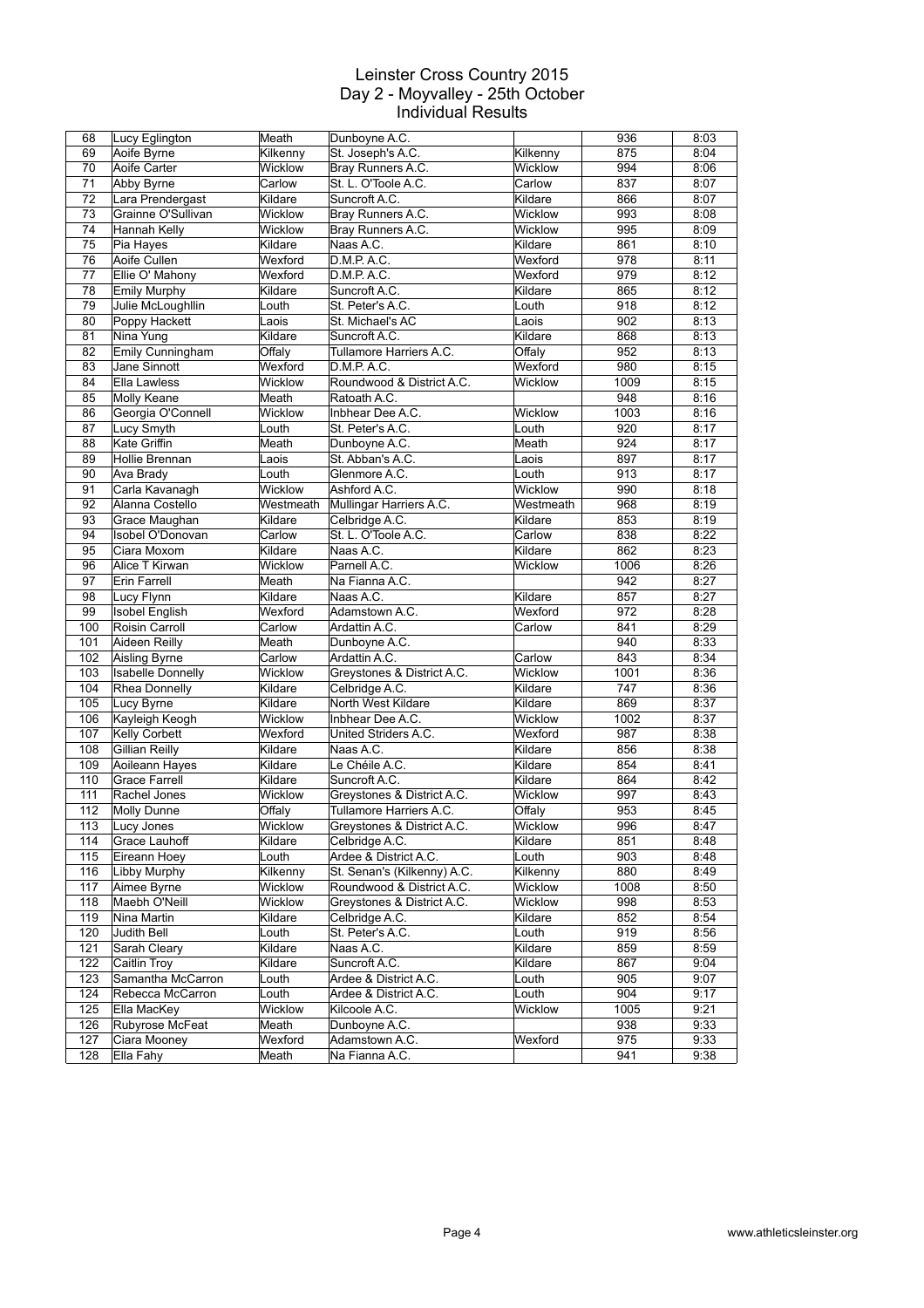# **Boys Under 14**

| PI.            | Name                   | County    | Club                        | Co. Team  | <b>Bib</b> | Time  |
|----------------|------------------------|-----------|-----------------------------|-----------|------------|-------|
| $\mathbf 1$    | Kian Leavy             | Louth     | Dunleer A.C.                | Louth     | 1060       | 10:28 |
| $\overline{2}$ | Luke Byrne             | Wexford   | Adamstown A.C.              | Wexford   | 1114       | 10:31 |
| 3              | Joe Byrne              | Wexford   | Sliabh Bhuide Rovers A.C.   | Wexford   | 1118       | 10:34 |
| 4              | Andrew Shaw            | Westmeath | Mullingar Harriers A.C.     | Westmeath | 1087       | 10:36 |
| 5              | Peter Meegan           | Louth     | Dunleer A.C.                | Louth     | 1061       | 10:37 |
|                |                        |           |                             |           |            |       |
| 6              | Seanie Dalton          | Meath     | Navan A.C.                  | Meath     | 1069       | 10:40 |
| 7              | Joseph O'Shea          | Wicklow   | Ashford A.C.                | Wicklow   | 1121       | 10:42 |
| 8              | Michael Lawlor         | Kildare   | Naas A.C.                   | Kildare   | 1016       | 10:43 |
| 9              | <b>William Fox</b>     | Kilkenny  | Castlecomer A.C.            | Kilkenny  | 1030       | 10:44 |
| 10             | Cathal Kearney         | Kilkenny  | Kilkenny City Harriers A.C. | Kilkenny  | 1038       | 10:48 |
| 11             | Jake Cullen            | Meath     | Tara A.C.                   | Meath     | 1072       | 10:52 |
| 12             | Eoin Quinn             | Westmeath | Mullingar Harriers A.C.     | Westmeath | 1089       | 10:53 |
| 13             | Aaron Browne           | Wexford   | United Striders A.C.        | Wexford   | 1107       | 10:53 |
| 14             |                        |           |                             |           |            |       |
|                | Oisin Lane             | Westmeath | Mullingar Harriers A.C.     | Westmeath | 1088       | 10:58 |
| 15             | Sam Smyth              | Westmeath | East Westmeath A.C.         | Westmeath | 1101       | 11:00 |
| 16             | Ciaran Luby            | Westmeath | Mullingar Harriers A.C.     | Westmeath | 1090       | 11:04 |
| 17             | Colin Smith            | Westmeath | Mullingar Harriers A.C.     | Westmeath | 1092       | 11:04 |
| 18             | Rian Hogan             | Westmeath | Mullingar Harriers A.C.     | Westmeath | 1091       | 11:11 |
| 19             | Henry Farrell          | Kilkenny  | Gowran A.C.                 | Kilkenny  | 1034       | 11:12 |
| 20             | Joseph Prendergast     | Wicklow   | Greystones & District A.C.  | Wicklow   | 1125       | 11:13 |
| 21             | Gavin Manning          | Kilkenny  | Gowran A.C.                 | Kilkenny  | 1036       | 11:13 |
| 22             | T. J. Burke            | Laois     | St. Abban's A.C.            | Laois     | 1049       | 11:14 |
|                |                        |           |                             |           |            |       |
| 23             | Alex Hughes            | Kilkenny  | St. Joseph's A.C.           | Kilkenny  | 1040       | 11:15 |
| 24             | Michael Spillane       | Carlow    | St. L. O'Toole A.C.         | Carlow    | 1014       | 11:18 |
| 25             | Oisin Woolmington      | Wexford   | Craanford Harriers A.C.     | Wexford   | 1102       | 11:19 |
| 26             | Paraic Deering         | Carlow    | St. L. O'Toole A.C.         | Carlow    | 1012       | 11:20 |
| 27             | Peter Hamilton         | Kildare   | Kildare A.C.                | Kildare   | 395        | 11:21 |
| 28             | Cathal O'Reilly        | Kilkenny  | Castlecomer A.C.            | Kilkenny  | 1032       | 11:21 |
| 29             | Sean O'Connor          | Meath     | Dunshaughlin A.C.           | Meath     | 1066       | 11:22 |
| 30             | Cian Murphy            | Offaly    | Tullamore Harriers A.C.     | Offaly    | 1078       | 11:23 |
| 31             | Paddy Rafferty         | Westmeath | Mullingar Harriers A.C.     | Westmeath | 1094       | 11:25 |
|                |                        |           |                             |           |            |       |
| 32             | Conor Keane            | Wexford   | D.M.P. A.C.                 | Wexford   | 1104       | 11:28 |
| 33             | Daire McDaid           | Offaly    | Tullamore Harriers A.C.     | Offaly    | 1082       | 11:29 |
| 34             | <b>Brian Farrell</b>   | Westmeath | Mullingar Harriers A.C.     | Westmeath | 1096       | 11:31 |
| 35             | Cian Flanagan          | Wexford   | United Striders A.C.        | Wexford   | 1109       | 11:33 |
| 36             | Adam O'Connor          | Wexford   | United Striders A.C.        | Wexford   | 1112       | 11:36 |
| 37             | Gerard Walsh           | Meath     | Bohermeen A.C.              | Meath     | 1062       | 11:37 |
| 38             | Thomas O'Shea          | Wicklow   | Ashford A.C.                | Wicklow   | 1122       | 11:38 |
| 39             | Kilian McLoughlin      | Louth     | Boyne A.C.                  | Louth     | 1059       | 11:39 |
| 40             | Ruairi Fagan           | Westmeath | Mullingar Harriers A.C.     | Westmeath | 1093       | 11:41 |
|                |                        |           |                             |           |            |       |
| 41             | Aaron Shorten          | Carlow    | St. L. O'Toole A.C.         | Carlow    | 1010       | 11:41 |
| 42             | Ruairi Dunne           | Offaly    | Tullamore Harriers A.C.     | Offaly    | 1079       | 11:44 |
| 43             | Lorcan Mullen          | Westmeath | Mullingar Harriers A.C.     | Westmeath | 1097       | 11:46 |
| 44             | Joe Barrett            | Wexford   | D.M.P. A.C.                 | Wexford   | 1105       | 11:47 |
| 45             | James Coughlan         | Offaly    | Tullamore Harriers A.C.     | Offaly    | 1083       | 11:52 |
| 46             | Leon Sweeney           | Kildare   | Naas A.C.                   | Kildare   | 1017       | 11:53 |
| 47             | Joe Dowd               | Wicklow   | Greystones & District A.C.  | Wicklow   | 1123       | 11:54 |
| 48             | Josh Fenton            | Kilkenny  | St. Senan's (Kilkenny) A.C. | Kilkenny  | 1043       | 11:54 |
| 49             | Donncha Hughes         | Louth     | Blackrock A.C. (Louth)      | Louth     | 1057       | 11:59 |
| 50             | Ronan Hyland           | Laois     | Rosenallis Kilcavan A.C.    | Laois     | 1052       | 11:59 |
| 51             |                        |           | Gowran A.C.                 | Kilkenny  | 1037       | 12:00 |
|                | Brogan McAviney        | Kilkenny  |                             |           |            |       |
| 52             | James Foot             | Kilkenny  | St. Senan's (Kilkenny) A.C. | Kilkenny  | 1045       | 12:01 |
| 53             | Michael Murphy         | Offaly    | Tullamore Harriers A.C.     | Offaly    | 1081       | 12:02 |
| 54             | <b>Ben McInerney</b>   | Kildare   | Suncroft A.C.               | Kildare   | 1029       | 12:03 |
| 55             | Jamie Butler           | Kildare   | Naas A.C.                   | Kildare   | 1019       | 12:05 |
| 56             | Robert Finn            | Kilkenny  | St. Senan's (Kilkenny) A.C. | Kilkenny  | 1044       | 12:06 |
| 57             | Liam Phibbs            | Kildare   | Naas A.C.                   | Kildare   | 1018       | 12:08 |
| 58             | Niall Brady            | Louth     | Glenmore A.C.               | Louth     | 1054       | 12:09 |
| 59             | Sam Dawson             | Louth     | Glenmore A.C.               | Louth     | 1055       | 12:09 |
| 60             | Ruairi Lyons           | Westmeath | Athlone I.T. A.C.           | Westmeath | 1095       | 12:14 |
| 61             | <b>Darragh Collins</b> |           |                             |           | 1103       |       |
|                |                        | Wexford   | D.M.P. A.C.                 | Wexford   |            | 12:15 |
| 62             | James Smith            | Meath     | Cilles A.C.                 | Meath     | 1064       | 12:15 |
| 63             | Danny Jones            | Wicklow   | Greystones & District A.C.  | Wicklow   | 1124       | 12:19 |
| 64             | <b>Charlie Hackett</b> | Laois     | St. Michael's AC            | Laois     | 1048       | 12:19 |
| 65             | James Hanlon           | Wexford   | Taghmon A.C.                | Wexford   | 1117       | 12:19 |
| 66             | Liam Hyland            | Meath     | Cilles A.C.                 | Meath     | 1063       | 12:21 |
| 67             | Oran Hayes             | Kildare   | Le Chéile A.C.              | Kildare   | 1023       | 12:21 |
|                |                        |           |                             |           |            |       |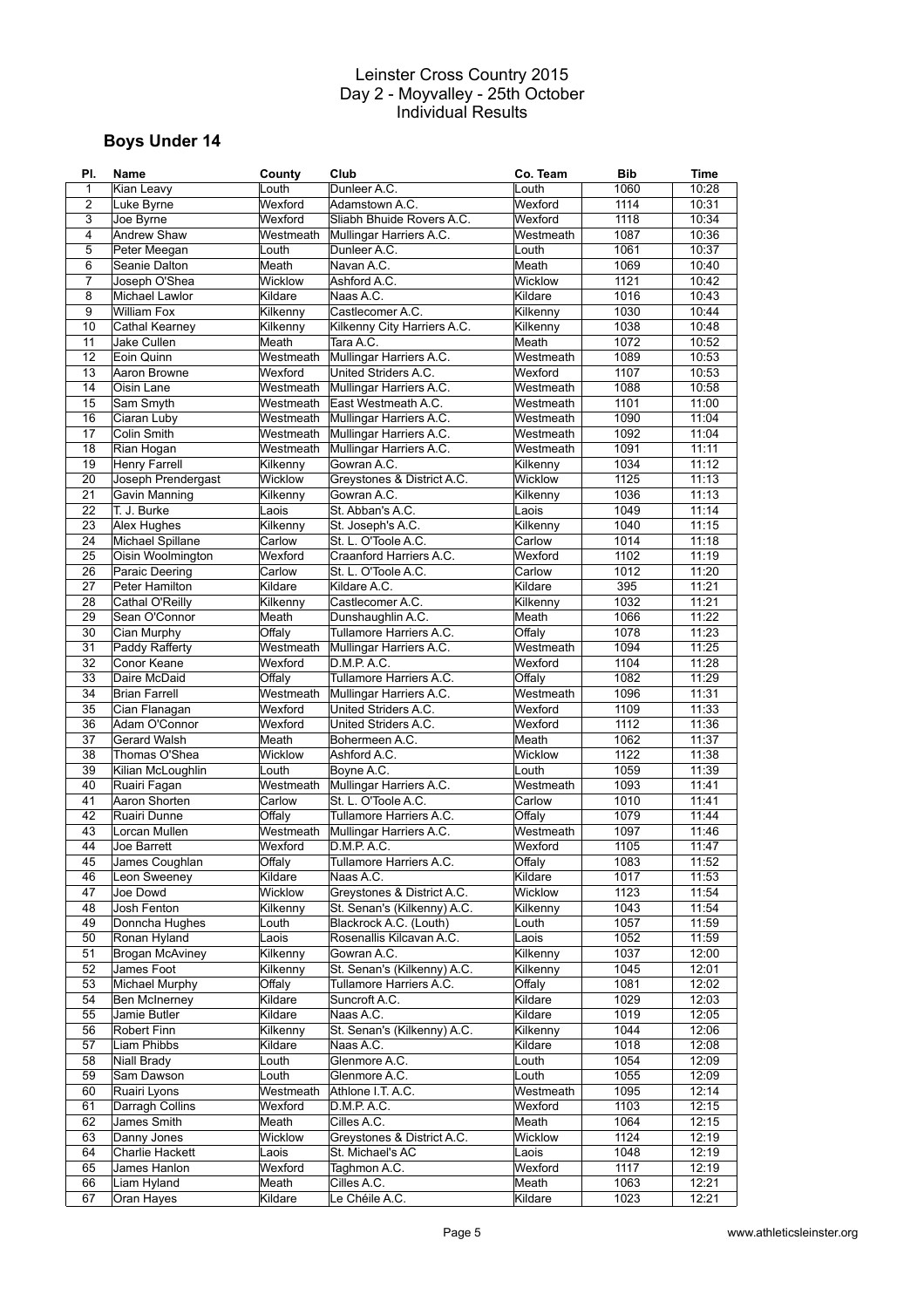| 68 | Kevin Martin          | Westmeath | Mullingar Harriers A.C.     | Westmeath | 1098 | 12:26 |
|----|-----------------------|-----------|-----------------------------|-----------|------|-------|
| 69 | Aidan Hennessy        | Wicklow   | Inbhear Dee A.C.            | Wicklow   | 1115 | 12:26 |
| 70 | Eoghan Hogan          | Westmeath | Mullingar Harriers A.C.     | Westmeath | 1100 | 12:29 |
| 71 | Eoin O'Toole          | Kildare   | St Coca's                   | Kildare   | 96   | 12:31 |
| 72 | Dylan O'Donovan       | Wicklow   | Inbhear Dee A.C.            | Wicklow   | 1116 | 12:33 |
| 73 | James McArdle         | Louth     | Glenmore A.C.               | Louth     | 1056 | 12:39 |
| 74 | <b>Ryan Cummins</b>   | Kilkenny  | St. Senan's (Kilkenny) A.C. | Kilkenny  | 1042 | 12:41 |
| 75 | Ryan Boland           | Wexford   | Croghan A.C.                | Wexford   | 1120 | 12:42 |
| 76 | Ois?n Jago            | Laois     | Oughaval A.C.               | Laois     | 1051 | 12:46 |
| 77 | Mark Langtry          | Westmeath | Mullingar Harriers A.C.     | Westmeath | 1099 | 12:48 |
| 78 | Daniel Hudson-Dolan   | Kildare   | Le Chéile A.C.              | Kildare   | 1024 | 12:53 |
| 79 | Daragh Brady          | Louth     | Glenmore A.C.               | Louth     | 1053 | 13:00 |
| 80 | Diarmuid Finneran     | Offaly    | Tullamore Harriers A.C.     | Offaly    | 1084 | 13:06 |
| 81 | Sean O'Dornan         | Kilkenny  | Castlecomer A.C.            | Kilkenny  | 1031 | 13:06 |
| 82 | Liam O'Flaherty       | Wexford   | Kilmore A.C.                | Wexford   | 1113 | 13:08 |
| 83 | <b>Conor Murphy</b>   | Wexford   | United Striders A.C.        | Wexford   | 1111 | 13:09 |
| 84 | David Holland         | Kilkenny  | Gowran A.C.                 |           | 1035 | 13:09 |
| 85 | Ryan Kielthy          | Wexford   | United Striders A.C.        | Wexford   | 1110 | 13:10 |
| 86 | Liam Reilly           | Meath     | Trim A.C.                   | Meath     | 1077 | 13:10 |
| 87 | <b>Dylan Ellis</b>    | Meath     | St. Andrew's A.C.           | Meath     | 1070 | 13:15 |
| 88 | Hugh McGaley          | Kildare   | Le Chéile A.C.              | Kildare   | 1027 | 13:19 |
| 89 | Aidan Gill            | Meath     | Na Fianna A.C.              | Meath     | 1068 | 13:22 |
| 90 | Patrick Brophy        | Meath     | Trim A.C.                   | Meath     | 1073 | 13:22 |
| 91 | <b>Timothy Halton</b> | Meath     | Trim A.C.                   | Meath     | 1074 | 13:45 |
| 92 | Tom Wallace           | Westmeath | Mullingar Harriers A.C.     |           | 1086 | 14:20 |
| 93 | Darragh Whelan        | Wexford   | D.M.P.A.C.                  | Wexford   | 1106 | 14:26 |
| 94 | Alex O'Reilly         | Meath     | St. Andrew's A.C.           | Meath     | 1071 | 14:40 |
| 95 | <b>Rory Ardiff</b>    | Kildare   | Le Chéile A.C.              | Kildare   | 1028 | 14:46 |
| 96 | CiaráN McGee          | Meath     | Trim A.C.                   |           | 1076 | 15:13 |
| 97 | Michael Hegarty       | Meath     | Trim A.C.                   |           | 1075 | 15:14 |
| 98 | David Owens           | Offaly    | Tullamore Harriers A.C.     | Offaly    | 1080 | 16:02 |
| 99 | David Byrne           | Kilkenny  | Gowran A.C.                 | Kilkenny  | 1033 | 17:16 |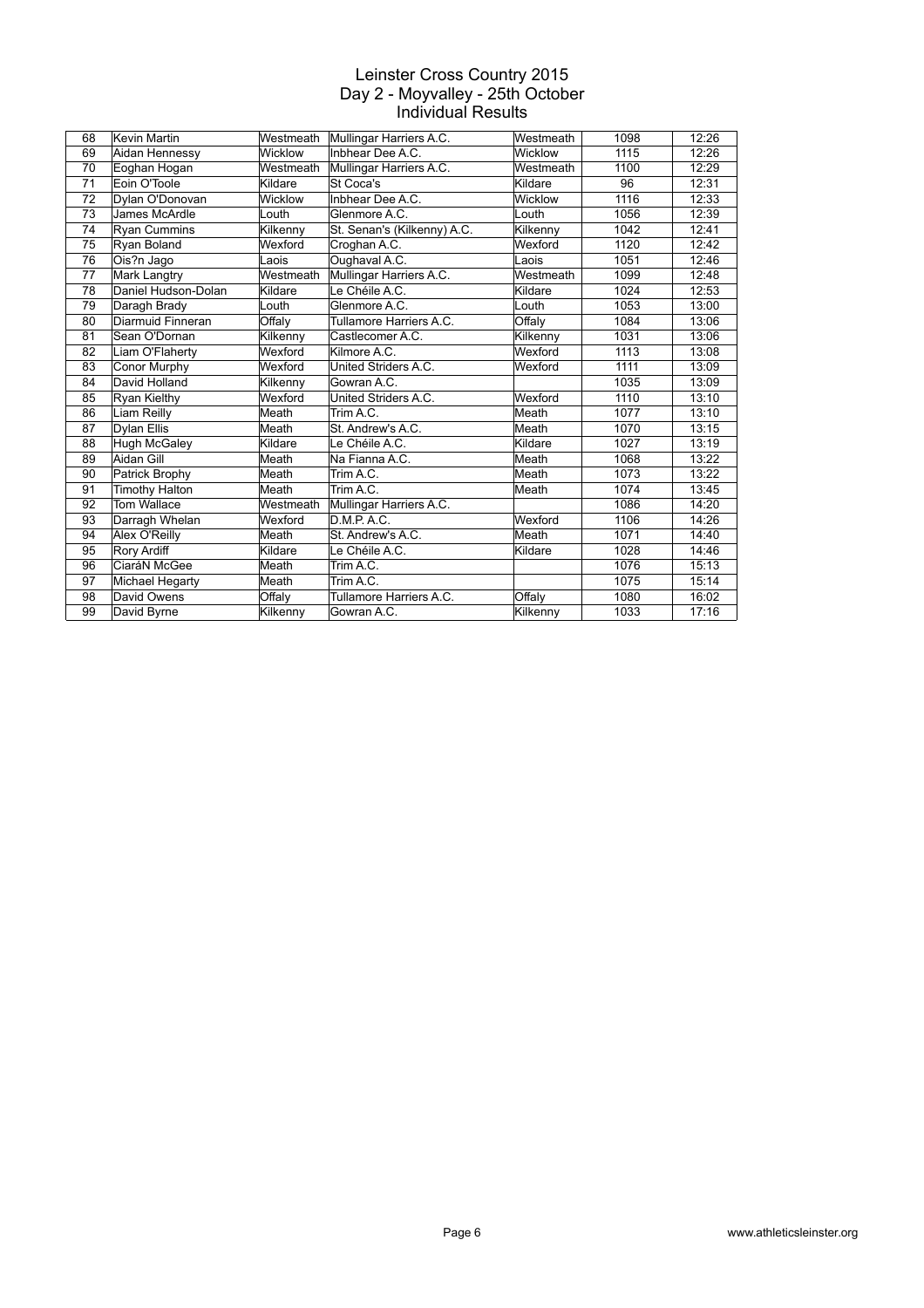# **Girls Under 14**

| PI.             | Name                    | County    | Club                              | Co. Team  | <b>Bib</b> | <b>Time</b> |
|-----------------|-------------------------|-----------|-----------------------------------|-----------|------------|-------------|
| 1               | Aine Kirwan             | Kilkenny  | Thomastown A.C.                   | Kilkenny  | 1169       | 11:20       |
| 2               | Corrine Kenny           | Carlow    | St. L. O'Toole A.C.               | Carlow    | 1131       | 11:21       |
| 3               | <b>Roisin Treacy</b>    | Wicklow   | Ashford A.C.                      | Wicklow   | 1276       | 11:22       |
| 4               | <b>Bea Drummond</b>     | Westmeath | Mullingar Harriers A.C.           | Westmeath | 1235       | 11:26       |
| 5               | Doireann Nifhlatharta   | Meath     | Dunboyne A.C.                     | Meath     | 1213       | 11:37       |
| 6               | Neasa Reilly            | Louth     | Blackrock A.C. (Louth)            | Louth     | 1193       | 11:42       |
| $\overline{7}$  | Ava O'Connor            | Laois     | Emo/Rath A.C.                     | Laois     | 1183       | 11:47       |
| 8               | Hannah O'Keeffe         | Kilkenny  | Thomastown A.C.                   | Kilkenny  | 1173       | 11:48       |
| 9               |                         |           |                                   |           | 1199       | 11:49       |
|                 | <b>Theresa Russell</b>  | Louth     | Dunleer A.C.                      | Louth     |            |             |
| 10              | Tara Ramasawmy          | Kilkenny  | St. Senan's (Kilkenny) A.C.       | Kilkenny  | 1166       | 11:54       |
| 11              | Caoimhe O'Brien         | Westmeath | Mullingar Harriers A.C.           | Westmeath | 1236       | 11:59       |
| 12              | Lily Thorup             | Kildare   | Naas A.C.                         | Kildare   | 1143       | 12:06       |
| 13              | Niamh O'Reillly         | Offaly    | Tullamore Harriers A.C.           | Offaly    | 1228       | 12:14       |
| 14              | Becky Fenlon            | Laois     | St. Abban's A.C.                  | Laois     | 1185       | 12:15       |
| 14              | Niamh McDonald          | Laois     | Ballyroan, Abbeyleix & Dist. A.C. | Laois     | 1178       | 12:15       |
| 16              | <b>Haley McCormack</b>  | Kildare   | Naas A.C.                         | Kildare   | 1144       | 12:19       |
| 17              | Sarah Delaney           | Laois     | Ballyroan, Abbeyleix & Dist. A.C. | Laois     | 1179       | 12:23       |
| 18              | <b>Abbie Tyrrell</b>    | Wicklow   | Greystones & District A.C.        | Wicklow   | 1278       | 12:25       |
| 19              | Ciara O'Keeffe          | Kilkenny  | Thomastown A.C.                   | Kilkenny  | 1171       | 12:26       |
| 20              | Evie Daly               | Westmeath | Mullingar Harriers A.C.           | Westmeath | 1238       | 12:27       |
| 21              | Caoinhe May             | Kildare   | Celbridge A.C.                    | Kildare   | 1138       | 12:28       |
| 22              | <b>Isabelle Carroll</b> | Wicklow   | Inbhear Dee A.C.                  | Wicklow   | 1256       | 12:28       |
| 23              | Eve Leacy               | Wicklow   | Roundwood & District A.C.         | Wicklow   | 1284       | 12:30       |
| 24              | Orla Reidy              | Kildare   | St. Coca's A.C.                   | Kildare   | 1155       | 12:31       |
| 25              | Abbie Sheridan          | Louth     | Ardee & District A.C.             | Louth     | 1192       | 12:32       |
| 26              | Ciara Smith             | Westmeath | Mullingar Harriers A.C.           | Westmeath | 1239       | 12:34       |
| 27              | Hanna Larkin            | Offaly    | Tullamore Harriers A.C.           | Offaly    | 1231       | 12:35       |
| 28              | Orla O'Keeffe           | Kilkenny  | Thomastown A.C.                   | Kilkenny  | 1172       | 12:36       |
| 29              | Meabh Killalea          | Westmeath | Mullingar Harriers A.C.           | Westmeath | 1245       | 12:36       |
| 30              | Leighann Massey         | Meath     | Trim A.C.                         | Meath     | 1222       | 12:38       |
|                 |                         |           |                                   |           | 1271       |             |
| 31              | Clodagh Foran           | Wexford   | United Striders A.C.              | Wexford   |            | 12:40       |
| 32              | Jennifer Fidgeon        | Westmeath | Mullingar Harriers A.C.           | Westmeath | 1241       | 12:40       |
| 33              | Ailbhe Quinn            | Laois     | Portlaoise A.C.                   | Laois     | 1184       | 12:41       |
| 34              | Cara Martin             | Offaly    | Tullamore Harriers A.C.           | Offaly    | 1230       | 12:41       |
| 35              | Aimee Bell King         | Wicklow   | Inbhear Dee A.C.                  | Wicklow   | 1254       | 12:42       |
| 36              | Ciara Moore             | Carlow    | St. L. O'Toole A.C.               | Carlow    | 1135       | 12:43       |
| 37              | Sarahrose Merrick       | Kildare   | Celbridge A.C.                    | Kildare   | 1139       | 12:45       |
| 38              | Caoimhe Brady           | Westmeath | Mullingar Harriers A.C.           | Westmeath | 1237       | 12:46       |
| 39              | Aisling Kelly           | Wexford   | Taghmon A.C.                      | Wexford   | 1268       | 12:46       |
| 40              | Eleanor Clancy          | Kildare   | Celbridge A.C.                    | Kildare   | 1136       | 12:48       |
| 41              | Eve O'Dwyer             | Kilkenny  | Gowran A.C.                       | Kilkenny  | 1159       | 12:49       |
| 42              | Anna McArdle            | Louth     | Glenmore A.C.                     | Louth     | 1201       | 12:52       |
| 43              | Aoife Rattigan          | Kildare   | St. Coca's A.C.                   | Kildare   | 1150       | 12:53       |
| 44              | Francesca Walshe        | Westmeath | Mullingar Harriers A.C.           | Westmeath | 1242       | 12:55       |
| $\overline{45}$ | Nicole Frazer           | Meath     | Dunboyne A.C.                     | Meath     | 1207       | 12:55       |
| 46              | Eve Byrne               | Wexford   | United Striders A.C.              | Wexford   | 1272       | 12:56       |
| 47              | Aisling McCabe          | Meath     | Na Fianna A.C.                    | Meath     | 1216       | 12:57       |
| 48              | Eabha Gilroy            | Kildare   | Naas A.C.                         | Kildare   | 1145       | 12:58       |
| 49              | Abby Gilsenan           | Kilkenny  | Kilkenny City Harriers A.C.       |           | 1161       | 12:59       |
| 50              | Aine McDonald           | Kilkenny  | St. Joseph's A.C.                 | Kilkenny  | 1165       | 13:01       |
| 51              | Kirsten Monaghan        | Kildare   | St. Coca's A.C.                   | Kildare   | 1152       | 13:01       |
| 52              | Kate Byrne              | Wexford   | The Macamores A. C.               | Wexford   | 1270       | 13:01       |
| 53              | Jessica Brennan         | Laois     | Ballyroan, Abbeyleix & Dist. A.C. | Laois     | 1180       | 13:03       |
| 54              | Anna Cass               | Kilkenny  | Thomastown A.C.                   | Kilkenny  | 1168       | 13:05       |
| 55              | Aoife Campbell          | Westmeath | Athlone I.T. A.C.                 | Westmeath | 1246       | 13:08       |
| 56              | Ella Shanley            | Wicklow   | Greystones & District A.C.        | Wicklow   | 1277       | 13:08       |
| 57              | Kate Reilly             | Meath     | Dunboyne A.C.                     | Meath     | 1214       | 13:09       |
|                 | Niamh Delaney           | Kildare   | Naas A.C.                         | Kildare   |            |             |
| 58              |                         |           |                                   |           | 1146       | 13:10       |
| 59              | Rebecca Travers         | Kildare   | St. Coca's A.C.                   | Kildare   | 1156       | 13:11       |
| 60              | Megan O'Brien           | Wicklow   | Greystones & District A.C.        | Wicklow   | 1279       | 13:13       |
| 61              | Aoife Gallagher         | Laois     | St. Abban's A.C.                  | Laois     | 1186       | 13:13       |
| 62              | Zoe McEvoy              | Meath     | Trim A.C.                         | Meath     | 1223       | 13:14       |
| 63              | Sarah Jane O'Farrell    | Meath     | Fr. Murphy A.C.                   | Meath     | 1215       | 13:15       |
| 64              | Aoibhinn Crean          | Wexford   | Adamstown A.C.                    | Wexford   | 1250       | 13:15       |
| 65              | Bonnie Bell King        | Wicklow   | Inbhear Dee A.C.                  | Wicklow   | 1255       | 13:17       |
| 66              | Ella Hayes              | Kildare   | Celbridge A.C.                    | Kildare   | 1137       | 13:17       |
| 67              | Karla Cunningham        | Westmeath | Mullingar Harriers A.C.           | Westmeath | 1244       | 13:18       |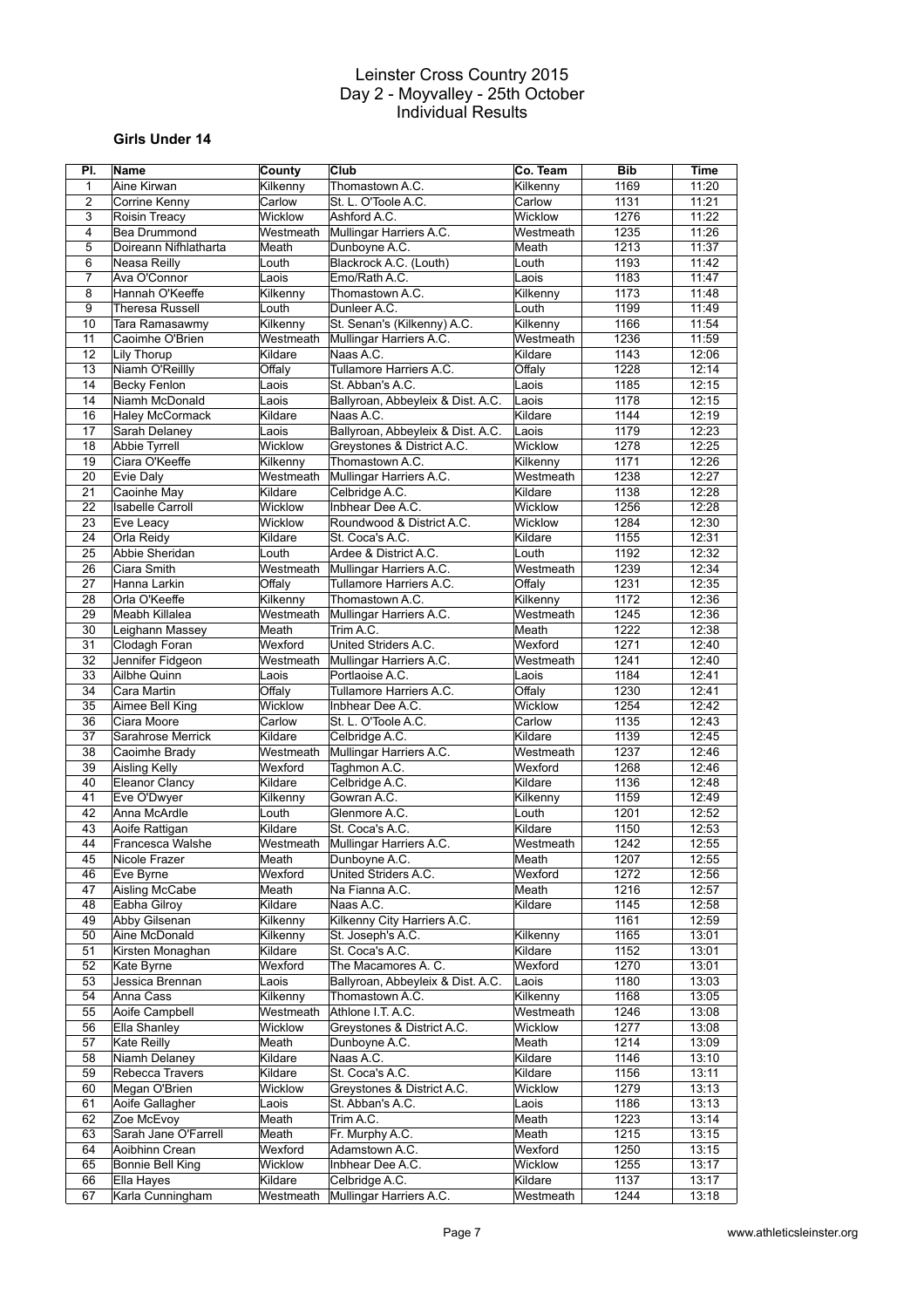| 68              | Rachel Darby             |           | Westmeath Mullingar Harriers A.C. | Westmeath | 1243 | 13:21 |
|-----------------|--------------------------|-----------|-----------------------------------|-----------|------|-------|
| 69              | Laura Mooney             | Offaly    | Tullamore Harriers A.C.           | Offaly    | 1232 | 13:22 |
| 70              | Chanel O'Leary           | Wexford   | St. Pauls (Wexford) A.C.          | Wexford   | 1266 | 13:22 |
| 70              | Laura Conneely           | Offaly    | Tullamore Harriers A.C.           | Offaly    | 1229 | 13:22 |
| 72              | Katie Conlon             | Louth     | Glenmore A.C.                     | Louth     | 1203 | 13:23 |
| 73              | Katie Bookle             | Kilkenny  | St. Joseph's A.C.                 | Kilkenny  | 1164 | 13:23 |
| 74              | <b>Holly Brennan</b>     | Meath     | Star of the Sea A.C.              | Meath     | 1218 | 13:24 |
| $\overline{75}$ | Dearbhail Cuddy          | Laois     | Ballyfin A.C.                     | Laois     | 1177 | 13:31 |
| 76              | Lauren McConnell         | Meath     | Dunboyne A.C.                     | Meath     | 1210 | 13:31 |
| 77              | Ciara Quinn              | Louth     | Glenmore A.C.                     | Louth     | 1202 | 13:32 |
| 78              | Alice Sheehan            | Kildare   | Naas A.C.                         | Kildare   | 1147 | 13:33 |
| 79              | Leah Mahon               | Meath     | Trim A.C.                         | Meath     | 1221 | 13:34 |
| 80              | Roisin Mulvihill         | Westmeath | Athlone I.T. A.C.                 | Westmeath | 1247 | 13:34 |
| 81              | Layla Hitchen            | Wicklow   | Inbhear Dee A.C.                  | Wicklow   | 1257 | 13:35 |
| 82              | Abigail Dunne            | Kildare   | Naas A.C.                         | Kildare   | 1142 | 13:36 |
| 83              | Maud O'Shea              | Kildare   | St. Coca's A.C.                   | Kildare   | 1151 | 13:36 |
| 84              | Cliodhna Nolan           | Louth     | Boyne A.C.                        | Louth     | 1196 | 13:38 |
| 85              | Hannah Roche-Kelly       | Wexford   | Taghmon A.C.                      | Wexford   | 1269 | 13:40 |
| 86              | <b>Aisling Power</b>     | Wexford   | United Striders A.C.              | Wexford   | 1275 | 13:41 |
| 87              | Jennifer Trainer         | Louth     | Dunleer A.C.                      | Louth     | 304  | 13:43 |
| 88              | Aoife Carroll            | Carlow    |                                   | Carlow    | 1130 | 13:46 |
| 89              | Dara Owens               | Wicklow   | Inbhear Dee A.C.                  | Wicklow   | 1260 | 13:47 |
| 90              | Muirean Deegan           | Wexford   | Sliabh Bhuide Rovers A.C.         | Wexford   | 1262 | 13:50 |
| 91              | Le? Murray               | Kildare   | St. Coca's A.C.                   | Kildare   | 1153 | 13:51 |
| 92              | Niamh Cunningham         | Louth     | Blackrock A.C. (Louth)            | Louth     | 1194 | 13:51 |
| 93              | Kate Jackman             | Wexford   | Adamstown A.C.                    | Wexford   | 1251 | 13:54 |
| 94              | Nicole Barry             | Louth     | Glenmore A.C.                     | Louth     | 1200 | 13:54 |
| 95              | <b>Emily Forrestal</b>   | Wexford   | Sliabh Bhuide Rovers A.C.         | Wexford   | 1263 | 13:56 |
| 96              | Sarah O'Donoghue         | Wexford   | St. Pauls (Wexford) A.C.          | Wexford   | 1267 | 14:02 |
| 97              | Sarah Magee              | Meath     | Dunboyne A.C.                     | Meath     | 1209 | 14:03 |
| 98              | Anna Griffin             | Meath     | Dunboyne A.C.                     |           | 1208 | 14:04 |
| 99              | Zara Hitchen             | Wicklow   | Inbhear Dee A.C.                  | Wicklow   | 1258 | 14:12 |
| 100             | Erinn Shannon            | Wexford   | United Striders A.C.              | Wexford   | 1274 | 14:13 |
| 101             | Niamh Monahan            | Meath     | Trim A.C.                         | Meath     | 1224 | 14:14 |
| 102             | Laoise Mulcahy           | Kildare   | Naas A.C.                         | Kildare   | 1149 | 14:16 |
| 103             | Aoibhin Nifhlatharta     | Meath     | Dunboyne A.C.                     |           | 1212 | 14:24 |
| 104             | Anna Secka               | Meath     | St. Andrew's A.C.                 | Meath     | 1217 | 14:36 |
| 105             | Ava Murphy               | Carlow    | St. L. O'Toole A.C.               | Carlow    | 1133 | 14:37 |
| 106             | Bonniemay McFeat         | Meath     | Dunboyne A.C.                     |           | 1211 | 14:41 |
| 107             | Muireann Fitzpatrick     | Wexford   | Croghan A.C.                      | Wexford   | 1252 | 14:49 |
| 108             | Jennifer Nugent          | Meath     | Trim A.C.                         |           | 1226 | 14:50 |
| 109             | Olive McGarry            | Wexford   | Croghan A.C.                      | Wexford   | 1253 | 14:52 |
| 110             | Ava Costello             | Meath     | Trim A.C.                         |           | 1219 | 14:59 |
| 111             | Sorcha Cleary            | Louth     | Boyne A.C.                        | Louth     | 1195 | 14:59 |
| 112             | Jessica Welsh            | Louth     | Dunleer A.C.                      | Louth     | 1197 | 15:02 |
| 113             | <b>Isobel Churchouse</b> | Laois     | Ballyroan, Abbeyleix & Dist. A.C. | Laois     | 1182 | 15:03 |
| 114             | Rachel McEnroe           | Kildare   | St. Coca's A.C.                   | Kildare   | 1154 | 15:06 |
| 115             | Enya Conroy              | Wicklow   | Greystones & District A.C.        | Wicklow   | 1281 | 15:13 |
| 116             | Aoife Tyrrell            | Offaly    | Edenderry A.C.                    | Offaly    | 1227 | 17:04 |
| $\frac{1}{117}$ | Joely Gibney-Elliot      | Wexford   | Sliabh Bhuide Rovers A.C.         | Wexford   | 1264 | 17:26 |
| 118             | Katie Clarke             | Kilkenny  | Castlecomer A.C.                  | Kilkenny  | 1157 | 28:35 |
|                 |                          |           |                                   |           |      |       |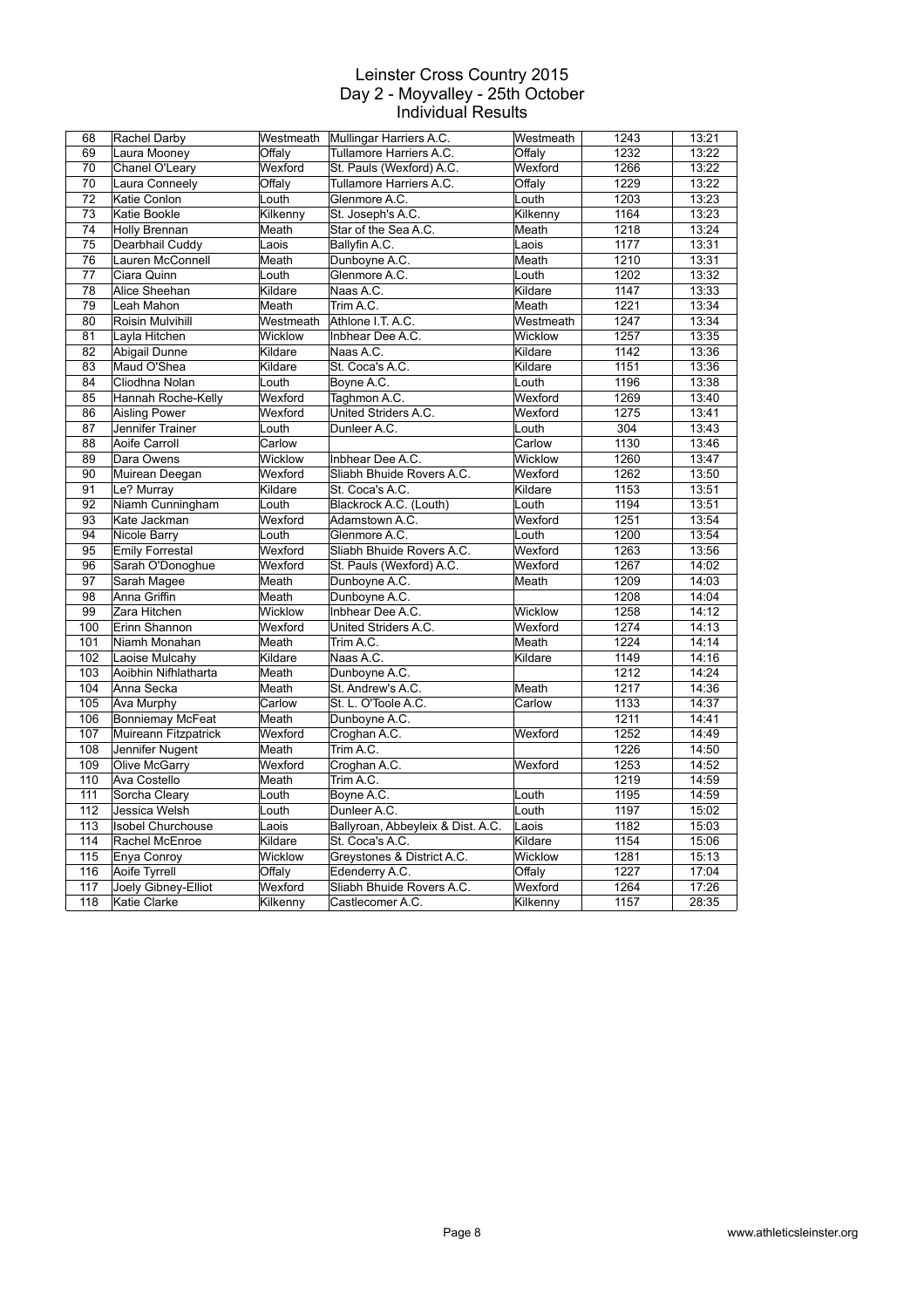# **Boys Under 16**

| PI.             | Name                       | County    | Club                              | Co. Team         | <b>Bib</b>   | Time  |
|-----------------|----------------------------|-----------|-----------------------------------|------------------|--------------|-------|
| 1               | <b>Mark Milner</b>         | Offaly    | Tullamore Harriers A.C.           | Offaly           | 1373         | 13:02 |
| $\overline{2}$  | Jamie Battle               | Westmeath | Mullingar Harriers A.C.           | Westmeath        | 1387         | 13:20 |
| 3               | <b>Christopher Whittle</b> | Offaly    | Tullamore Harriers A.C.           | Offaly           | 1372         | 13:25 |
| 4               | Jack Moran                 | Westmeath | Mullingar Harriers A.C.           | Westmeath        | 1382         | 13:27 |
| 5               | Cian Kelly                 | Laois     | St. Abban's A.C.                  | Laois            | 1340         | 13:32 |
| 6               | <b>Adam Fitzpatrick</b>    | Kilkenny  | Kilkenny City Harriers A.C.       | Kilkenny         | 1325         | 13:40 |
| $\overline{7}$  | <b>Aaron Donnelly</b>      | Kilkenny  | St. Senan's (Kilkenny) A.C.       | Kilkenny         | 1331         | 13:41 |
| 8               | <b>Shane Ferris</b>        | Kildare   | Celbridge A.C.                    | Kildare          | 1305         | 13:41 |
| 9               | Shay McEvoy                | Kilkenny  | Kilkenny City Harriers A.C.       | Kilkenny         | 1327         | 13:48 |
| 10              | Ruarcan O'Gibne            | Louth     | Boyne A.C.                        | Louth            | 1343         | 13:49 |
| 11              | Cian May                   | Kildare   | Celbridge A.C.                    | Kildare          | 1304         | 13:53 |
| 12              | Cian McDonald              | Laois     | Ballyroan, Abbeyleix & Dist. A.C. | Laois            | 1335         | 13:55 |
| 13              | John Whitelaw              | Westmeath | Mullingar Harriers A.C.           | Westmeath        | 1381         | 13:55 |
| 14              | Enda Gaffney               | Westmeath | Mullingar Harriers A.C.           | Westmeath        | 1389         | 13:56 |
| 15              | James Boland               | Wexford   | Sliabh Bhuide Rovers A.C.         | Wexford          | 1395         | 13:57 |
| 16              | Dylan Tarmey               | Wicklow   | Parnell A.C.                      | Wicklow          | 1401         | 13:59 |
| 17              | James Kearney              | Kilkenny  | Kilkenny City Harriers A.C.       | Kilkenny         | 1326         | 14:05 |
| 18              | Kacper Jan Kapturkiewicz   | Offaly    | Tullamore Harriers A.C.           | Offaly           | 1374         | 14:08 |
| 19              | Eoin O'Connor              | Kildare   | Kildare A.C.                      | Kildare          | 1306         | 14:12 |
| 20              | Ben Jones                  | Wicklow   | Greystones & District A.C.        | Wicklow          | 1399         | 14:12 |
| 21              | James Nolan                | Louth     | Drogheda & District A.C.          | Louth            | 1346         | 14:15 |
| 22              | Eoin Walsh                 | Kilkenny  | Kilkenny City Harriers A.C.       | Kilkenny         | 1333         | 14:20 |
| 23              | Brian Todd                 | Offalv    | Tullamore Harriers A.C.           | Offaly           | 1376         | 14:22 |
| 24              | Killian Hogan              | Kilkenny  | Castlecomer A.C.                  | Kilkenny         | 1320         | 14:25 |
| 25              | Aaron Mangan               |           | Tullamore Harriers A.C.           | Offalv           | 1375         | 14:27 |
| 26              | David Ward                 | Offaly    | St. L. O'Toole A.C.               |                  | 1303         | 14:28 |
| 27              | Lorcan Hughes              | Carlow    |                                   | Carlow           | 1344         | 14:29 |
|                 |                            | Louth     | Boyne A.C.                        | Louth            |              |       |
| 28<br>29        | Danny O'Brien              | Louth     | Dunleer A.C.<br>Inbhear Dee A.C.  | Louth<br>Wicklow | 1349<br>1392 | 14:29 |
|                 | James Byrne                | Wicklow   |                                   |                  |              | 14:30 |
| 30              | Conor McHugh               | Westmeath | Mullingar Harriers A.C.           | Westmeath        | 1383         | 14:33 |
| 31              | <b>Conor Matthews</b>      | Louth     | Dunleer A.C.                      | Louth            | 1348         | 14:34 |
| 32              | Samuel Delaney             | Wexford   | St. Pauls (Wexford) A.C.          | Wexford          | 1397         | 14:39 |
| 33              | Harley Fox                 | Carlow    | St. L. O'Toole A.C.               | Carlow           | 1300         | 14:40 |
| 34              | David O'Carroll            | Kilkenny  | Gowran A.C.                       | Kilkenny         | 1321         | 14:46 |
| 35              | <b>Johnny Collins</b>      | Kilkenny  | Kilkenny City Harriers A.C.       | Kilkenny         | 1324         | 14:49 |
| 36              | Jordan McDonnell           | Offaly    | Tullamore Harriers A.C.           | Offaly           | 1379         | 14:51 |
| 37              | <b>Brian Martin</b>        | Westmeath | Mullingar Harriers A.C.           | Westmeath        | 1384         | 14:55 |
| 38              | Thomas Breen               | Wexford   | Sliabh Bhuide Rovers A.C.         | Wexford          | 1396         | 14:58 |
| 39              | Cian Martin                | Offaly    | Tullamore Harriers A.C.           | Offaly           | 1377         | 14:58 |
| 40              | Tim O'Brien                | Wicklow   | Parnell A.C.                      | Wicklow          | 1403         | 15:00 |
| 41              | Curtis Lee                 | Laois     | Mountmellick A.C                  | Laois            | 1406         | 15:01 |
| 42              | <b>Kevin Burns</b>         | Kilkenny  | Kilkenny City Harriers A.C.       | Kilkenny         | 1323         | 15:02 |
| 43              | <b>Cormac Canning</b>      | Louth     | Drogheda & District A.C.          | Louth            | 1345         | 15:04 |
| 44              | Jamie Campbell             | Kildare   | St. Coca's A.C.                   | Kildare          | 1317         | 15:07 |
| $\overline{45}$ | Shane McNerney             | Kildare   | St. Coca's A.C.                   | Kildare          | 1318         | 15:08 |
| 46              | Dara Mulvihill             | Westmeath | Athlone I.T. A.C.                 | Westmeath        | 1390         | 15:10 |
| 47              | Darragh Cunningham         | Meath     | Fr. Murphy A.C.                   | Meath            | 1367         | 15:12 |
| 48              | Ciaran Smith               | Meath     | Cilles A.C.                       | Meath            | 1363         | 15:19 |
| 49              | Oscar Rogan                | Meath     | Bohermeen A.C.                    | Meath            | 1358         | 15:20 |
| 50              | Colm Murphy                | Kilkenny  | Kilkenny City Harriers A.C.       | Kilkenny         | 1328         | 15:23 |
| 51              | Oisin Hughes               | Louth     | Blackrock A.C. (Louth)            | Louth            | 1342         | 15:25 |
| 52              | Andrew Conway              | Offaly    | Tullamore Harriers A.C.           | Offaly           | 1378         | 15:35 |
| 53              | Sean Sheridan              | Laois     | Oughaval A.C.                     | Laois            | 1338         | 15:39 |
| 54              | Lorcan Kelly               | Wicklow   | Inbhear Dee A.C.                  | Wicklow          | 1393         | 15:47 |
| 55              | <b>Thomas Reilly</b>       | Meath     | Dunshaughlin A.C.                 | Meath            | 1366         | 15:52 |
| 56              | Cathal Connaughton         | Laois     | Oughaval A.C.                     | Laois            | 1337         | 15:56 |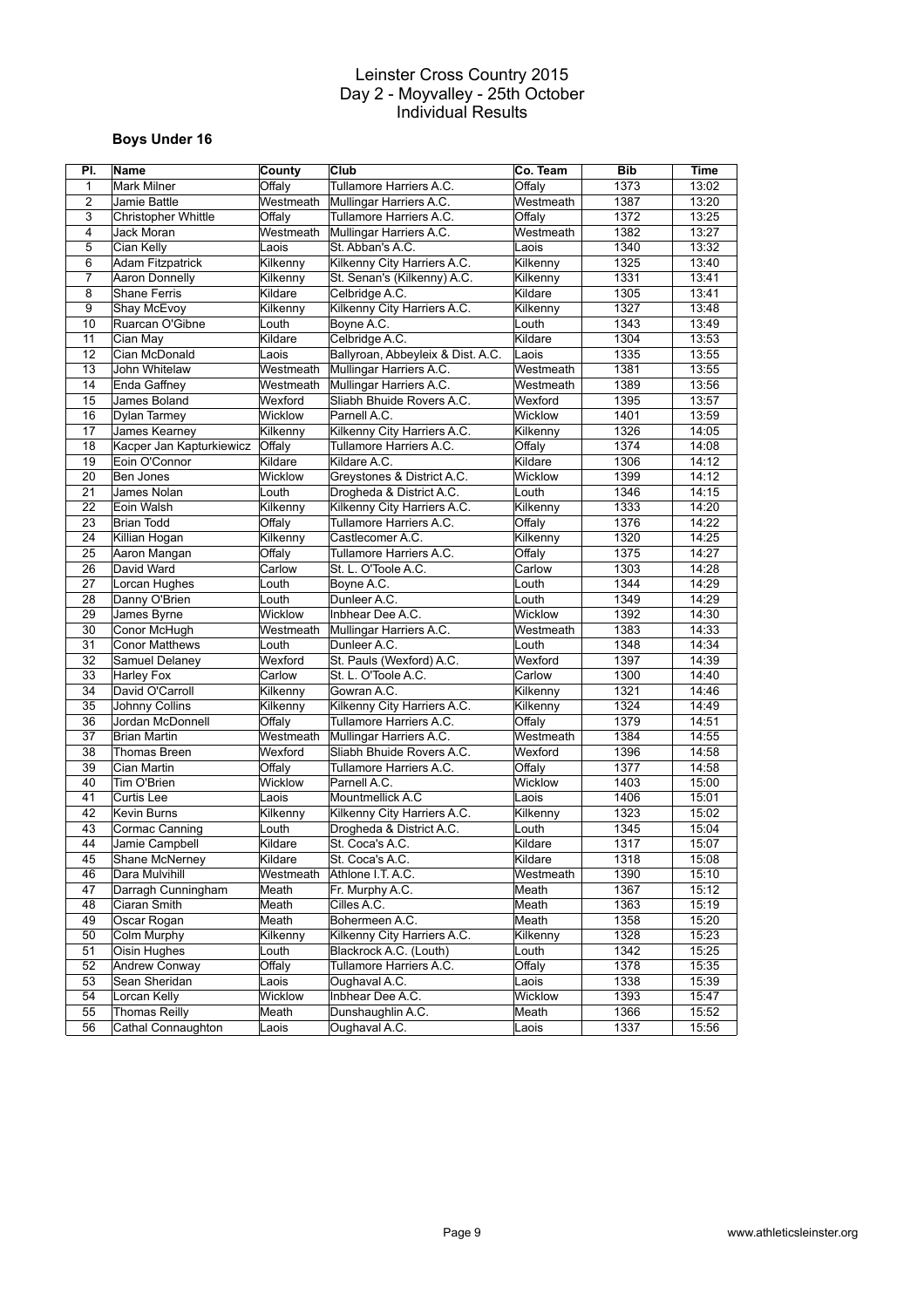| 57 | Adam Dunne             | Westmeath | Mullingar Harriers A.C.           | Westmeath | 1388 | 16:05 |
|----|------------------------|-----------|-----------------------------------|-----------|------|-------|
| 58 | Eoin O'Sullivan        | Kildare   | Le Chéile A.C.                    | Kildare   | 1309 | 16:07 |
| 58 | Joseph Hanlon          | Wexford   | Taghmon A.C.                      | Wexford   | 1398 | 16:07 |
| 60 | Gavin Doyle            | Meath     | Cilles A.C.                       | Meath     | 1361 | 16:07 |
| 61 | Ryan Sheridan          | Meath     | Bohermeen A.C.                    | Meath     | 1359 | 16:11 |
| 62 | Finn Reilly            | Louth     | Dunleer A.C.                      | Louth     | 1350 | 16:17 |
| 63 | Ciaran Connolly        | Kildare   | Le Chéile A.C.                    | Kildare   | 1308 | 16:20 |
| 64 | David Phibbs           | Kildare   | Naas A.C.                         | Kildare   | 1314 | 16:23 |
| 65 | <b>Cillian Gormley</b> | Meath     | Bohermeen A.C.                    | Meath     | 1356 | 16:29 |
| 66 | Patrick Keogh          | Wicklow   | Inbhear Dee A.C.                  | Wicklow   | 1394 | 16:37 |
| 67 | Adam Holden            | Laois     | Mountmellick A.C.                 | Laois     | 1405 | 16:37 |
| 68 | Adam O'Shaughnesey     | Laois     | Ballyroan, Abbeyleix & Dist. A.C. | Laois     | 1336 | 16:40 |
| 69 | David White            | Meath     | Dunboyne A.C.                     | Meath     | 1364 | 16:54 |
| 70 | Kenneth Doyle          | Meath     | Cilles A.C.                       | Meath     | 1362 | 17:01 |
| 71 | Colin Grennan          | Laois     | Rosenallis Kilcavan A.C.          | Laois     | 1339 | 17:02 |
| 72 | Thomas Dunne           | Laois     | Ballyfin A.C.                     | Laois     | 1334 | 17:14 |
| 73 | Tony Roe               | Wexford   | D.M.P.A.C.                        | Wexford   | 1391 | 17:15 |
| 74 | Darragh McDonald       | Kilkenny  | St. Joseph's A.C.                 | Kilkennv  | 1330 | 17:38 |
| 75 | <b>Andrew Hession</b>  | Kildare   | Le Chéile A.C.                    | Kildare   | 1310 | 17:53 |
| 76 | Thomas Davis           | Kildare   | Le Chéile A.C.                    | Kildare   | 1307 | 17:54 |
| 77 | Gearoid McGee          | Meath     | Trim AC                           | lMeath    | 1368 | 17:59 |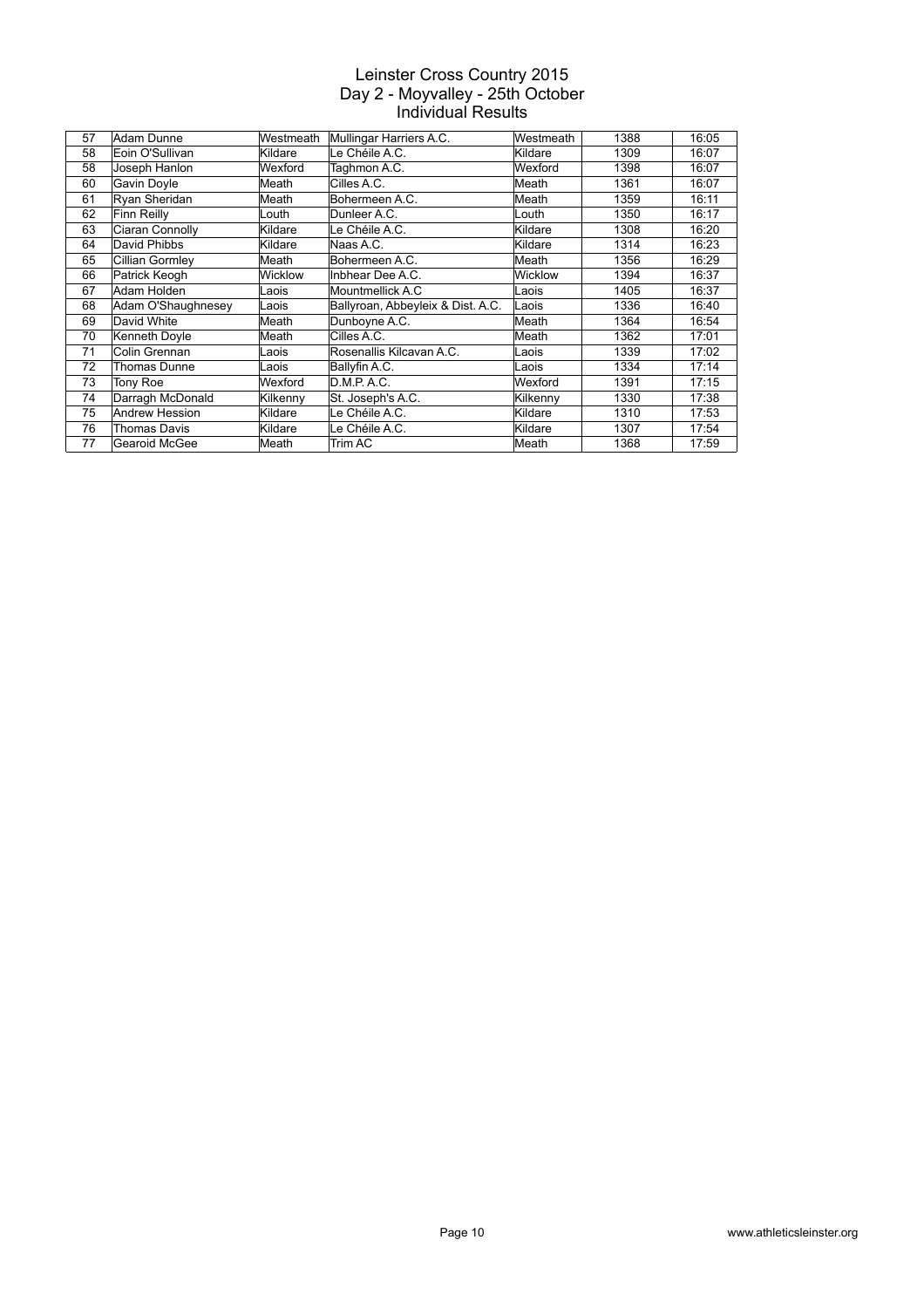# **Girls Under 16**

| PI.             | Name                 | County    | Club                        | Co. Team  | <b>Bib</b> | <b>Time</b> |
|-----------------|----------------------|-----------|-----------------------------|-----------|------------|-------------|
| $\mathbf{1}$    | <b>Claire Rafter</b> | Offaly    | Tullamore Harriers A.C.     | Offalv    | 1465       | 15:02       |
| $\overline{2}$  | Aoife Darby          | Westmeath | Mullingar Harriers A.C.     | Westmeath | 1472       | 15:13       |
| 3               | Amy O'Brien          | Wicklow   | Inbhear Dee A.C.            | Wicklow   | 1493       | 15:16       |
| 4               | Susan Glennon        | Westmeath | Mullingar Harriers A.C.     | Westmeath | 1470       | 15:23       |
| 5               | Sarah Clarke         | Meath     | Na Fianna A.C.              | Meath     | 1453       | 15:28       |
| 6               | Danielle Donegan     | Offaly    | Tullamore Harriers A.C.     | Offaly    | 1467       | 15:32       |
| $\overline{7}$  | Annie McEvoy         | Kilkenny  | Kilkenny City Harriers A.C. | Kilkenny  | 1430       | 15:32       |
| 8               | Ella Richardson      | Kilkenny  | Kilkenny City Harriers A.C. | Kilkenny  | 1435       | 15:42       |
| 9               | Eva Roche            | Carlow    | St. L. O'Toole A.C.         | Carlow    | 1411       | 15:48       |
| 10              | Andrea Brady         | Westmeath | Mullingar Harriers A.C.     | Westmeath | 1471       | 15:52       |
| 11              | Eva Cummins          | Louth     | Boyne A.C.                  | Louth     | 1443       | 15:55       |
| $\overline{12}$ | Ruth Kennedy         | Kilkenny  | Gowran A.C.                 | Kilkenny  | 1428       | 16:08       |
| 13              | Daria Fidgeon        | Westmeath | Mullingar Harriers A.C.     | Westmeath | 1474       | 16:16       |
| 14              | Laura Shaw           | Westmeath | Mullingar Harriers A.C.     | Westmeath | 1473       | 16:34       |
| 15              | Nicola Duffy         | Meath     | Dunboyne A.C.               | Meath     | 1448       | 16:35       |
| 16              | Sarah O'Connor       | Wicklow   | Greystones & District A.C.  | Wicklow   | 1492       | 16:39       |
| 17              | <b>Orla Fennelly</b> | Laois     | Oughaval A.C.               | Laois     | 1438       | 16:41       |
| 18              | Petra Reilly         | Meath     | Dunshaughlin A.C.           | Meath     | 1450       | 16:45       |
| 19              | Hannah Gilligan      | Meath     | Trim A.C.                   | Meath     | 1460       | 16:45       |
| 20              | Ainem Phelan         | Kilkenny  | St. Senan's (Kilkenny) A.C. | Kilkenny  | 1434       | 16:46       |
| 21              | Ciara Murphy         | Carlow    | St. L. O'Toole A.C.         | Carlow    | 1412       | 16:54       |
| 22              | Tara McGuinness      | Louth     | Ardee & District A.C.       | Louth     | 1441       | 16:56       |
| 23              | Niamh Rafter         | Offaly    | Tullamore Harriers A.C.     | Offaly    | 1466       | 16:57       |
| 24              | Emma Neary           | Meath     | Na Fianna A.C.              | Meath     | 1457       | 16:59       |
| 25              | Rebecca Balfe        | Laois     | Emo/Rath A.C.               | Laois     | 1487       | 17:02       |
| 26              | Rachel Cornally      | Westmeath | Mullingar Harriers A.C.     | Westmeath | 1475       | 17:10       |
| 27              | Caitriona Kennedy    | Westmeath | Mullingar Harriers A.C.     | Westmeath | 1477       | 17:12       |
| 28              | Kate Nurse           | Kildare   | Suncroft A.C.               | Kildare   | 1424       | 17:14       |
| 29              | Aoife Allen          | Kilkenny  | St. Senan's (Kilkenny) A.C. | Kilkenny  | 1426       | 17:16       |
| $\overline{30}$ | <b>Holly Byrne</b>   | Wicklow   | Greystones & District A.C.  | Wicklow   | 1494       | 17:16       |
| 31              | Aine Burke           | Kildare   | St. Coca's A.C.             | Kildare   | 1422       | 17:18       |
| 32              | Sinead O'Keeffe      | Kilkenny  | Thomastown A.C.             | Kilkenny  | 1433       | 17:20       |
| 33              | Katie Mallon         | Louth     | Glenmore A.C.               | Louth     | 1437       | 17:32       |
| 34              | Elysia Greene        | Westmeath | Mullingar Harriers A.C.     | Westmeath | 1476       | 17:34       |
| 35              | Mairead Crean        | Wexford   | Adamstown A.C.              | Wexford   | 1482       | 17:35       |
| 36              | Catherine Doyle      | Carlow    | St. L. O'Toole A.C.         | Carlow    | 1410       | 17:36       |
| 37              | Caragh Hayes         | Kildare   | Le Chéile A.C.              | Kildare   | 1413       | 17:37       |
| 38              | Aoife Thorpe         | Meath     | Fr. Murphy A.C.             | Meath     | 1452       | 17:39       |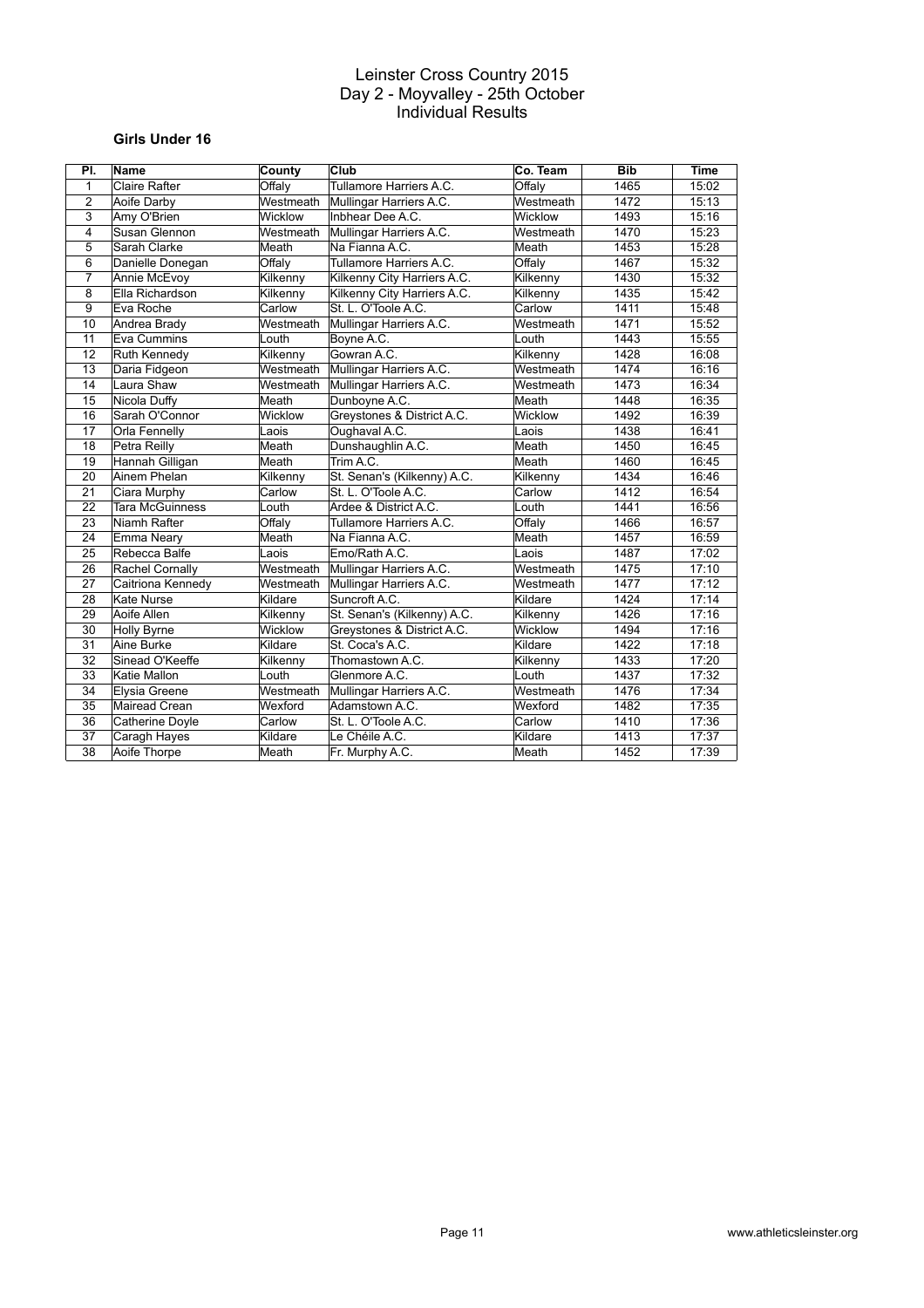| 39 | Abigail Farmer      | Kildare   | Naas A.C.                   | Kildare   | 1414 | 17:40 |
|----|---------------------|-----------|-----------------------------|-----------|------|-------|
| 40 | Grainne Cullen      | Meath     | Bohermeen A.C.              | Meath     | 1446 | 17:42 |
| 41 | <b>Issey Shine</b>  | Kilkenny  | Kilkenny City Harriers A.C. | Kilkenny  | 1436 | 17:46 |
| 42 | Ciara Galvin        | Meath     | Dunshaughlin A.C.           | Meath     | 1449 | 17:50 |
| 43 | Molly Aspell        | Kildare   | Newbridge A.C.              | Kildare   | 1421 | 17:56 |
| 44 | Katie Murphy        | Wexford   | United Striders A.C.        | Wexford   | 1491 | 17:58 |
| 45 | <b>Hannah Grant</b> | Kildare   | Naas A.C.                   | Kildare   | 1417 | 17:59 |
| 46 | Sarah Glennon       | Westmeath | Mullingar Harriers A.C.     | Westmeath | 1479 | 17:59 |
| 47 | Jessica Ryan        | Wicklow   | Inbhear Dee A.C.            | Wicklow   | 1488 | 18:01 |
| 48 | <b>Nell Murphy</b>  | Kilkenny  | St. Senan's (Kilkenny) A.C. | Kilkenny  | 1432 | 18:12 |
| 49 | Megan Cullen        | Wexford   | Croghan A.C.                | Wexford   | 1486 | 18:15 |
| 50 | Mia Ryan            | Wicklow   | Inbhear Dee A.C.            | Wicklow   | 1489 | 18:19 |
| 51 | Amy Clarke          | Meath     | Na Fianna A.C.              | Meath     | 1454 | 18:26 |
| 52 | Eimear Fagan        | Meath     | Na Fianna A.C.              | Meath     | 1456 | 18:37 |
| 53 | Adanya Hott         | Kildare   | Crookstown Millview         | Kildare   | 1420 | 18:42 |
| 54 | <b>Kate Grant</b>   | Kildare   | Naas A.C.                   | Kildare   | 1416 | 18:46 |
| 55 | Kira O'Brien        | Kildare   | Naas A.C.                   | Kildare   | 1418 | 18:55 |
| 56 | Lainey Gilsenan     | Kilkenny  | Kilkenny City Harriers A.C. | Kilkenny  | 1427 | 18:59 |
| 57 | Amy Manning         | Louth     | Ardee & District A.C.       | Louth     | 1485 | 19:04 |
| 58 | Sarah Babiker       | Kildare   | Naas A.C.                   | Kildare   | 1419 | 19:17 |
| 59 | Lillian Brady       | Meath     | Trim A.C.                   | Meath     | 1459 | 19:31 |
| 60 | Cathriona Mooney    | Wexford   | Adamstown A.C.              | Wexford   | 1483 | 19:32 |
| 61 | Direann Cullen      | Wexford   | Croghan A.C.                | Wexford   | 1444 | 19:42 |
| 62 | Katie Walsh         | Laois     | Portlaoise A.C.             | Laois     | 1439 | 20:00 |
| 63 | Linda Lawlor        | Kilkenny  | St. Joseph's A.C.           | Kilkenny  | 1429 | 20:06 |
| 64 | Niamh Whelan        | Kildare   | Naas A.C.                   | Kildare   | 1415 | 20:36 |
| 65 | Sonia Mooney        | Wexford   | Adamstown A.C.              | Wexford   | 1484 | 20:57 |
| 66 | Niamh McGuinness    | Louth     | Ardee & District A.C.       | Louth     | 1440 | 21:27 |
| 67 | Martha Brickland    | Offaly    | Tullamore Harriers A.C.     | Offaly    | 1469 | 21:28 |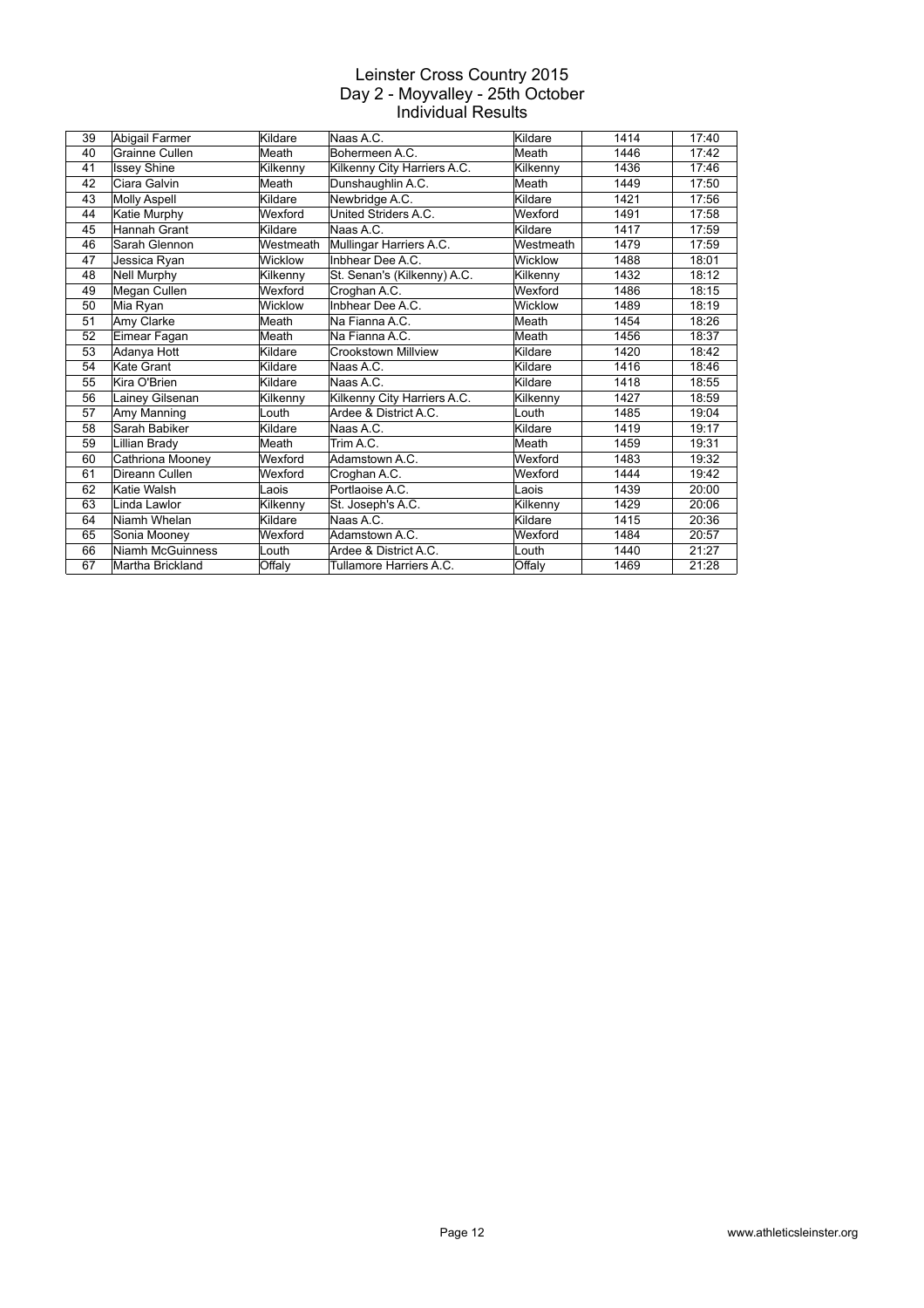# **BOYS U18, U19 & MJ**

| PI.             | Name                           | County            | Club                                      | Age              | Co. Team  | <b>Bib</b>      | Time  |
|-----------------|--------------------------------|-------------------|-------------------------------------------|------------------|-----------|-----------------|-------|
| 1               | Chinie Izuchukwu               | Offaly            | Tullamore Harriers A.C.                   | MJ               | Offaly    | 60              | 20:07 |
| $\overline{2}$  | Peter Lynch                    | Kilkenny          | Kilkenny City Harriers A.C.               | <b>MU19</b>      | Kilkenny  | 25              | 20:16 |
| 3               | Shane Hughes                   | Westmeath         | Mullingar Harriers A.C.                   | <b>MU18</b>      | Westmeath | 64              | 20:22 |
| $\overline{4}$  | Jamie Wall                     | Carlow            | St. L. O'Toole A.C.                       | MU18             | Carlow    | 9               | 20:29 |
| 5               | Enda Cloake                    | Wexford           | Menapians A.C.                            | <b>MU19</b>      | Wexford   | 79              | 20:39 |
| 6               | Paddy Maher                    | Meath             | Dunshaughlin                              | MU18             | Meath     | 47              | 20:43 |
| $\overline{7}$  | <b>Patrick Shaw</b>            | Westmeath         | Mullingar Harriers A.C.                   | <b>MU18</b>      | Westmeath | 62              | 20:44 |
| 8               | Tom O'Keeffe                   | Kilkenny          | Kilkenny City Harriers A.C.               | MJ               | Kilkenny  | 27              | 20:45 |
| 9               | Eoin Smyth                     | Meath             | Cushinstown                               | MU18             | Meath     | 46              | 20:50 |
| 10              | Oisin O'Gibne                  | Louth             | Boyne A.C.                                | MU <sub>18</sub> | Louth     | 42              | 20:52 |
| 11              | Jack Tyas                      | Westmeath         | Mullingar Harriers A.C.                   | MU18             | Westmeath | 66              | 21:02 |
| 12              | Eamonn Murphy                  | Carlow            | St. L. O'Toole A.C.                       | MU18             | Carlow    | 2               | 21:06 |
| 13              | Oisin Quinn                    | Westmeath         | Mullingar Harriers A.C.                   | <b>MU19</b>      | Westmeath | $\overline{73}$ | 21:09 |
| 14              | Eoin Reidy                     | Kildare           | St. Coca's A.C.                           | MU18             | Kildare   | 14              | 21:10 |
| 15              | Liam Tyas                      | Westmeath         | Mullingar Harriers A.C.                   | <b>MU19</b>      | Westmeath | $\overline{70}$ | 21:16 |
| 16              | Jack Boylan                    | Louth             | Dunleer A.C.                              | <b>MU18</b>      | Louth     | 43              | 21:18 |
| 17              | Diarmud McKeown                | Louth             | Dunleer A.C.                              | <b>MU18</b>      | Louth     | 44              | 21:22 |
| 18              | Sean Power                     | Kilkenny          | Thomastown A.C.                           | <b>MU19</b>      | Kilkenny  | 38              | 21:26 |
| 19              | John Fitzsimons                | Kildare           | Kildare A.C.                              | <b>MU18</b>      | Kildare   | 11              | 21:29 |
| 20              | Jarlath Jordan                 | Meath             | Tara                                      | <b>MU18</b>      | Meath     | 49              | 21:32 |
| 21              | Oran O'Flaherty                | Carlow            | St. L. O'Toole A.C.                       | MU18             | Carlow    | $\overline{3}$  | 21:33 |
| 22              | Cormac Buggy                   | Kilkenny          | Gowran A.C.                               | MJ               | Kilkenny  | 30              | 21:37 |
| 23              | Andrew O'Brien                 | Kildare           | Kildare A.C.                              | MJ               | Kildare   | 22              | 21:43 |
| 24              | Ciaran Crowther                | Meath             | Ratoath                                   | <b>MU18</b>      | Meath     | 48              | 21:51 |
| 25              | Jonathan Crowley               | Kilkenny          | St. Senan's (Kilkenny) A.C.               | <b>MU18</b>      | Kilkenny  | 34              | 21:53 |
| 26              | Eoin O'Dwyer                   | Kilkenny          | Gowran A.C.                               | MU18             | Kilkenny  | $\overline{31}$ | 21:57 |
| 27              | <b>Niall Harvey</b>            | Carlow            | St. L. O'Toole A.C.                       | <b>MU18</b>      | Carlow    | $\overline{7}$  | 22:03 |
| 28              | Michael Moran                  | Westmeath         | Mullingar Harriers A.C.                   | <b>MU18</b>      | Westmeath | 63              | 22:08 |
| 29              | Seamus English-Hayden          | Carlow            | St. L. O'Toole A.C.                       | <b>MU18</b>      | Carlow    | $\overline{4}$  | 22:14 |
| 30              | Rory Kelly                     | Wicklow           | Inbhear Dee A.C.                          | <b>MU18</b>      | Wicklow   | 78              | 22:16 |
| 31              | James Power                    | Kilkenny          | Thomastown A.C.                           | <b>MU19</b>      | Kilkenny  | 37              | 22:28 |
| 32              | <b>Mathew Molloy</b>           | Offaly            | Tullamore Harriers A.C.                   | MJ               | Offaly    | 57              | 22:32 |
| 33              | <b>Glen Gaffney</b>            | Westmeath         | Mullingar Harriers A.C.                   | <b>MU19</b>      | Westmeath | 69              | 22:35 |
| 34              | Fergus Crilly - Mcentee        | Meath             | Rathkenny                                 | MU18             | Meath     | 50              | 22:40 |
| 35              | John Halton                    | Meath             | Trim                                      | MU <sub>18</sub> | Meath     | 51              | 22:44 |
| 36              | Michael Malone                 | Kildare           | St. Coca's A.C.                           | MJ               | Kildare   | 13              | 22:46 |
| 37              | Robert Hewson                  | Kildare           | Kildare A.C.                              | MJ               | Kildare   | 23              | 22:47 |
| 38              | Domhnell O'Farrell             | Laois             | Portlaoise A.C                            | <b>MU18</b>      | Laois     | 40              | 22:47 |
| 39              | Dean Holmes                    | Carlow            | St. L. O'Toole A.C.                       | MU18             | Carlow    | 6               | 22:48 |
| 40              | Cian Fitzpatrick               | Laois             | St. Michael's AC                          | MJ               | Laois     | $\overline{39}$ | 23:02 |
| 41              | Liam Murphy                    | Kildare           | Le Chéile A.C.                            | <b>MU18</b>      | Kildare   | 19              | 23:17 |
| 42              | David Foley                    | Kildare           | Le Chéile A.C.                            | MU18             | Kildare   | 17              | 23:20 |
| 43              | Paul Gill                      | Meath             | Na Fiana                                  | MU18             | Meath     | 54              | 23:24 |
| 44              | Luke Fitzpatrick               | Kilkenny          | Kilkenny City Harriers A.C.               | <b>MU19</b>      | Kilkenny  | 29              | 23:36 |
| $\overline{45}$ | Jonathon Nangle                | Meath             | Irim                                      | <b>MU18</b>      | Meath     | $\overline{52}$ | 23:59 |
| 46              | Dion Whelan-Moore              | Kildare           | Newbridge A.C.                            | MU18             | Kildare   | 15              | 24:05 |
| 47              | <b>Oliver Mullaly</b>          | Kilkenny          | St. Senan's (Kilkenny) A.C.               | MJ               | Kilkenny  | 36              | 24:16 |
| 48              | Liam Turner                    | Wexford           | D.M.P. A.C.                               | <b>MU18</b>      | Wexford   | 75              | 24:28 |
| 49              | Ethan Dunican                  | Offaly            | Tullamore Harriers A.C.                   | MJ               | Offaly    | 58              | 24:35 |
| 50              | Kevin Murphy                   | Carlow            |                                           | <b>MU18</b>      | Carlow    | 10              | 24:37 |
| 51              | Aaron Redmond                  | Kilkenny          | St. Senan's (Kilkenny) A.C.               | MJ               | Kilkenny  | 35              | 25:01 |
| 52              | Craig Byrne                    | Kilkenny          | Kilkenny City Harriers A.C.               | MJ               | Kilkenny  | 26              | 25:01 |
| 53              | <b>Gerrard Godley</b>          | Offaly            | Tullamore Harriers A.C.                   | MJ               | Offaly    | 59              | 25:08 |
| 54              | Fionn Marum                    | Laois             | Portlaoise A.C                            | MJ               | Laois     | 775             | 25:11 |
| 55              |                                | Westmeath         |                                           | <b>MU18</b>      | Westmeath | 67              | 25:24 |
| 56              | James Cribbin                  |                   | Mullingar Harriers A.C.<br>Le Chéile A.C. | <b>MU18</b>      | Kildare   |                 |       |
|                 | Gerard Quinn                   | Kildare<br>Offaly | Tullamore Harriers A.C.                   |                  | Offalv    | 20              | 25:30 |
| 57              | Connor Butler<br>Luke O'Connor |                   |                                           | MJ               |           | 56              | 25:42 |
| 58<br>59        |                                | Kilkenny          | Kilkenny City Harriers A.C.               | MJ               | Kilkenny  | 28              | 26:48 |
|                 | Evan White                     | Meath             | Rathkenny                                 | <b>MU18</b>      | Meath     | 55              | 27:06 |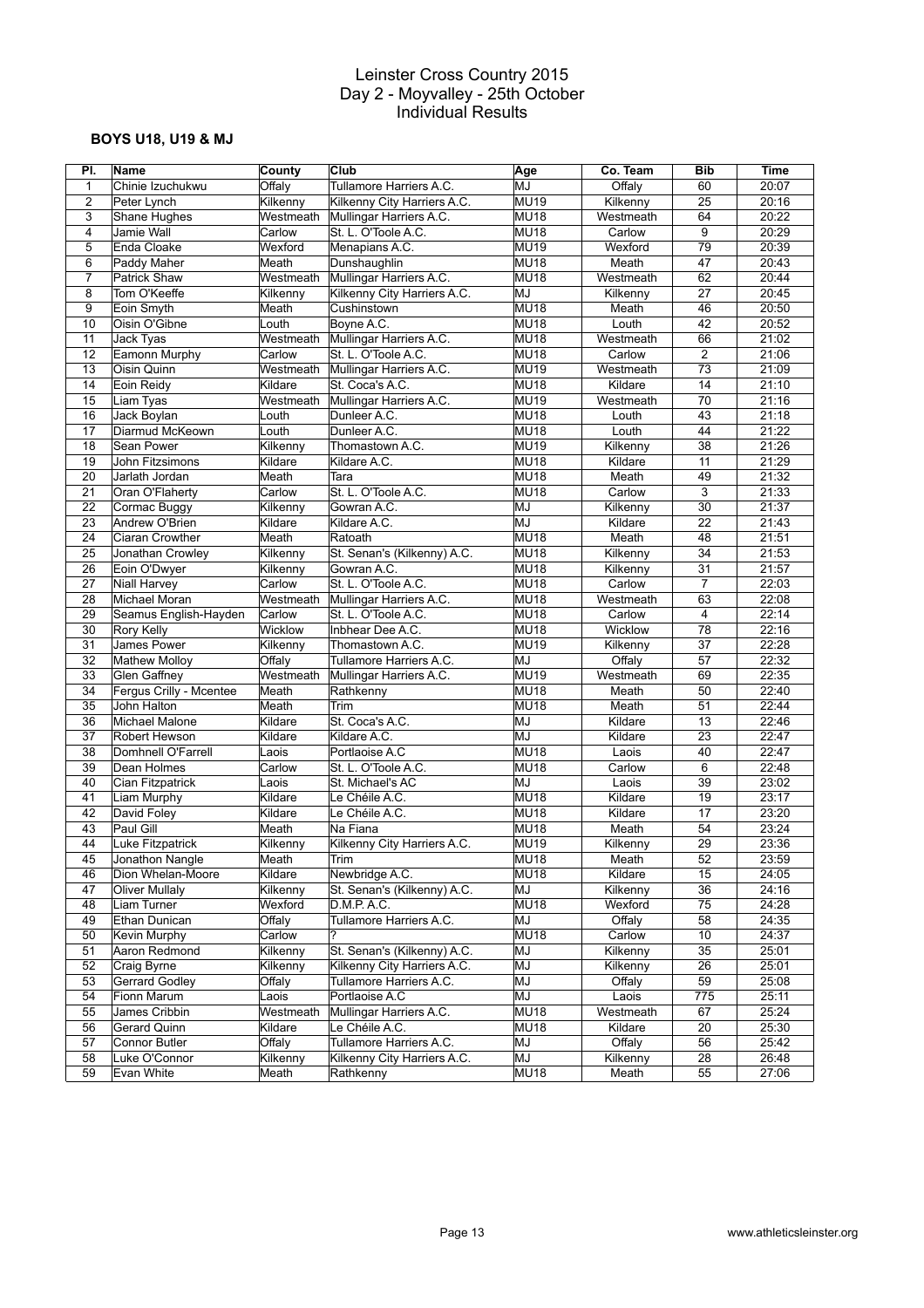# **GIRLS U18, U19 & FJ**

| PI.             | Name                  | County    | Club                        | Age               | Co. Team  | <b>Bib</b>       | <b>Time</b> |
|-----------------|-----------------------|-----------|-----------------------------|-------------------|-----------|------------------|-------------|
| $\mathbf{1}$    | Emma O'Brien          | Wicklow   | Inbhear Dee A.C.            | $\overline{FU18}$ | Wicklow   | 153              | 14:39       |
| $\overline{2}$  | Deirdre Healy         | Meath     | Ratoath AC                  | FU19              | Meath     | 127              | 14:46       |
| 3               | Laura Whitelaw        | Westmeath | Mullingar Harriers          | <b>FU18</b>       | Westmeath | 138              | 14:57       |
| 4               | Lauren Dermody        | Kilkenny  | Castlecomer A.C.            | <b>FU19</b>       | Kilkenny  | 109              | 14:57       |
| 5               | Ruth O'Hara           | kildare   | Naas A.C.                   | FU <sub>18</sub>  |           | 102              | 14:58       |
| 6               | Alanna Bate           | Westmeath | Mullingar Harriers          | FU <sub>18</sub>  | Westmeath | 139              | 15:00       |
| 7               | Louise Stack          | ∟aois     | Portlaoise A.C.             | <b>FU18</b>       | Laois     | 119              | 15:14       |
| 8               | Siobhan Delaney       | kildare   | Naas A.C.                   | $\overline{FU19}$ |           | 107              | 15:22       |
| 9               | Hana Blake            | Wicklow   | Inbhear Dee A.C.            | <b>FU18</b>       | Wicklow   | 149              | 15:24       |
| 10              | Rose Finnegan         | Meath     | Bohermeen A.C.              | FU18              | Meath     | 124              | 15:34       |
| 11              | Ailbhe Flynn          | Wicklow   | Inbhear Dee A.C.            | FU <sub>18</sub>  | Wicklow   | 152              | 15:36       |
| 12              | Emily Grennan         | Offaly    | Tullamore Harriers A.C.     | <b>FU19</b>       | Offaly    | 134              | 15:38       |
| 13              | Ciara O'Connor        | Offaly    | Tullamore Harriers A.C.     | $\overline{FU19}$ | Offaly    | $\overline{135}$ | 15:39       |
| 14              | Sheila Byrne          | Wicklow   | Parnell A.C.                | FJ                | Wicklow   | 164              | 15:52       |
| 15              | Nicola Sheridan       | Meath     | Bohermeen A.C.              | FJ                |           | 148              | 15:53       |
| 16              | <b>Richael Browne</b> | Wicklow   | Greystones & District A.C.  | FU <sub>18</sub>  | Wicklow   | 156              | 15:59       |
| 17              | Niamh Quinn           | Laois     | Portlaoise A.C.             | FJ                | Laois     | 120              | 16:06       |
| 18              | <b>Nicole Devitt</b>  | Wicklow   | Inbhear Dee A.C.            | FU <sub>18</sub>  | Wicklow   | 150              | 16:08       |
| 19              | Cara Todd             | Offaly    | Tullamore Harriers A.C.     | FU <sub>18</sub>  | Offaly    | $\overline{129}$ | 16:10       |
| 20              | Susie McParland       | Wicklow   | Greystones & District A.C.  | <b>FU18</b>       | Wicklow   | 157              | 16:10       |
| 21              | Nadine Donegan        | Offaly    | Tullamore Harriers A.C.     | <b>FU19</b>       | Offaly    | 133              | 16:16       |
| 22              | Chloe Harte           | Offaly    | Tullamore Harriers A.C.     | FU <sub>18</sub>  | Offaly    | 130              | 16:21       |
| 23              | Martha Reidy          | Meath     | Fr. Murphy AC               | FU <sub>18</sub>  | Meath     | 125              | 16:31       |
| 24              | Katie Daly            | Wexford   | Kilmore A.C.                | <b>FU18</b>       | Wexford   | 155              | 16:39       |
| $\overline{25}$ | Annalise Crean        | Wexford   | Adamstown A.C.              | FU <sub>18</sub>  | Wexford   | 147              | 16:45       |
| 26              | Aisling Roche         | kildare   | Naas A.C.                   | <b>FU18</b>       |           | 103              | 16:50       |
| 27              | Ailis O'Shea          | Kilkenny  | Thomastown A.C.             | FU <sub>18</sub>  | Kilkenny  | 110              | 17:25       |
| 28              | Lauren O'Byrne        | Wicklow   | Parnell A.C.                | <b>FU18</b>       | Wicklow   | 163              | 17:36       |
| 29              | Aoibhinn Lawlor       | _aois     | Rosenallis Kilcavan A.C.    | <b>FU18</b>       | Laois     | 122              | 17:40       |
| 30              | Katie Conroy          | Wicklow   | Greystones & District A.C.  | <b>FU19</b>       | Wicklow   | 166              | 17:57       |
| 31              | Maeve Maher           | _aois     | St. Abban's A.C.            | FU <sub>18</sub>  | Laois     | 128              | 18:02       |
| 32              | Rachel Butler         | Kilkenny  | St. Senan's (Kilkenny) A.C. | FU <sub>19</sub>  | Kilkenny  | 337              | 18:11       |
| 33              | Ruth Murphy           | kildare   | Naas A.C.                   | <b>FU19</b>       |           | 106              | 18:17       |
| 34              | Rachel Glennon        | Westmeath | Mullingar Harriers          | <b>FU18</b>       | Westmeath | 144              | 18:32       |
| 35              | Orlaith Flanagan      | Westmeath | Mullingar Harriers          | FU <sub>18</sub>  | Westmeath | 141              | 18:32       |
| 36              | Michelle McCormack    | Westmeath | <b>Mullingar Harriers</b>   | FU <sub>18</sub>  | Westmeath | 136              | 18:34       |
| 37              | Katie O'Connor        | Wicklow   | Parnell A.C.                | <b>FU18</b>       | Wicklow   | 162              | 19:24       |
| 38              | Amy Walsh             | ∟aois     | Portlaoise A.C.             | FU <sub>18</sub>  | Laois     | 121              | 19:49       |
| 39              | Charlotte Walsh       | Laois     | Portlaoise A.C.             | FU <sub>18</sub>  | Laois     | 748              | 20:05       |
| 40              | Anne Marie Moloney    | Kilkenny  | St. Senan's (Kilkenny) A.C. | FU <sub>18</sub>  | Kilkenny  | 117              | 20:14       |
| 41              | Lauren Ryan           | Wicklow   | Inbhear Dee A.C.            | <b>FU18</b>       | Wicklow   | 154              | 23:03       |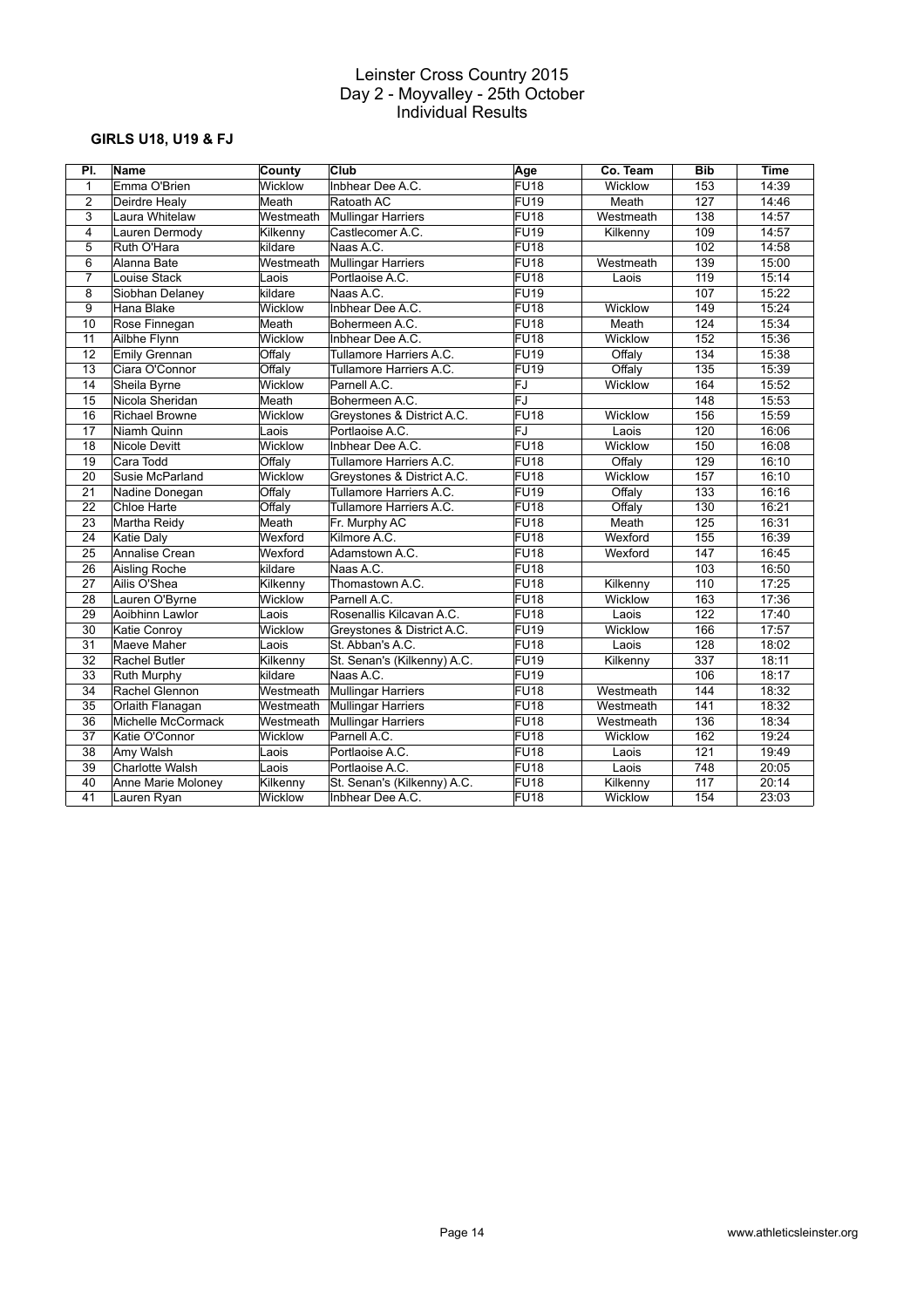#### **Novice Men**

| PI.                     | Name                   | County        | Club                              | Co. Team      | <b>Bib</b> | <b>Time</b> |
|-------------------------|------------------------|---------------|-----------------------------------|---------------|------------|-------------|
| 1                       | Colin Maher            | Laois         | Ballyfin A.C.                     | Laois         | 210        | 20:04       |
| $\overline{2}$          | Pablo Sanchez          | Dublin        | Crusaders A.C                     | Dublin        | 172        | 20:18       |
| 3                       | <b>Barry Murphy</b>    | Kildare       | Celbridge A.C.                    | Kildare       | 209        | 20:19       |
| $\overline{\mathbf{4}}$ | Michael Kiely          | Dublin        | Crusaders A.C                     | Dublin        | 173        | 20:20       |
| 5                       | David O'Connor         | Kildare       | Celbridge A.C.                    | Kildare       | 208        | 20:47       |
| 6                       | Noel Kennedy           | Wexford       | Sliabh Bhuide Rovers A.C.         | Wexford       | 242        | 20:59       |
| $\overline{7}$          | Sam Allen              | Dublin        | Donore Harriers                   | <b>Dublin</b> | 194        | 21:02       |
| 8                       | Padraig Berry          | Offaly        | Tullamore Harriers A.C.           | Offaly        | 230        | 21:05       |
| 9                       | James Hoare            | Kildare       | Celbridge A.C.                    | Kildare       | 205        | 21:10       |
| 10                      | Jonathon Daly          | Westmeath     | Mullinagr Harriers                | Westmeath     | 257        | 21:13       |
| 11                      | Emmet O'Briain         | Dublin        | Donore Harriers                   | Dublin        | 197        | 21:16       |
| 12                      | Garret Dunne           | <b>Dublin</b> | Crusaders A.C                     | <b>Dublin</b> | 171        | 21:22       |
| 13                      | Jason Miley            | Kildare       | Celbridge A.C.                    | Kildare       | 207        | 21:25       |
| 14                      | <b>Micheal Kelly</b>   | Carlow        | St. L. O'Toole A.C.               | Carlow        | 170        | 21:30       |
| 15                      | Martin Askins          | Wexford       | Sliabh Bhuide Rovers A.C.         | Wexford       | 245        | 21:34       |
| 16                      | Stephen Conroy         | Kildare       | Celbridge A.C.                    | Kildare       | 204        | 21:34       |
| 17                      | <b>Garry Cantwell</b>  | Laois         | St. Abban's A.C.                  | Laois         | 215        | 21:41       |
| 18                      | Myles Gibbons          | Wexford       | Sliabh Bhuide Rovers A.C.         | Wexford       | 241        | 21:44       |
| 19                      | Martin Hoare           | Kildare       | Celbridge A.C.                    | Kildare       | 206        | 21:46       |
| 20                      | <b>Thomas Dunne</b>    | Laois         | Ballyroan, Abbeyleix & Dist. A.C. | Laois         | 213        | 21:47       |
| 21                      | Kevin Curran           | Dublin        | Sportsworld                       | Dublin        | 176        | 21:53       |
| 22                      | <b>Trevor Corcoran</b> | Carlow        | St. L. O'Toole A.C.               | Carlow        | 169        | 21:59       |
| 23                      | Donal Flannery         | Wicklow       | Slí Cualann A.C.                  | Wicklow       | 254        | 22:01       |
| 24                      | Paul Gibbons           | Wexford       | Sliabh Bhuide Rovers A.C.         | Wexford       | 248        | 22:11       |
| 25                      | Brendan Donagher       | Offaly        | Naomh Mhuire A.C                  | Offaly        | 794        | 22:16       |
| 26                      | Mike Conneely          | Offalv        | Tullamore Harriers A.C.           | Offaly        | 236        | 22:16       |
| 27                      | Conor McCarthy         | Dublin        | Sportsworld                       | Dublin        | 177        | 22:17       |
| 28                      | <b>Bernard Fortune</b> | Wexford       | Sliabh Bhuide Rovers A.C.         | Wexford       | 246        | 22:20       |
| 29                      | Andrew Maguire         | Dublin        | Donore Harriers                   | Dublin        | 377        | 22:22       |
| 30                      | James Tyrrell          | Laois         | St. Abban's A.C.                  | Laois         | 218        | 22:25       |
| 31                      | Diarmuid O'Sullivan    | Dublin        | Liffey Valley A.C.                | Dublin        | 187        | 22:29       |
| 32                      | Fechin Heery           | Meath         | St. Brigid s                      | Meath         | 223        | 22:30       |
| 33                      | Calvin Deacon          | Offaly        | Tullamore Harriers A.C.           | Offaly        | 233        | 22:34       |
| 34                      | Dennis Moynihan        | Wexford       | Sliabh Bhuide Rovers A.C.         | Wexford       | 243        | 22:36       |
| 35                      | lan McCormack          | Westmeath     | Mullinagr Harriers                | Westmeath     | 258        | 22:38       |
| 36                      | Sean McDaid            | Meath         | St. Brigid s                      | Meath         | 228        | 22:39       |
| 37                      | Sadanand McGee         | <b>Dublin</b> | Sportsworld                       | <b>Dublin</b> | 178        | 22:41       |
| 38                      | Jim O'Malley           | Wexford       | Sliabh Bhuide Rovers A.C.         | Wexford       | 247        | 22:44       |
| 39                      | <b>Andrew Dowse</b>    | Wexford       | Croghan A.C.                      | Wexford       | 251        | 22:44       |
| 40                      | John Joe Galvin        | Offalv        | Tullamore Harriers A.C.           | Offalv        | 232        | 22:53       |
| 41                      | John Parker            | Dublin        | Liffey Valley A.C.                | Dublin        | 183        | 22:55       |
| 42                      | <b>Shane Russell</b>   | Dublin        | Donore Harriers                   | Dublin        | 193        | 22:56       |
| 43                      | James Nolan            | Laois         | St. Abban's A.C.                  | Laois         | 216        | 23:07       |
| 44                      | Ken Archbold           | Carlow        | St. L. O'Toole A.C.               | Carlow        | 168        | 23:14       |
| $\overline{45}$         | David Leonard          | Wexford       | Sliabh Bhuide Rovers A.C.         | Wexford       | 249        | 23:17       |
| 46                      | <b>Gary Park</b>       | Dublin        | Crusaders A.C                     | Dublin        | 174        | 23:22       |
| 47                      | Jimmy Coughlan         | Offaly        | Naomh Mhuire A.C                  | Offaly        | 795        | 23:23       |
| 48                      | John Kirwan            | Laois         | Ballyroan, Abbeyleix & Dist. A.C. | Laois         | 214        | 23:24       |
| 49                      | Noel Burke             | Laois         | Ballyroan, Abbeyleix & Dist. A.C. | Laois         | 212        | 23:31       |
| 50                      | Luke Butler            | Wexford       | United Striders A.C.              | Wexford       | 240        | 23:33       |
| 51                      | <b>Aran Murphy</b>     | Laois         | St. Abban's A.C.                  | Laois         | 219        | 23:44       |
| 52                      | Allan Clarke           | Meath         | St. Brigid s                      | Meath         | 224        | 23:49       |
| 53                      | Darren Butler          | Offaly        | Tullamore Harriers A.C.           | Offaly        | 229        | 23:54       |
| 54                      | Padraig Ryan           | Dublin        | Liffey Valley A.C.                | Dublin        | 191        | 23:58       |
| 55                      | Peter O'Brien          | <b>Dublin</b> | Liffey Valley A.C.                | Dublin        | 184        | 24:16       |
| 56                      | Stephen O'Brien        | Dublin        | Liffey Valley A.C.                | Dublin        | 185        | 24:22       |
| 57                      | <b>Clemont Roux</b>    | Dublin        | Liffey Valley A.C.                | Dublin        | 190        | 24:34       |
| 58                      | Adrian Delaney         | Offaly        | Naomh Mhuire A.C                  | Offaly        | 796        | 25:36       |
| 59                      | Neville Cunningham     | Offaly        | Naomh Mhuire A.C                  | Offaly        | 237        | 26:05       |
| 60                      | John Flaherty          | Dublin        | Sportsworld                       | Dublin        | 392        | 26:14       |
| 61                      | <b>Philip Mathews</b>  | <b>Dublin</b> | Crusaders A.C                     | Dublin        | 175        | 26:33       |
| 62                      | Brian Betson           | Offaly        | Naomh Mhuire A.C                  | Offaly        | 799        | 26:41       |
| 63                      | Laurence Briody        | Meath         | St. Brigid s                      | Meath         | 746        | 27:50       |
|                         |                        |               |                                   |               |            |             |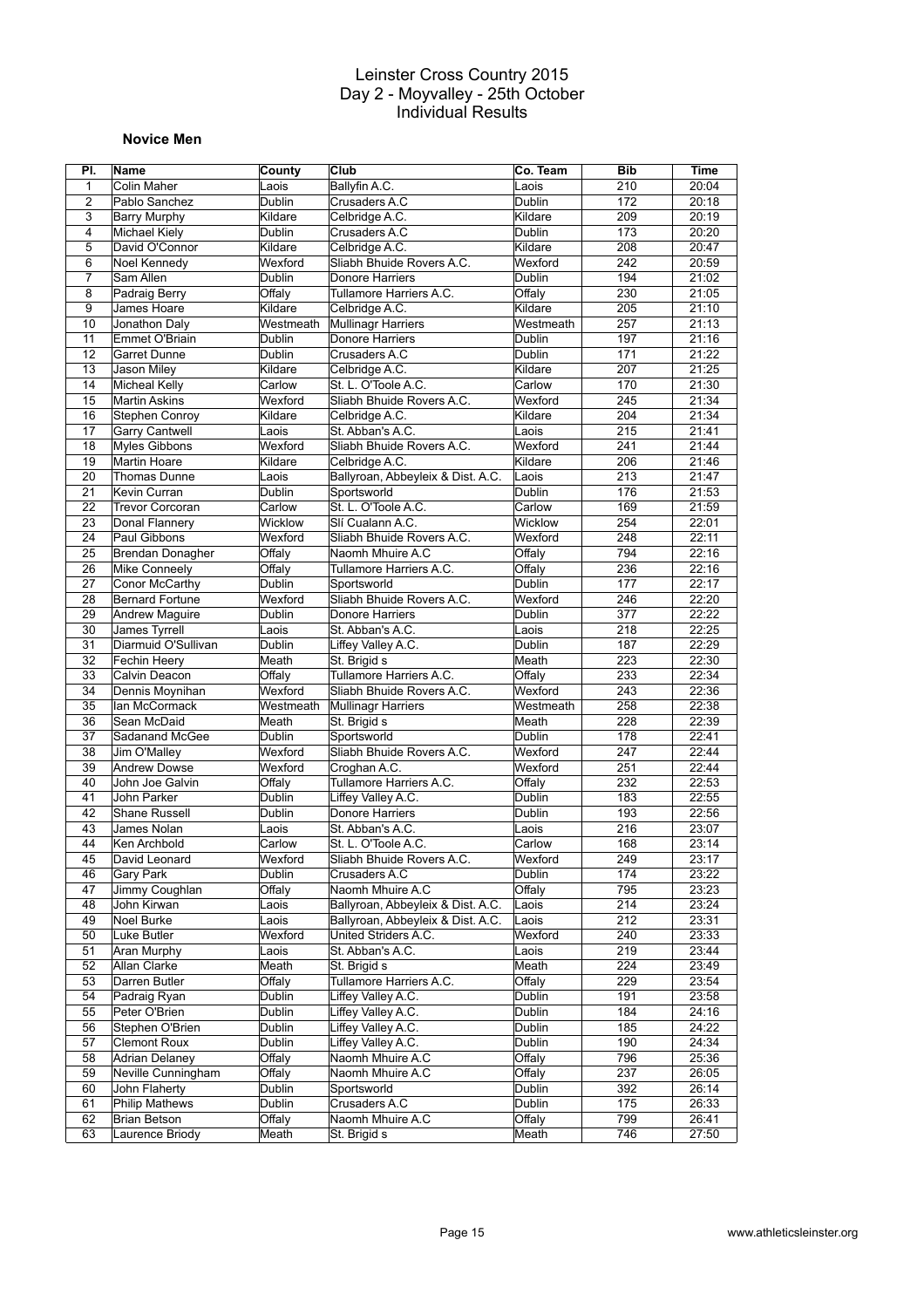#### **Novice Ladies**

| PI.            | Name                              | County        | Club                          | Co. Team      | <b>Bib</b> | <b>Time</b> |
|----------------|-----------------------------------|---------------|-------------------------------|---------------|------------|-------------|
| 1              | <b>Marie Snell</b>                | Kildare       | Newbridge A.C.                | Kildare       | 287        | 14:57       |
| 2              | Ciara Rooney                      | Meath         | Navan A.C.                    | Meath         | 313        | 15:06       |
| 3              | Karla Doran                       | Dublin        | Donore Harriers               | <b>Dublin</b> | 275        | 15:12       |
| 4              | Emilia Dan                        | Meath         | Dunboyne A.C.                 | Meath         | 318        | 15:22       |
| 5              | Sally Forristal                   | Kilkenny      | St. Joseph's A.C.             | Kilkenny      | 288        | 15:27       |
| 6              | Kim Hickey                        | Cork          | Donore Harriers               |               | 274        | 15:29       |
| $\overline{7}$ | <b>Valerie McGuinness</b>         | <b>Dublin</b> | Rathfarnham W.S.A.F.A.C.      | <b>Dublin</b> | 282        | 15:32       |
| 8              | Laura Buckley                     | Meath         | Dunboyne A.C.                 | Meath         | 314        | 15:33       |
| 9              | Mary Horgan                       | <b>Dublin</b> | Crusaders                     | Dublin        | 261        | 15:40       |
| 10             | Sharon Cleer                      | Kilkenny      | Gowran A.C.                   |               | 303        | 15:47       |
| 11             | Ailbhe O'Driscoll-Collins         | Dublin        | Crusaders                     | Dublin        | 262        | 15:49       |
| 12             | Noreen Brouder                    | Dublin        | Sportsworld                   | Dublin        | 1513       | 15:52       |
| 13             | Claire Nifhaircheallaigh          | Meath         | Dunboyne A.C.                 | Meath         | 317        | 15:53       |
| 14             | Aoife Quigley                     | Dublin        | Crusaders                     | Dublin        | 264        | 15:57       |
| 15             | Clare Sullivan                    | Dublin        | Rathfarnham W.S.A.F. A.C.     | Dublin        | 281        | 16:00       |
| 16             | Louise Gaffney                    | Dublin        | Rathfarnham W.S.A.F. A.C.     | Dublin        | 285        | 16:03       |
| 17             | Megan Morrissey                   | Kilkenny      | Thomastown A.C.               | Kilkenny      | 297        | 16:04       |
| 18             | Aine Cotter                       | Louth         | Dunleer A.C.                  | Louth         | 312        | 16:05       |
| 19             | Sinead Rigney                     | Offaly        | Tullamore Harriers A.C.       | Offaly        | 324        | 16:05       |
| 20             | Ashling Swaine                    | Dublin        | Donore Harriers               | Dublin        | 277        | 16:07       |
| 21             | Eva McNelis                       | Meath         | Dunboyne A.C.                 | Meath         | 316        | 16:13       |
| 22             | <b>Bronagh Elliott</b>            | Dublin        | <b>Donore Harriers</b>        | Dublin        | 276        | 16:14       |
| 23             | Amy Wright                        | <b>Dublin</b> | Crusaders                     | Dublin        | 263        | 16:16       |
| 24             | Shona keane                       | Dublin        | Sportsworld                   | Dublin        | 1510       | 16:22       |
| 25             | Fionnuala Cleary                  | Offaly        | Tullamore Harriers A.C.       | Offaly        | 322        | 16:26       |
| 26             |                                   | Offalv        | Tullamore Harriers A.C.       | Offaly        | 323        |             |
|                | Maeve Larkin                      |               |                               |               |            | 16:27       |
| 27             | Nicole O'Malley<br>Aoife O'Connor | Kildare       | St. Coca's<br>Thomastown A.C. | Kildare       | 334<br>292 | 16:27       |
| 28<br>29       |                                   | Kilkenny      |                               | Kilkenny      | 265        | 16:35       |
|                | Orla Kennedy                      | Dublin        | Crusaders                     | Dublin        |            | 16:37       |
| 30             | Maeve O'Connor                    | Kilkenny      | Thomastown A.C.               | Kilkenny      | 293        | 16:42       |
| 31             | Eleanor Kenedy                    | Kilkenny      | Gowran A.C.                   | Kilkenny      | 298        | 16:44       |
| 32             | Aisling O'Connor                  | Dublin        | Rathfarnham W.S.A.F. A.C.     | Dublin        | 280        | 16:47       |
| 33             | Maura Bambrick                    | Kilkenny      | Gowran A.C.                   | Kilkenny      | 299        | 16:51       |
| 34             | Helena Walsh                      | Dublin        | Crusaders                     | <b>Dublin</b> | 268        | 16:56       |
| 35             | <b>Edel Haverty</b>               | Dublin        | Crusaders                     | Dublin        | 266        | 17:16       |
| 36             | Rebecca Fleming                   | Dublin        | Crusaders                     | Dublin        | 267        | 17:22       |
| 37             | Ailis Fagan                       | <b>Dublin</b> | Crusaders                     | Dublin        | 273        | 17:25       |
| 38             | Bronagh Kearns                    | Kilkenny      | St. Senan's (Kilkenny) A.C.   | Kilkenny      | 291        | 17:26       |
| 39             | Tara Rathigan                     | Dublin        | Sportsworld                   | Dublin        | 1511       | 17:27       |
| 40             | Naise Waldron                     | Dublin        | Sportsworld                   | Dublin        | 1515       | 17:31       |
| 41             | <b>Brigid Fox</b>                 | Offaly        | Tullamore Harriers A.C.       | Offaly        | 325        | 17:32       |
| 42             | Louise Redmond                    | Wexford       | Sliabh Bhuide Rovers A.C.     | Wexford       | 330        | 17:39       |
| 43             | <b>Tara McKinney</b>              | Offaly        | Tullamore Harriers A.C.       | Offaly        | 326        | 17:40       |
| 44             | Margaret Crowley                  | Dublin        | Sportsworld                   | Dublin        | 1512       | 17:51       |
| 45             | Catherine Mulleady                | <b>Dublin</b> | Sportsworld                   | <b>Dublin</b> | 1516       | 17:52       |
| 46             | Paula O'Byrne                     | Wicklow       | Slí Cualann A.C.              | Wicklow       | 333        | 18:02       |
| 47             | Emer Kenny                        | Dublin        | Crusaders                     | Dublin        | 270        | 18:16       |
| 48             | Rhona McGrath                     | <b>Dublin</b> | Crusaders                     | Dublin        | 271        | 18:20       |
| 49             | Charlotte Abbott                  | Offaly        | Tullamore Harriers A.C.       | Offaly        | 321        | 18:21       |
| 50             | Michelle Ryan                     | Kilkenny      | Gowran A.C.                   |               | 302        | 18:23       |
| 51             | Niamh O'Shea                      | Kilkenny      | Thomastown A.C.               | Kilkenny      | 294        | 18:30       |
| 52             | Sinead Leavy                      | Kildare       | Le Chéile AC                  | Kildare       | 286        | 18:30       |
| 53             | Siobhan O'Dwyer                   | Kilkenny      | Gowran A.C.                   |               | 301        | 18:41       |
| 54             | Maura Ginity                      | Dublin        | Sportsworld                   | Dublin        | 1519       | 18:52       |
| 55             | Gemma White                       | <b>Dublin</b> | Sportsworld                   | Dublin        | 1517       | 19:09       |
| 56             | Aggie Buckley                     | <b>Dublin</b> | Sportsworld                   | Dublin        | 1514       | 19:56       |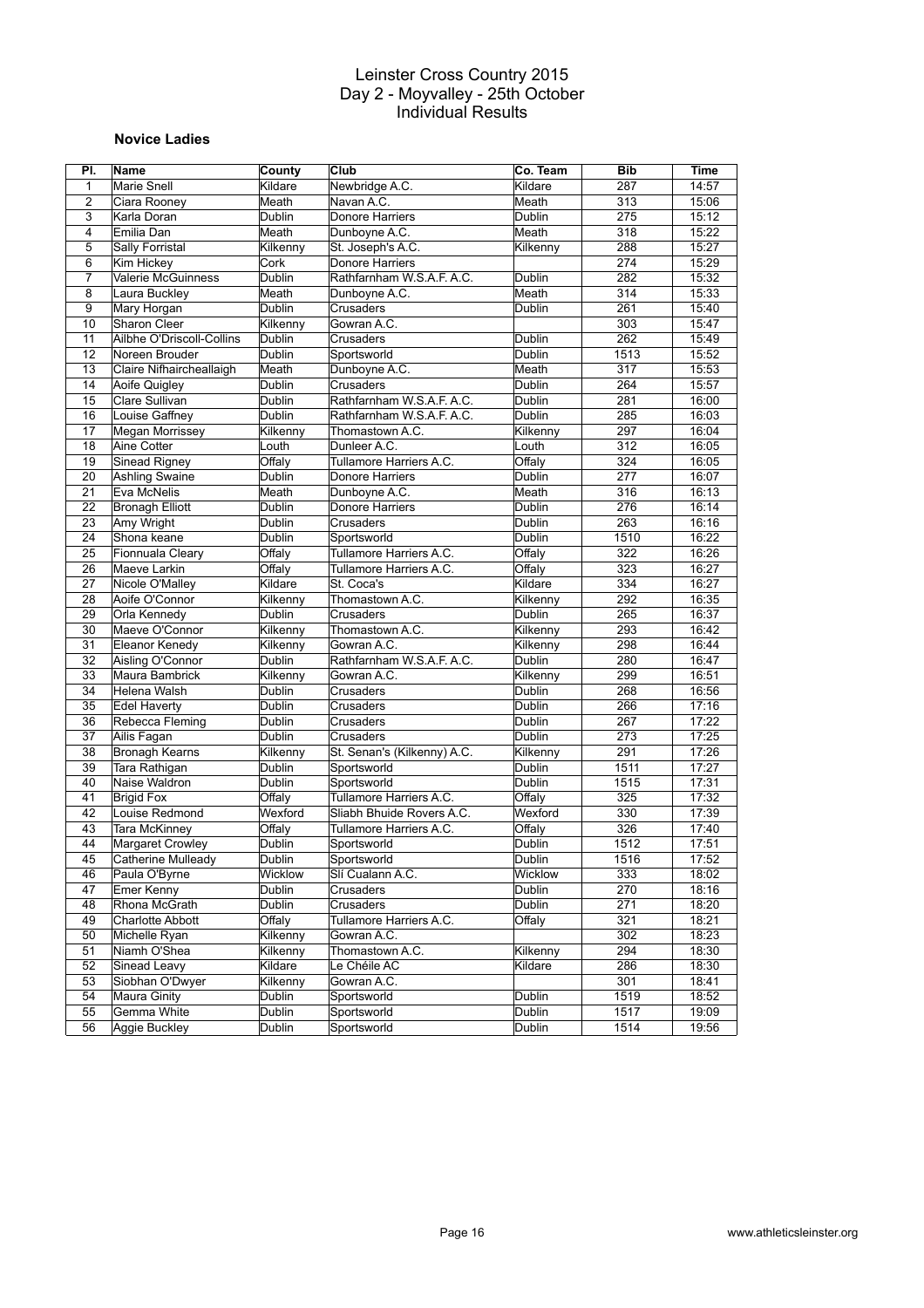#### **Master Men Overall**

| PI.            | Name                                           | <b>County</b>  | Club                              | Age             | Co. Team       | <b>Bib</b> | <b>Time</b>    |
|----------------|------------------------------------------------|----------------|-----------------------------------|-----------------|----------------|------------|----------------|
| $\mathbf{1}$   | Mick Traynor                                   | Dublin         | Raheny Shanmrock A.C              | M50             | Dublin 50+     | 225        | 20:00          |
| $\overline{2}$ | Niall Lynch                                    | Dublin         | Donore Harriers                   | M40             | Dublin         | 376        | 20:04          |
| 3              | Paul Buckley                                   | Offaly         | Ferbane A.C.                      | M35             | Offaly         | 482        | 20:28          |
| 4              | Damien Lawless                                 | Wicklow        | Slí Cualann A.C.                  | M40             | Wicklow        | 542        | 20:32          |
| 5              | David Keenan                                   | Kildare        | Newbridge A.C.                    | M35             | Kildare        | 403        | 20:35          |
| 6              | Tony O'Reilly                                  | Laois          | Portlaoise A.C.                   | M45             | Laois          | 422        | 20:42          |
| $\overline{7}$ | <b>Brian Byrne</b>                             | Kildare        | Newbridge A.C.                    | M35             | Kildare        | 402        | 20:44          |
| 8              | Patrick Kelly                                  | Westmeath      | Mullingar Harriers A.C.           | M35             | Westmeath      | 514        | 20:50          |
| 9              | Phil Killgannon                                | Dublin         | Sportsworld                       | M35             | Dublin         | 365        | 20:51          |
| 10             | Paul Campbell                                  | Kildare        | Newbridge A.C.                    | M35             | Kildare        | 407        | 20:53          |
| 11             | Paul Archbold                                  | Kildare        | Newbridge A.C.                    | M35             | Kildare        | 401        | 20:54          |
| 12             | Mick Fogarty                                   | Offaly         | Ferbane A.C.                      | M35             | Offaly         | 484        | 20:56          |
| 13             | Damien Martin                                  | Dublin         | Raheny Shanmrock A.C              | M50             | Dublin 50+     | 116        | 20:57          |
| 14             | Noel Kelly                                     | Offaly         | Tullamore Harriers A.C.           | M40             | Offaly         | 300        | 20:57          |
| 15             | Owen Connolly                                  | Laois          | St. Michael's AC                  | M35             | Laois          | 417        | 20:58          |
| 16             | John McGrath                                   | Wexford        | United Striders A.C.              | M40             | Wexford        | 529        | 21:01          |
| 17             | <b>Mark Caroll</b>                             | Westmeath      | Mullingar Harriers A.C.           | M35             | Westmeath      | 505        | 21:02          |
| 18             | <b>Phelim Glynn</b>                            | Meath          | Dunboyne A.C.                     | M50             | Meath 50+      | 469        | 21:05          |
| 19             | Mark Hackett                                   | Laois          | St. Michael's AC                  | M40             | Laois          | 416        | 21:10          |
| 20             | Aengus Burke                                   | Laois          | Portlaoise A.C.                   | M50             | Laois          | 424        | 21:11          |
| 21             | Liam Dunne                                     | Laois          | Ballyroan, Abbeyleix & Dist. A.C. | M40             | Laois          | 438        | 21:15          |
| 22             | Ciaran O'Dwyer                                 | Meath          | Dunshaughlin A.C.                 | M40             | Meath          | 445        | 21:16          |
| 23             | Wes O'Brien                                    | Dublin         | Raheny Shanmrock A.C              | M35             | Dublin         | 99         | 21:17          |
| 24             | Michael Coyle                                  | Kildare        | Naas A.C.                         | M35             | Kildare        | 411        | 21:18          |
| 25             | Stephen Kelly                                  | Dublin         | Balbriggan & District A.C         | M35             | Dublin         | 386        | 21:20          |
| 26             | <b>Billy Hanley</b>                            | Dublin         | Liffey Valley A.C.                | M40             | Dublin         | 344        | 21:21          |
| 27             | Ciaran Reilly                                  | Dublin         | Liffey Valley A.C.                | M40             | Dublin         | 340        | 21:23          |
| 28             | John Fenlon                                    | Laois          | St. Abban's A.C.                  | M35             | Laois          | 428        | 21:26          |
| 29             | <b>Riobaird Miller</b>                         | Laois          | Ballyfin A.C.                     | M40             | Laois          | 419        | 21:28          |
| 30             | Gerard Gavin                                   | Westmeath      | Mullingar Harriers A.C.           | M40             | Westmeath      | 516        | 21:30          |
| 31             | Noel Marum                                     | Laois          | Portlaoise A.C.                   | M45             | Laois          | 423        | 21:31          |
| 32             | Tom McGrath                                    | Westmeath      | Mullingar Harriers A.C.           | M45             | Westmeath 50+  | 520        | 21:33          |
| 33             | Colm Fitzgerald                                | Laois          | Portlaoise A.C.                   | M35             | Laois          | 420        | 21:34          |
| 34             | Kieran Gallagher                               | Dublin         | Metro/St. Brigid's A.C.           | M35             | Dublin         | 348        | 21:35          |
| 35             | Michael Murphy                                 | Offaly         | Ferbane A.C.                      | M40             | Offaly         | 487        | 21:36          |
| 36             | Mike Griffin                                   | Dublin         | Liffey Valley A.C.                | M35             | Dublin         | 341        | 21:41          |
| 37             | <b>Ted Flannelly</b>                           | Wexford        | United Striders A.C.              | M45             | Wexford        | 524        | 21:45          |
| 38             | Pat Foley                                      | Wexford        | Croghan A.C.                      | M35             | Wexford        | 437        | 21:46          |
| 39             | James McCormack                                | Laois          | Portlaoise A.C.                   | M45             | Laois          | 421        | 21:47          |
| 40             | Kevin Murphy                                   | Wexford        | Slaney Olympic A.C.               | M50             | Wexford        | 535        | 21:48          |
| 41             | <b>Brendan Beere</b>                           | Dublin         | Liffey Valley A.C.                | M40             | Dublin         | 342        | 21:48          |
| 42             | Eddie Garry                                    | Offaly         | Tullamore Harriers A.C.           | M35             | Offaly         | 497        | 21:51          |
| 43             | Laimonas Rondza                                | Dublin         | Balbriggan & District A.C         | M35             | Dublin         | 391        | 21:51          |
| 44             | Sean MacSeoin                                  | Dublin         | Metro/St. Brigid's A.C.           | M40             | Dublin         | 351        | 21:55          |
| 45             | John Donegan                                   | Offaly         | Tullamore Harriers A.C.           | M <sub>50</sub> | Offaly 50+     | 490        | 21:56          |
| 46             | Gavin Curran                                   | Dublin         | Liffey Valley A.C.                | M35             | Dublin         | 345        | 22:00          |
|                |                                                |                | Portlaoise A.C.                   |                 |                |            |                |
| 47<br>48       | <b>Patrick Marshall</b><br><b>Tim Richards</b> | Laois<br>Meath | Dunboyne A.C.                     | M35<br>M40      | Laois<br>Meath | 425<br>202 | 22:00<br>22:01 |
|                |                                                | Kildare        |                                   | M35             | Kildare        |            |                |
| 49             | Ciaran Carr                                    |                | Newbridge A.C.                    |                 |                | 404        | 22:01          |
| 50             | Ollie Donnelly                                 | Westmeath      | Mullingar Harriers A.C.           | M45             | Westmeath      | 518        | 22:13          |
| 51             | Paul Farrell                                   | Dublin         | Metro/St. Brigid's A.C.           | M35             | Dublin         | 349        | 22:16          |
| 52             | Christopher Donegan                            | Offaly         | Tullamore Harriers A.C.           | M50             | Offaly 50+     | 491        | 22:18          |
| 53             | Pat O'Callaghan                                | Wexford        | United Striders A.C.              | M50             | Wexford        | 531        | 22:19          |
| 54             | <b>Ger Power</b>                               | Wexford        | Kilmore A.C.                      | M35             | Wexford        | 534        | 22:21          |
| 55             | David O'Connell                                | Meath          | Bohermeen A.C.                    | M50             | Meath 50+      | 470        | 22:23          |
| 56             | Paul O'Connell                                 | Dublin         | Sportsworld                       | M40             | Dublin         | 369        | 22:25          |
| 57             | <b>Glen Finlay</b>                             | Offaly         | Tullamore Harriers A.C.           | M45             | Offaly         | 500        | 22:26          |
| 58             | Alan Dalton                                    | Wicklow        | Slí Cualann A.C.                  | M40             | Wicklow        | 540        | 22:34          |
| 59             | Mick Jordan                                    | Wexford        | Slaney Olympic A.C.               | M40             | Wexford        | 538        | 22:37          |
| 60             | Martin McDonald                                | Laois          | Ballyroan, Abbeyleix & Dist. A.C. | M55             | Laois          | 435        | 22:43          |
| 61             | Michael Cunninham                              | Dublin         | Sportsworld                       | M35             | Dublin         | 368        | 22:44          |
| 62             | Mel Hilliard                                   | Dublin         | Metro/St. Brigid's A.C.           | M45             | Dublin         | 350        | 22:46          |
| 63             | Paul Spollen                                   | Dublin         | Metro/St. Brigid's A.C.           | M35             | <b>Dublin</b>  | 354        | 22:47          |
| 64             | Derek Hunter                                   | Meath          | Dunshaughlin A.C.                 | M50             | Meath 50+      | 467        | 22:47          |
| 65             | David Fagan                                    | Westmeath      | Mullingar Harriers A.C.           | M45             | Westmeath      | 519        | 22:50          |
| 66             | Dave Grange                                    | <b>Dublin</b>  | Raheny Shanmrock A.C              | M40             | Dublin         | 98         | 22:50          |
| 67             | Pedro Lopez                                    | Kildare        | Newbridge A.C.                    | M35             | Kildare        | 405        | 22:56          |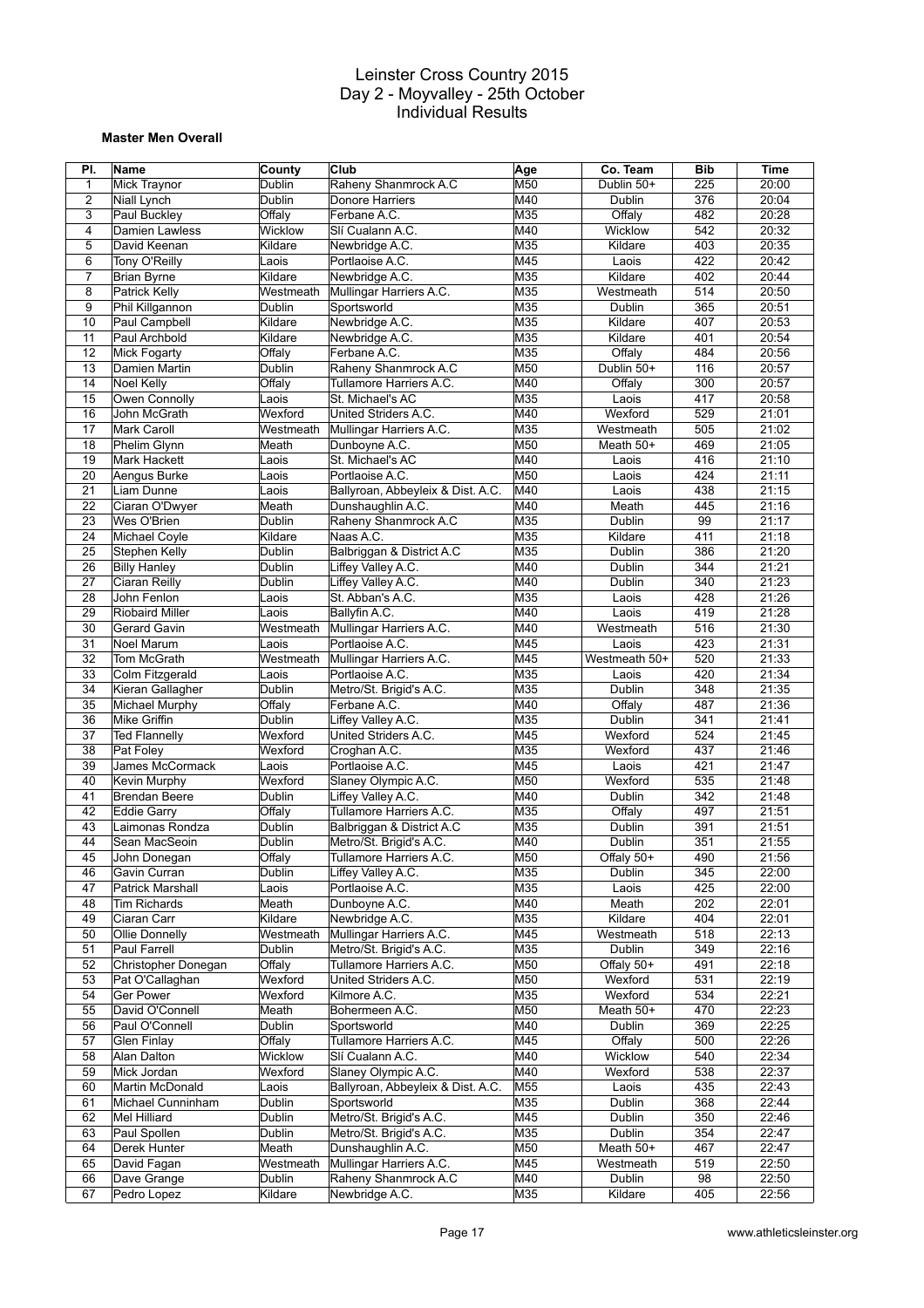| 68  | <b>Ruary Martin</b>   | Meath         | Star of the Sea A.C.      | M40 | Meath         | 449             | 22:59 |
|-----|-----------------------|---------------|---------------------------|-----|---------------|-----------------|-------|
| 69  | David McCann          | Meath         | Dunshaughlin A.C.         | M40 | Meath         | 453             | 23:01 |
| 70  | John Clarke           | Dublin        | Raheny Shanmrock A.C      | M35 | Dublin        | 226             | 23:01 |
| 71  | <b>Niall Foley</b>    | Meath         | Dunshaughlin A.C.         | M45 | Meath         | 450             | 23:02 |
| 72  | Joe Casey             | Dublin        | Rathfarnham W.S.A.F.      | M50 | Dublin 50+    | 355             | 23:07 |
| 73  |                       |               | Raheny Shanmrock A.C      | M50 |               |                 |       |
|     | <b>Brian Kelly</b>    | Dublin        |                           |     | Dublin 50+    | 167             | 23:08 |
| 74  | Cormac Minnick        | Meath         | Na Fianna A.C.            | M40 | Meath         | 451             | 23:08 |
| 75  | <b>Bob Lawlor</b>     | Kildare       | Naas A.C.                 | M50 | Kildare       | 414             | 23:09 |
| 76  | Decky Madden          | Offaly        | Ferbane A.C.              | M45 | Offaly        | 485             | 23:09 |
| 77  | Thomas Bishop         | Dublin        | Rathfarnham W.S.A.F.      | M50 | Dublin 50+    | 356             | 23:09 |
| 78  | Liam McGlynn          | Westmeath     | Mullingar Harriers A.C.   | M50 | Westmeath 50+ | 521             | 23:10 |
| 79  | Packie Enright        | Dublin        | Sportsworld               | M35 | Dublin        | 361             | 23:13 |
| 80  | Paddy Mangan          | Meath         | Dunshaughlin A.C.         | M55 | Meath 50+     | 455             | 23:17 |
| 81  | Paul Brown            | Wexford       | Slaney Olympic A.C.       | M40 | Wexford       | 537             | 23:19 |
|     |                       |               |                           |     |               |                 |       |
| 82  | Martin Keenan         | Dublin        | Sportsworld               | M40 | Dublin        | 370             | 23:22 |
| 83  | <b>Brendan Abbott</b> | Offaly        | Tullamore Harriers A.C.   | M50 | Offaly 50+    | 489             | 23:23 |
| 84  | Dessie Shorten        | Wicklow       | Slí Cualann A.C.          | M55 |               | 552             | 23:25 |
| 85  | <b>Francis Mollen</b> | Offaly        | Tullamore Harriers A.C.   | M50 | Offaly 50+    | 496             | 23:31 |
| 86  | Alan King             | Dublin        | Balbriggan & District A.C | M35 | Dublin        | 387             | 23:33 |
| 87  | Mel Carthy            | Westmeath     | Mullingar Harriers A.C.   | M45 | Westmeath     | 517             | 23:34 |
| 88  | John Cullen           | Dublin        | Liffey Valley A.C.        | M60 | Dublin 50+    | 88              | 23:37 |
| 89  | James Carton          | Westmeath     | Mullingar Harriers A.C.   | M45 | Westmeath     | 338             | 23:37 |
| 90  | Anthony Gillen        | Dublin        | Sportsworld               | M45 | Dublin        | 367             | 23:38 |
|     |                       |               |                           |     |               |                 |       |
| 91  | <b>Richard Galvin</b> | Offaly        | Tullamore Harriers A.C.   | M40 | Offaly        | 502             | 23:39 |
| 92  | Ger Lynam             | Offaly        | Tullamore Harriers A.C.   | M35 | Offaly        | 498             | 23:40 |
| 93  | Peter McEvoy          | Dublin        | Balbriggan & District A.C | M45 | Dublin        | 388             | 23:46 |
| 94  | Daniel Delaney        | Meath         | Star of the Sea A.C.      | M45 | Meath         | 457             | 23:53 |
| 95  | Johnny Feery          | Offaly        | Tullamore Harriers A.C.   | M55 | Offaly 50+    | 492             | 23:55 |
| 96  | John Monaghan         | Offaly        | Tullamore Harriers A.C.   | M35 | Offaly        | 499             | 24:03 |
| 97  | Dave Gargan           | Dublin        | Raheny Shanmrock A.C      | M40 | Dublin        | 97              | 24:11 |
| 98  | <b>Matthew Blyth</b>  | Dublin        | Liffey Valley A.C.        | M35 | Dublin        | 343             | 24:12 |
| 99  |                       |               |                           | M35 |               | 380             |       |
|     | Peter Nugent          | Dublin        | Donore Harriers           |     | Dublin        |                 | 24:13 |
| 100 | David Gorry           | Offaly        | Tullamore Harriers A.C.   | M45 | Offaly        | 501             | 24:14 |
| 101 | Tom Cuddy             | Dublin        | Rathfarnham W.S.A.F.      | M55 | Dublin 50+    | 358             | 24:15 |
| 102 | Noel Conway           | Dublin        | Donore Harriers           | M40 | Dublin        | 375             | 24:17 |
| 103 | <b>Mark Saunders</b>  | Meath         | Trim A.C.                 | M40 | Meath         | 441             | 24:19 |
| 104 | Paul Kelly            | Wicklow       | Slí Cualann A.C.          | M45 | Wicklow       | 546             | 24:19 |
| 105 | John O'Connor         | Wexford       | Slaney Olympic A.C.       | M50 | Wexford       | 536             | 24:21 |
| 106 | Colm Stafford         | Wexford       | United Striders A.C.      | M50 | Wexford       | 530             | 24:27 |
| 107 | Pat Payne             | Meath         | Na Fianna A.C.            | M50 | Meath 50+     | 476             | 24:31 |
| 108 | John McHugh           | Dublin        | Rathfarnham W.S.A.F.      | M55 | Dublin 50+    | 360             | 24:36 |
|     |                       |               |                           |     |               |                 |       |
| 109 | Anthony Corrigan      | Meath         | South O'Hanlon A.C.       | M35 | Meath         | 454             | 24:40 |
| 110 | Paddy Parrott         | Dublin        | Metro/St. Brigid's A.C.   | M55 | Dublin        | 352             | 24:48 |
| 111 | <b>Rory Farrell</b>   | Offaly        | Tullamore Harriers A.C.   | M40 | Offaly        | 503             | 24:52 |
| 112 | Mark Woodger          | Dublin        | Metro/St. Brigid's A.C.   | M45 | Dublin        | 353             | 24:53 |
| 113 | Tony Dunne            | <b>Dublin</b> | Liffey Valley A.C.        | M50 | Dublin 50+    | $\overline{90}$ | 24:57 |
| 114 | Michael Cygax         | <b>Dublin</b> | Raheny Shanmrock A.C      | M50 | Dublin 50+    | 227             | 24:58 |
| 115 | Jim Browne            | Dublin        | Sportsworld               | M50 | Dublin 50+    | 373             | 24:59 |
| 116 | Mark McGrath          | Wexford       | Croghan A.C.              | M40 | Wexford       | 436             | 25:01 |
|     |                       |               | Liffey Valley A.C.        |     |               |                 |       |
| 117 | Thomas Breheny        | Dublin        |                           | M55 | Dublin 50+    | 91              | 25:02 |
| 118 | Mike McCarthy         | Laois         | Ballyfin A.C.             | M45 | Laois         | 434             | 25:16 |
| 119 | Sean Kinnane          | Meath         | Dunboyne A.C.             | M50 | Meath 50+     | 479             | 25:23 |
| 120 | Clive Quinn           | Wicklow       | Slí Cualann A.C.          | M35 | Wicklow       | 543             | 25:25 |
| 121 | Brian Conway          | Dublin        | Sportsworld               | M35 | Dublin        | 362             | 25:26 |
| 122 | Terry Kavanagh        | Wicklow       | Slí Cualann A.C.          | M60 |               | 550             | 25:33 |
| 123 | Des Gill              | Dublin        | Donore Harriers           | M45 | Dublin        | 379             | 25:39 |
| 124 | John Todd             | Offaly        | Tullamore Harriers A.C.   | M65 | Offaly 50+    | 493             | 25:40 |
| 125 | Joe Holton            | Meath         | Na Fianna A.C.            | M55 | Meath 50+     | 477             | 26:03 |
|     |                       |               |                           |     |               |                 |       |
| 126 | Pat Collins           | Dublin        | Liffey Valley A.C.        | M65 | Dublin 50+    | 86              | 26:08 |
| 127 | Eoin O'Brien          | Dublin        | Sportsworld               | M35 | Dublin        | 363             | 26:10 |
| 128 | Philip Burke          | Westmeath     | Mullingar Harriers A.C.   | M40 | Westmeath     | 515             | 26:13 |
| 129 | Noel Walsh            | Meath         | Bohermeen A.C.            | M50 | Meath 50+     | 478             | 26:15 |
| 130 | <b>Andrew Reilly</b>  | Meath         | Trim A.C.                 | M35 |               | 444             | 26:16 |
| 131 | Joe Walsh             | Laois         | Portlaoise A.C.           | M45 | Laois         | 844             | 26:21 |
| 132 | Peter Knaggs          | Dublin        | Sportsworld               | M45 | Dublin        | 393             | 26:27 |
| 133 | Aj Cotter             | Wicklow       | Slí Cualann A.C.          | M50 | Wicklow       | 544             | 26:29 |
| 134 | Jose Chappa           |               | Sportsworld               | M40 | Dublin        | 364             | 26:35 |
|     |                       | Dublin        |                           |     |               |                 |       |
| 135 | John Reidy            | Meath         | Fr. Murphy A.C.           | M55 | Meath 50+     | 480             | 26:37 |
| 136 | Ciaran Tobin          | Meath         | Trim A.C.                 | M55 | Meath 50+     | 460             | 26:43 |
| 137 | <b>Noel Buckley</b>   | Offaly        | Ferbane A.C.              | M35 | Offaly        | 483             | 26:51 |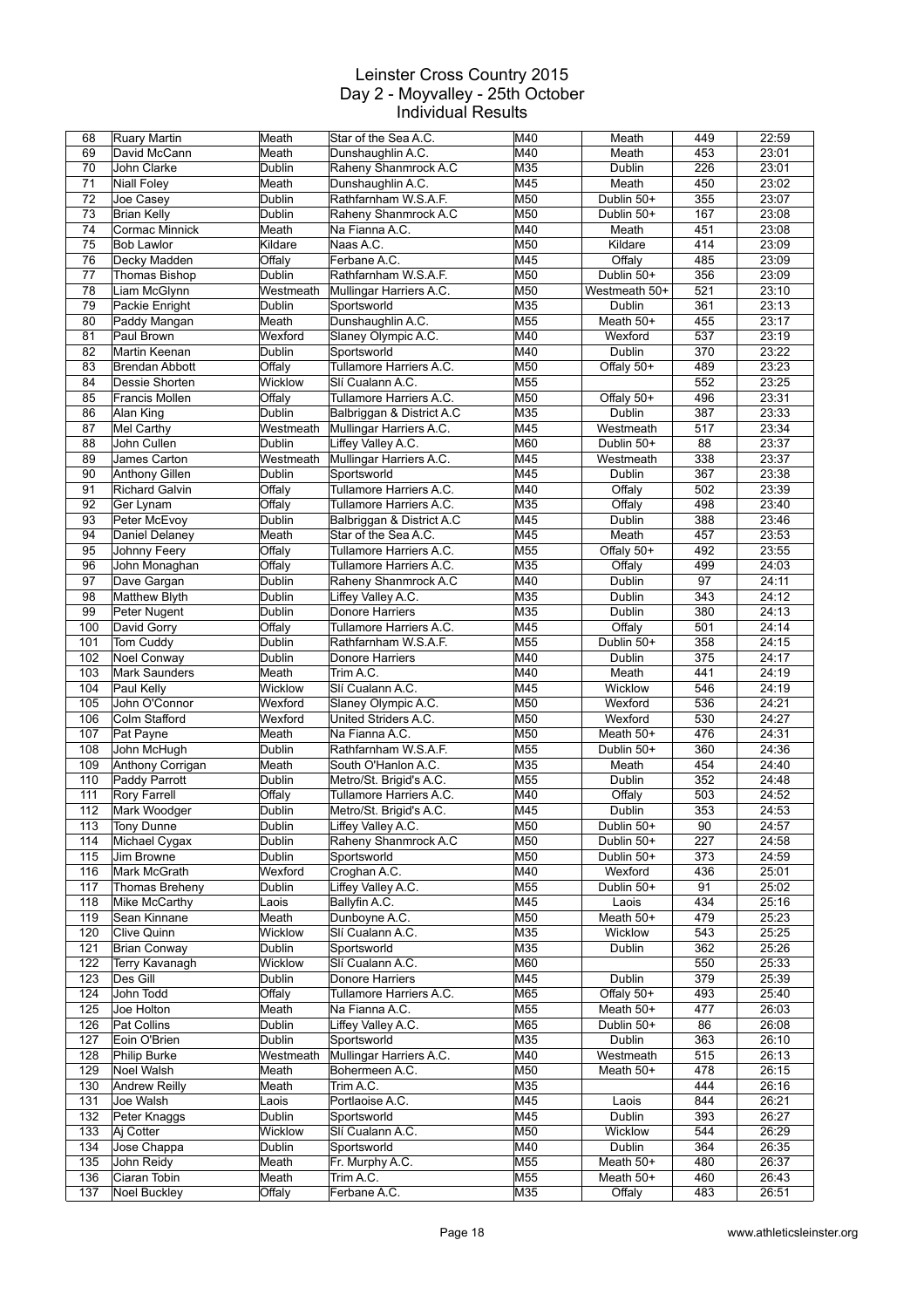| 138 | Martin Brogan       | Meath            | Trim A.C.                 | M50        |               | 462 | 27:02 |
|-----|---------------------|------------------|---------------------------|------------|---------------|-----|-------|
| 139 | Joe Cooper          | Dublin           | Liffey Valley A.C.        | M60        | Dublin 50+    | 87  | 27:06 |
| 140 | Gerry Halton        | Kildare          | Naas A.C.                 | IM60       | Kildare       | 413 | 27:12 |
| 141 | Albert Keenan       | Kildare          | Newbridge A.C.            | M65        | Kildare       | 410 | 27:16 |
| 142 | Gavin Kelly         | Wexford          | United Striders A.C.      | M45        | Wexford       | 526 | 27:21 |
| 143 | Philip Kerr         | Dublin           | Sportsworld               | M55        | Dublin 50+    | 371 | 27:24 |
| 144 | Paul Hegarty        | Meath            | Trim A.C.                 | M40        |               | 442 | 27:42 |
| 145 | Ray Carpenter       | Dublin           | Sportsworld               | M50        | Dublin 50+    | 372 | 27:44 |
| 146 | John Frier          | Dublin           | Raheny Shanmrock A.C      | M50        | Dublin 50+    | 158 | 27:48 |
| 147 | Aidan Rafferty      | <b>Westmeath</b> | Mullingar Harriers A.C.   | M50        | Westmeath 50+ | 522 | 27:53 |
| 148 | David Flynn         | Dublin           | Balbriggan & District A.C | M40        | <b>Dublin</b> | 383 | 28:25 |
| 149 | James O'Donoghue    | Offaly           | Edenderry A.C.            | M45        | Offaly        | 481 | 28:43 |
| 150 | <b>Brian Cully</b>  | Meath            | Trim A.C.                 | M55        | Meath $50+$   | 461 | 28:55 |
| 151 | John McGowan        | Offaly           | Tullamore Harriers A.C.   | M60        | Offaly 50+    | 495 | 29:23 |
| 152 | Paul Mahon          | Offaly           | Edenderry A.C.            | M35        | Offaly        | 504 | 29:42 |
| 153 | Greg Duggan         | Westmeath        | Mullingar Harriers A.C.   | M55        | Westmeath 50+ | 510 | 29:43 |
| 154 | Frank Kilrane       | Offaly           | Edenderry A.C.            | M65        | Offaly        | 488 | 29:59 |
| 155 | Mark Bate           | Westmeath        | Mullingar Harriers A.C.   | M45        | Westmeath     | 339 | 30:32 |
| 156 | Ger Kilmurray       | Offaly           | Edenderry A.C.            | M50        | Offaly        | 506 | 30:34 |
| 157 | <b>Andrew Quinn</b> | <b>Westmeath</b> | Mullingar Harriers A.C.   | M55        | Westmeath 50+ | 523 | 30:44 |
| 158 | Maurice Creagh      | Westmeath        | Mullingar Harriers A.C.   | M65        | Westmeath 50+ | 512 | 31:22 |
| 159 | Jim Langan          | Offaly           | Tullamore Harriers A.C.   | <b>M70</b> | Offaly 50+    | 494 | 34:31 |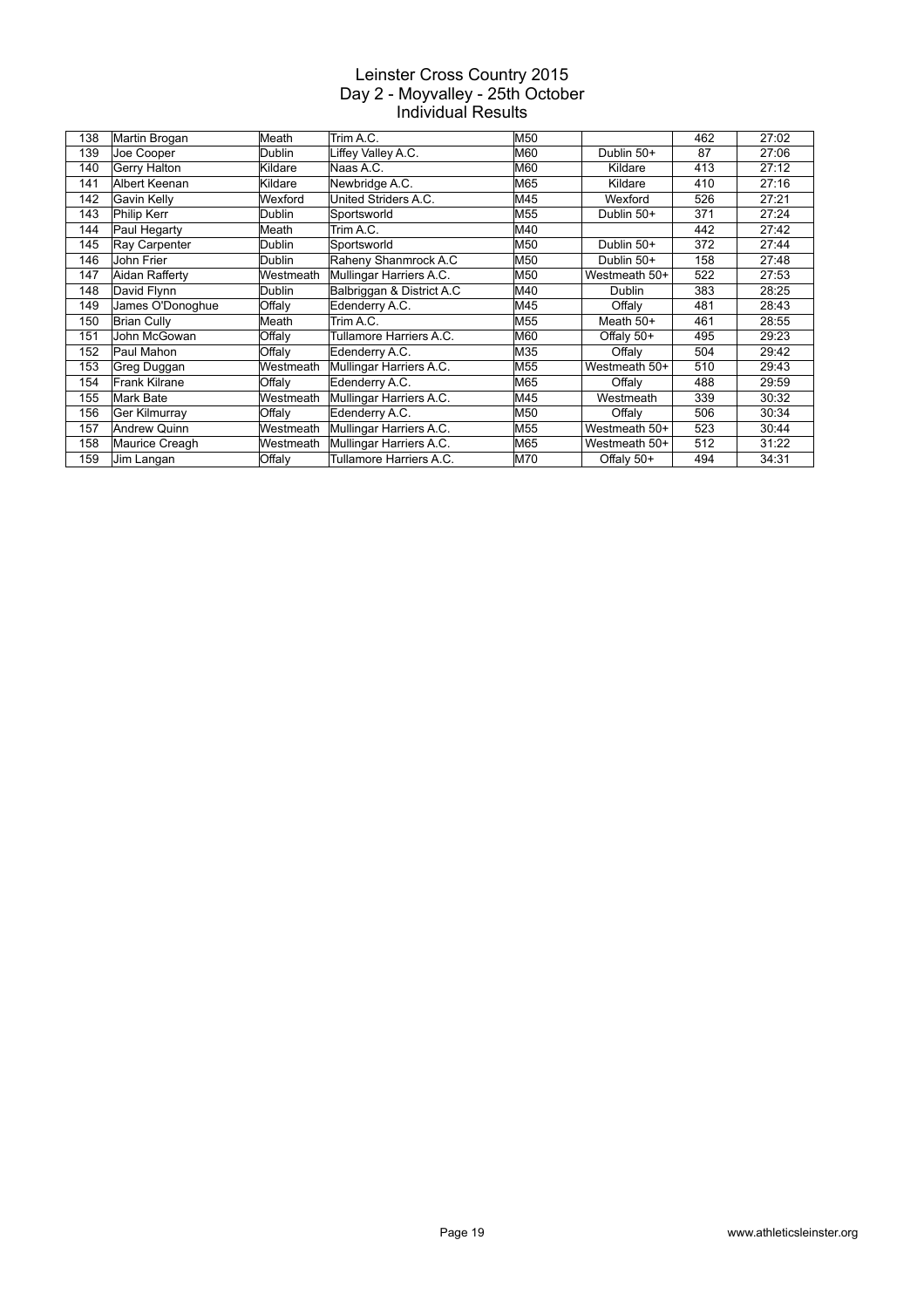#### **Master Men M35**

| PI.             | Name                    | County        | Club                      | Age | Co. Team      | <b>Bib</b>      | <b>Time</b> |
|-----------------|-------------------------|---------------|---------------------------|-----|---------------|-----------------|-------------|
| 1               | Paul Buckley            | Offaly        | Ferbane A.C.              | M35 | Offaly        | 482             | 20:28       |
| $\overline{2}$  | David Keenan            | Kildare       | Newbridge A.C.            | M35 | Kildare       | 403             | 20:35       |
| 3               | Brian Byrne             | Kildare       | Newbridge A.C.            | M35 | Kildare       | 402             | 20:44       |
| $\overline{4}$  | Patrick Kelly           | Westmeath     | Mullingar Harriers A.C.   | M35 | Westmeath     | 514             | 20:50       |
| 5               | Phil Killgannon         | <b>Dublin</b> | Sportsworld               | M35 | Dublin        | 365             | 20:51       |
| 6               | Paul Campbell           | Kildare       | Newbridge A.C.            | M35 | Kildare       | 407             | 20:53       |
| $\overline{7}$  | Paul Archbold           | Kildare       | Newbridge A.C.            | M35 | Kildare       | 401             | 20:54       |
| 8               | <b>Mick Fogarty</b>     | Offaly        | Ferbane A.C.              | M35 | Offaly        | 484             | 20:56       |
| 9               | Owen Connolly           | aois-         | St. Michael's AC          | M35 | Laois         | 417             | 20:58       |
| 10              | <b>Mark Caroll</b>      | Westmeath     | Mullingar Harriers A.C.   | M35 | Westmeath     | 505             | 21:02       |
| 11              | Wes O'Brien             | Dublin        | Raheny Shanmrock A.C      | M35 | Dublin        | 99              | 21:17       |
| 12              | Michael Coyle           | Kildare       | Naas A.C.                 | M35 | Kildare       | 411             | 21:18       |
| 13              | Stephen Kelly           | Dublin        | Balbriggan & District A.C | M35 | Dublin        | 386             | 21:20       |
| 14              | John Fenlon             | Laois         | St. Abban's A.C.          | M35 | Laois         | 428             | 21:26       |
| 15              | Colm Fitzgerald         | Laois         | Portlaoise A.C.           | M35 | Laois         | 420             | 21:34       |
| 16              | Kieran Gallagher        | <b>Dublin</b> | Metro/St. Brigid's A.C.   | M35 | Dublin        | 348             | 21:35       |
| $\overline{17}$ | <b>Mike Griffin</b>     | <b>Dublin</b> | Liffey Valley A.C.        | M35 | <b>Dublin</b> | 341             | 21:41       |
| 18              | Pat Foley               | Wexford       | Croghan A.C.              | M35 | Wexford       | 437             | 21:46       |
| 19              | Eddie Garry             | Offaly        | Tullamore Harriers A.C.   | M35 | Offaly        | 497             | 21:51       |
| 20              | Laimonas Rondza         | Dublin        | Balbriggan & District A.C | M35 | Dublin        | 391             | 21:51       |
| 21              | Gavin Curran            | Dublin        | Liffey Valley A.C.        | M35 | <b>Dublin</b> | 345             | 22:00       |
| 22              | <b>Patrick Marshall</b> | Laois         | Portlaoise A.C.           | M35 | Laois         | 425             | 22:00       |
| 23              | Ciaran Carr             | Kildare       | Newbridge A.C.            | M35 | Kildare       | 404             | 22:01       |
| 24              | Paul Farrell            | Dublin        | Metro/St. Brigid's A.C.   | M35 | Dublin        | 349             | 22:16       |
| 25              | <b>Ger Power</b>        | Wexford       | Kilmore A.C.              | M35 | Wexford       | 534             | 22:21       |
| 26              | Michael Cunninham       | Dublin        | Sportsworld               | M35 | Dublin        | 368             | 22:44       |
| 27              | Paul Spollen            | <b>Dublin</b> | Metro/St. Brigid's A.C.   | M35 | Dublin        | $\frac{1}{354}$ | 22:47       |
| 28              | Pedro Lopez             | Kildare       | Newbridge A.C.            | M35 | Kildare       | 405             | 22:56       |
| 29              | John Clarke             | <b>Dublin</b> | Raheny Shanmrock A.C      | M35 | <b>Dublin</b> | 226             | 23:01       |
| 30              | Packie Enright          | Dublin        | Sportsworld               | M35 | Dublin        | 361             | 23:13       |
| 31              | Alan King               | <b>Dublin</b> | Balbriggan & District A.C | M35 | Dublin        | 387             | 23:33       |
| $\overline{32}$ | Ger Lynam               | Offaly        | Tullamore Harriers A.C.   | M35 | Offaly        | 498             | 23:40       |
| 33              | John Monaghan           | Offaly        | Tullamore Harriers A.C.   | M35 | Offaly        | 499             | 24:03       |
| 34              | <b>Matthew Blyth</b>    | <b>Dublin</b> | Liffey Valley A.C.        | M35 | Dublin        | 343             | 24:12       |
| 35              | Peter Nugent            | Dublin        | Donore Harriers           | M35 | Dublin        | 380             | 24:13       |
| 36              | Anthony Corrigan        | Meath         | South O'Hanlon A.C.       | M35 | Meath         | 454             | 24:40       |
| 37              | <b>Clive Quinn</b>      | Wicklow       | Slí Cualann A.C.          | M35 | Wicklow       | 543             | 25:25       |
| 38              | <b>Brian Conway</b>     | Dublin        | Sportsworld               | M35 | Dublin        | 362             | 25:26       |
| 39              | Eoin O'Brien            | <b>Dublin</b> | Sportsworld               | M35 | <b>Dublin</b> | 363             | 26:10       |
| 40              | <b>Andrew Reilly</b>    | Meath         | Trim A.C.                 | M35 |               | 444             | 26:16       |
| 41              | <b>Noel Buckley</b>     | Offaly        | Ferbane A.C.              | M35 | Offaly        | 483             | 26:51       |
| 42              | Paul Mahon              | Offaly        | Edenderry A.C.            | M35 | Offaly        | 504             | 29:42       |

## **Master Men M40**

| PI. | Name                  | <b>County</b>  | Club                              | Age | Co. Team      | <b>Bib</b> | Time  |
|-----|-----------------------|----------------|-----------------------------------|-----|---------------|------------|-------|
|     | Niall Lynch           | Dublin         | Donore Harriers                   | M40 | <b>Dublin</b> | 376        | 20:04 |
| 2   | <b>Damien Lawless</b> | <b>Wicklow</b> | Slí Cualann A.C.                  | M40 | Wicklow       | 542        | 20:32 |
| 3   | Noel Kelly            | Offaly         | Tullamore Harriers A.C.           | M40 | Offalv        | 300        | 20:57 |
| 4   | John McGrath          | Wexford        | United Striders A.C.              | M40 | Wexford       | 529        | 21:01 |
| 5   | <b>Mark Hackett</b>   | Laois          | St. Michael's AC                  | M40 | Laois         | 416        | 21:10 |
| 6   | Liam Dunne            | _aois          | Ballyroan, Abbeyleix & Dist. A.C. | M40 | Laois         | 438        | 21:15 |
| 7   | Ciaran O'Dwyer        | Meath          | Dunshaughlin A.C.                 | M40 | Meath         | 445        | 21:16 |
| 8   | <b>Billy Hanley</b>   | Dublin         | Liffey Valley A.C.                | M40 | <b>Dublin</b> | 344        | 21:21 |
| 9   | Ciaran Reilly         | Dublin         | Liffey Valley A.C.                | M40 | Dublin        | 340        | 21:23 |
| 10  | Riobaird Miller       | Laois          | Ballyfin A.C.                     | M40 | Laois         | 419        | 21:28 |
| 11  | Gerard Gavin          | Westmeath      | Mullingar Harriers A.C.           | M40 | Westmeath     | 516        | 21:30 |
| 12  | Michael Murphy        | Offaly         | Ferbane A.C.                      | M40 | Offalv        | 487        | 21:36 |
| 13  | Brendan Beere         | Dublin         | Liffey Valley A.C.                | M40 | Dublin        | 342        | 21:48 |
| 14  | Sean MacSeoin         | Dublin         | Metro/St. Brigid's A.C.           | M40 | <b>Dublin</b> | 351        | 21:55 |
| 15  | <b>Tim Richards</b>   | Meath          | Dunboyne A.C.                     | M40 | Meath         | 202        | 22:01 |
| 16  | Paul O'Connell        | Dublin         | Sportsworld                       | M40 | <b>Dublin</b> | 369        | 22:25 |
| 17  | Alan Dalton           | <b>Wicklow</b> | Slí Cualann A.C.                  | M40 | Wicklow       | 540        | 22:34 |
| 18  | Mick Jordan           | Wexford        | Slaney Olympic A.C.               | M40 | Wexford       | 538        | 22:37 |
| 19  | Dave Grange           | Dublin         | Raheny Shanmrock A.C              | M40 | <b>Dublin</b> | 98         | 22:50 |
| 20  | <b>Ruary Martin</b>   | Meath          | Star of the Sea A.C.              | M40 | Meath         | 449        | 22:59 |
| 21  | David McCann          | Meath          | Dunshaughlin A.C.                 | M40 | Meath         | 453        | 23:01 |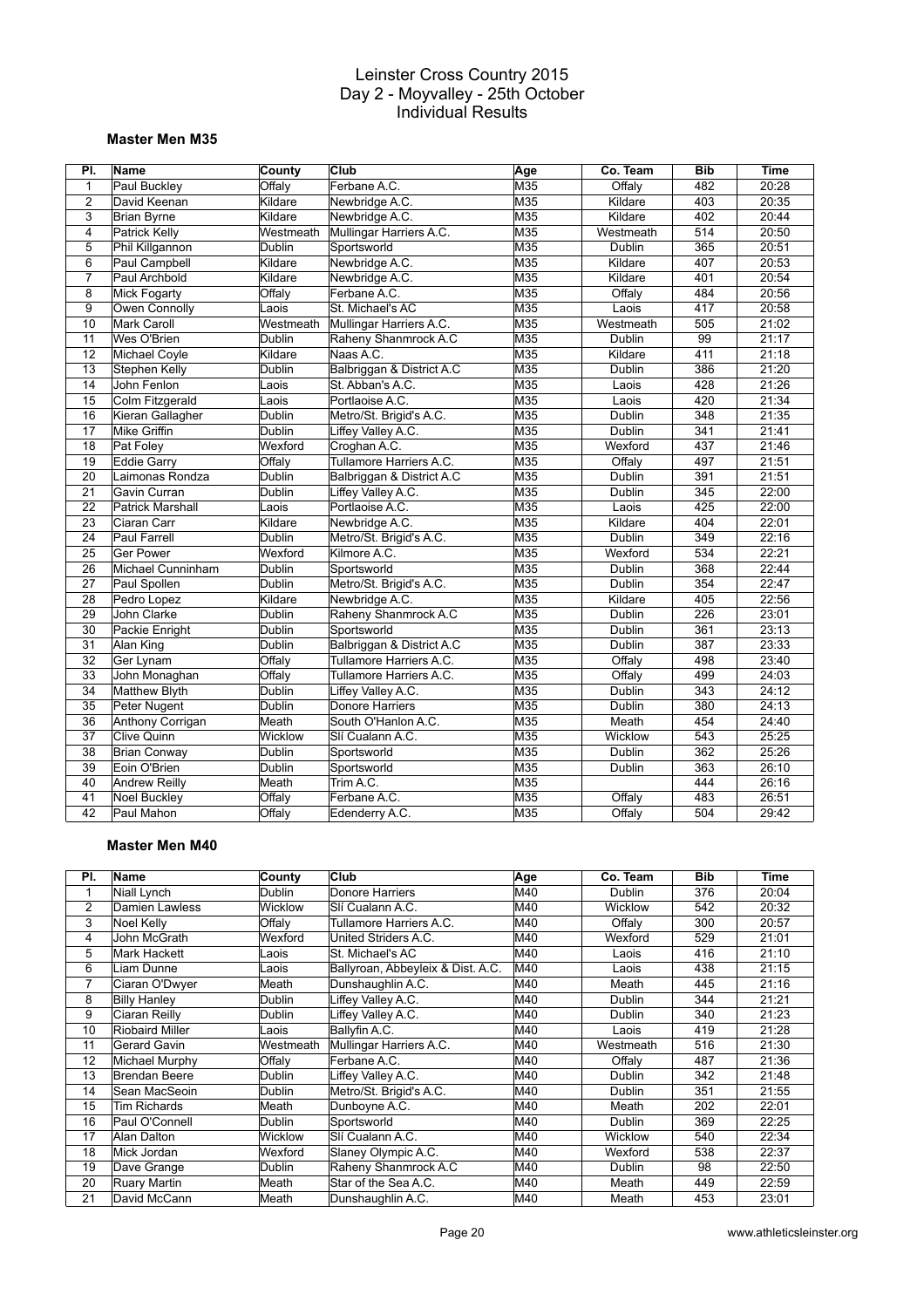| 22 | Cormac Minnick       | Meath            | Na Fianna A.C.            | M40 | Meath     | 451 | 23:08 |
|----|----------------------|------------------|---------------------------|-----|-----------|-----|-------|
| 23 | Paul Brown           | Wexford          | Slaney Olympic A.C.       | M40 | Wexford   | 537 | 23:19 |
| 24 | Martin Keenan        | Dublin           | Sportsworld               | M40 | Dublin    | 370 | 23:22 |
| 25 | Richard Galvin       | Offaly           | Tullamore Harriers A.C.   | M40 | Offaly    | 502 | 23:39 |
| 26 | Dave Gargan          | Dublin           | Raheny Shanmrock A.C      | M40 | Dublin    | 97  | 24:11 |
| 27 | Noel Conway          | Dublin           | Donore Harriers           | M40 | Dublin    | 375 | 24:17 |
| 28 | <b>Mark Saunders</b> | Meath            | Trim A.C.                 | M40 | Meath     | 441 | 24:19 |
| 29 | Rory Farrell         | Offaly           | Tullamore Harriers A.C.   | M40 | Offaly    | 503 | 24:52 |
| 30 | Mark McGrath         | Wexford          | Croghan A.C.              | M40 | Wexford   | 436 | 25:01 |
| 31 | Philip Burke         | <b>Westmeath</b> | Mullingar Harriers A.C.   | M40 | Westmeath | 515 | 26:13 |
| 32 | Jose Chappa          | Dublin           | Sportsworld               | M40 | Dublin    | 364 | 26:35 |
| 33 | Paul Hegarty         | Meath            | Trim A.C.                 | M40 |           | 442 | 27:42 |
| 34 | David Flynn          | Dublin           | Balbriggan & District A.C | M40 | Dublin    | 383 | 28:25 |

#### **Master Men M45**

| PI.            | <b>Name</b>          | County    | Club                      | Age | Co. Team      | <b>Bib</b> | Time  |
|----------------|----------------------|-----------|---------------------------|-----|---------------|------------|-------|
| 1              | Tony O'Reilly        | Laois     | Portlaoise A.C.           | M45 | Laois         | 422        | 20:42 |
| $\overline{2}$ | Noel Marum           | Laois     | Portlaoise A.C.           | M45 | Laois         | 423        | 21:31 |
| 3              | Tom McGrath          | Westmeath | Mullingar Harriers A.C.   | M45 | Westmeath 50+ | 520        | 21:33 |
| 4              | <b>Ted Flannelly</b> | Wexford   | United Striders A.C.      | M45 | Wexford       | 524        | 21:45 |
| 5              | James McCormack      | Laois     | Portlaoise A.C.           | M45 | Laois         | 421        | 21:47 |
| 6              | Ollie Donnelly       | Westmeath | Mullingar Harriers A.C.   | M45 | Westmeath     | 518        | 22:13 |
| $\overline{7}$ | Glen Finlay          | Offaly    | Tullamore Harriers A.C.   | M45 | Offalv        | 500        | 22:26 |
| 8              | Mel Hilliard         | Dublin    | Metro/St. Brigid's A.C.   | M45 | Dublin        | 350        | 22:46 |
| 9              | David Fagan          | Westmeath | Mullingar Harriers A.C.   | M45 | Westmeath     | 519        | 22:50 |
| 10             | <b>Niall Foley</b>   | Meath     | Dunshaughlin A.C.         | M45 | Meath         | 450        | 23:02 |
| 11             | Decky Madden         | Offaly    | Ferbane A.C.              | M45 | Offaly        | 485        | 23:09 |
| 12             | Mel Carthy           | Westmeath | Mullingar Harriers A.C.   | M45 | Westmeath     | 517        | 23:34 |
| 13             | James Carton         | Westmeath | Mullingar Harriers A.C.   | M45 | Westmeath     | 338        | 23:37 |
| 14             | Anthony Gillen       | Dublin    | Sportsworld               | M45 | Dublin        | 367        | 23:38 |
| 15             | Peter McEvoy         | Dublin    | Balbriggan & District A.C | M45 | Dublin        | 388        | 23:46 |
| 16             | Daniel Delaney       | Meath     | Star of the Sea A.C.      | M45 | Meath         | 457        | 23:53 |
| 17             | David Gorry          | Offaly    | Tullamore Harriers A.C.   | M45 | Offalv        | 501        | 24:14 |
| 18             | Paul Kelly           | Wicklow   | Slí Cualann A.C.          | M45 | Wicklow       | 546        | 24:19 |
| 19             | Mark Woodger         | Dublin    | Metro/St. Brigid's A.C.   | M45 | Dublin        | 353        | 24:53 |
| 20             | Mike McCarthy        | Laois     | Ballyfin A.C.             | M45 | Laois         | 434        | 25:16 |
| 21             | Des Gill             | Dublin    | Donore Harriers           | M45 | Dublin        | 379        | 25:39 |
| 22             | Joe Walsh            | Laois     | Portlaoise A.C.           | M45 | Laois         | 844        | 26:21 |
| 23             | Peter Knaggs         | Dublin    | Sportsworld               | M45 | Dublin        | 393        | 26:27 |
| 24             | Gavin Kelly          | Wexford   | United Striders A.C.      | M45 | Wexford       | 526        | 27:21 |
| 25             | James O'Donoghue     | Offaly    | Edenderry A.C.            | M45 | Offaly        | 481        | 28:43 |
| 26             | Mark Bate            | Westmeath | Mullingar Harriers A.C.   | M45 | Westmeath     | 339        | 30:32 |

#### **Master Men M50**

| PI.            | Name                | County    | Club                    | Age | Co. Team      | <b>Bib</b> | Time  |
|----------------|---------------------|-----------|-------------------------|-----|---------------|------------|-------|
|                | Mick Traynor        | Dublin    | Raheny Shanmrock A.C    | M50 | Dublin 50+    | 225        | 20:00 |
| $\overline{2}$ | Damien Martin       | Dublin    | Raheny Shanmrock A.C    | M50 | Dublin 50+    | 116        | 20:57 |
| 3              | Phelim Glynn        | Meath     | Dunbovne A.C.           | M50 | Meath 50+     | 469        | 21:05 |
| 4              | Aengus Burke        | _aois     | Portlaoise A.C.         | M50 | Laois         | 424        | 21:11 |
| 5              | Kevin Murphy        | Wexford   | Slaney Olympic A.C.     | M50 | Wexford       | 535        | 21:48 |
| 6              | John Donegan        | Offaly    | Tullamore Harriers A.C. | M50 | Offaly 50+    | 490        | 21:56 |
| 7              | Christopher Donegan | Offaly    | Tullamore Harriers A.C. | M50 | Offaly 50+    | 491        | 22:18 |
| 8              | Pat O'Callaghan     | Wexford   | United Striders A.C.    | M50 | Wexford       | 531        | 22:19 |
| 9              | David O'Connell     | Meath     | Bohermeen A.C.          | M50 | Meath 50+     | 470        | 22:23 |
| 10             | Derek Hunter        | Meath     | Dunshaughlin A.C.       | M50 | Meath 50+     | 467        | 22:47 |
| 11             | Joe Casey           | Dublin    | Rathfarnham W.S.A.F.    | M50 | Dublin 50+    | 355        | 23:07 |
| 12             | <b>Brian Kelly</b>  | Dublin    | Raheny Shanmrock A.C    | M50 | Dublin 50+    | 167        | 23:08 |
| 13             | <b>Bob Lawlor</b>   | Kildare   | Naas A.C.               | M50 | Kildare       | 414        | 23:09 |
| 14             | Thomas Bishop       | Dublin    | Rathfarnham W.S.A.F.    | M50 | Dublin 50+    | 356        | 23:09 |
| 15             | Liam McGlynn        | Westmeath | Mullingar Harriers A.C. | M50 | Westmeath 50+ | 521        | 23:10 |
| 16             | Brendan Abbott      | Offaly    | Tullamore Harriers A.C. | M50 | Offaly 50+    | 489        | 23:23 |
| 17             | Francis Mollen      | Offaly    | Tullamore Harriers A.C. | M50 | Offaly 50+    | 496        | 23:31 |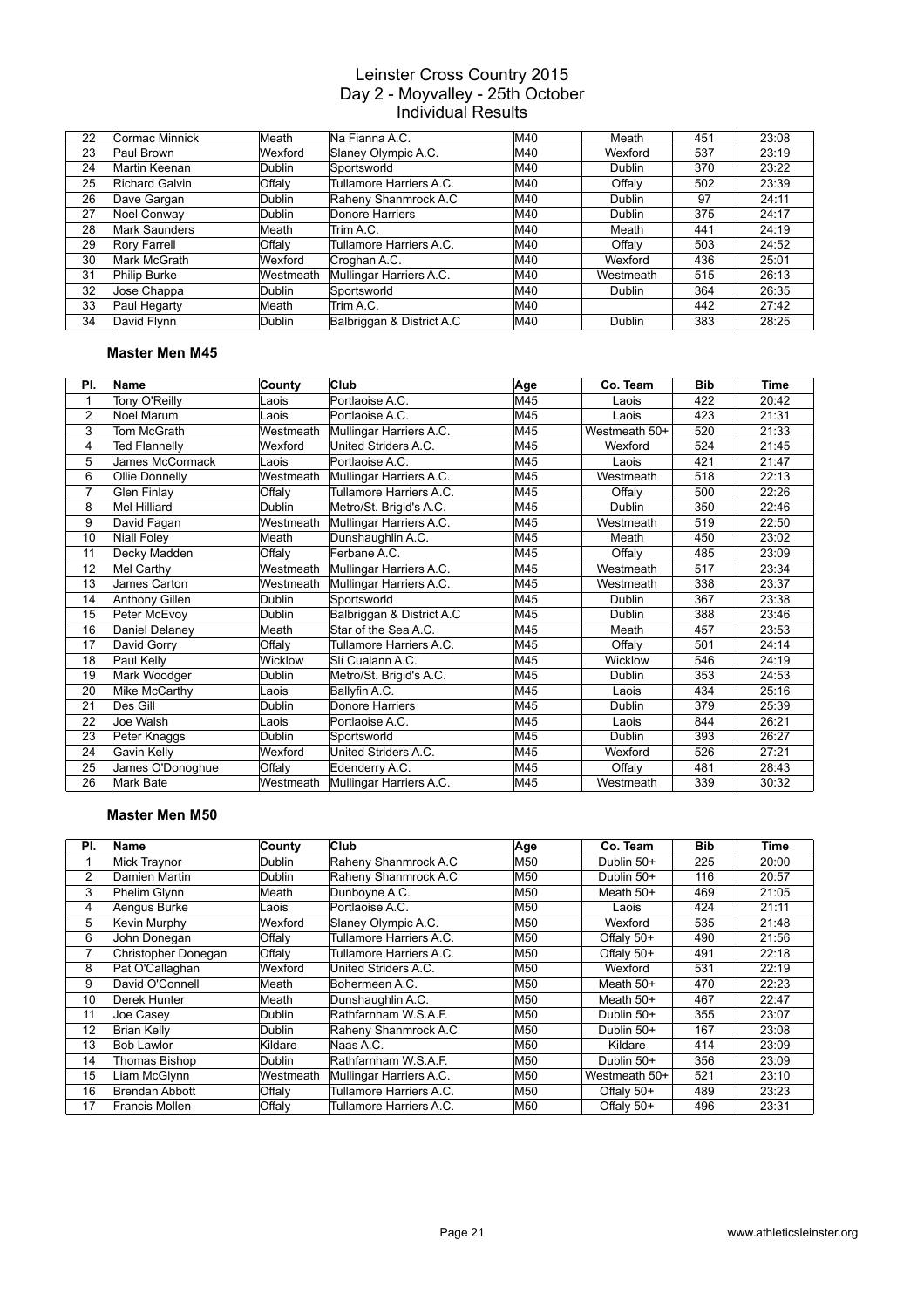| 18 | John O'Connor        | Wexford        | Slaney Olympic A.C.     | M50 | Wexford       | 536 | 24:21 |
|----|----------------------|----------------|-------------------------|-----|---------------|-----|-------|
| 19 | Colm Stafford        | Wexford        | United Striders A.C.    | M50 | Wexford       | 530 | 24:27 |
| 20 | Pat Payne            | lMeath         | Na Fianna A.C.          | M50 | Meath 50+     | 476 | 24:31 |
| 21 | <b>Tony Dunne</b>    | Dublin         | Liffey Valley A.C.      | M50 | Dublin 50+    | 90  | 24:57 |
| 22 | Michael Cygax        | Dublin         | Raheny Shanmrock A.C    | M50 | Dublin 50+    | 227 | 24:58 |
| 23 | Jim Browne           | Dublin         | Sportsworld             | M50 | Dublin 50+    | 373 | 24:59 |
| 24 | Sean Kinnane         | Meath          | Dunboyne A.C.           | M50 | Meath 50+     | 479 | 25:23 |
| 25 | Noel Walsh           | Meath          | Bohermeen A.C.          | M50 | Meath 50+     | 478 | 26:15 |
| 26 | Ai Cotter            | <b>Wicklow</b> | Slí Cualann A.C.        | M50 | Wicklow       | 544 | 26:29 |
| 27 | Martin Brogan        | lMeath         | Trim A.C.               | M50 |               | 462 | 27:02 |
| 28 | Ray Carpenter        | Dublin         | Sportsworld             | M50 | Dublin 50+    | 372 | 27:44 |
| 29 | John Frier           | Dublin         | Raheny Shanmrock A.C    | M50 | Dublin 50+    | 158 | 27:48 |
| 30 | Aidan Rafferty       | Westmeath      | Mullingar Harriers A.C. | M50 | Westmeath 50+ | 522 | 27:53 |
| 31 | <b>Ger Kilmurray</b> | Offaly         | Edenderry A.C.          | M50 | Offaly        | 506 | 30:34 |

#### **Master Men M55**

| PI. | Name                | County        | <b>Club</b>                       | Age             | Co. Team      | <b>Bib</b> | Time  |
|-----|---------------------|---------------|-----------------------------------|-----------------|---------------|------------|-------|
|     | Martin McDonald     | _aois         | Ballyroan, Abbeyleix & Dist. A.C. | M <sub>55</sub> | Laois         | 435        | 22:43 |
| 2   | Paddy Mangan        | Meath         | Dunshaughlin A.C.                 | M55             | Meath 50+     | 455        | 23:17 |
| 3   | Dessie Shorten      | Wicklow       | Slí Cualann A.C.                  | M55             |               | 552        | 23:25 |
| 4   | <b>Johnny Feery</b> | Offaly        | Tullamore Harriers A.C.           | M55             | Offaly 50+    | 492        | 23:55 |
| 5   | Tom Cuddv           | <b>Dublin</b> | Rathfarnham W.S.A.F.              | M55             | Dublin 50+    | 358        | 24:15 |
| 6   | John McHugh         | <b>Dublin</b> | Rathfarnham W.S.A.F.              | M55             | Dublin 50+    | 360        | 24:36 |
| 7   | Paddy Parrott       | <b>Dublin</b> | Metro/St. Brigid's A.C.           | M55             | Dublin        | 352        | 24:48 |
| 8   | Thomas Breheny      | <b>Dublin</b> | Liffey Valley A.C.                | M55             | Dublin 50+    | 91         | 25:02 |
| 9   | Joe Holton          | Meath         | Na Fianna A.C.                    | M55             | Meath $50+$   | 477        | 26:03 |
| 10  | John Reidy          | Meath         | Fr. Murphy A.C.                   | M55             | Meath $50+$   | 480        | 26:37 |
| 11  | Ciaran Tobin        | Meath         | Trim A.C.                         | M55             | Meath 50+     | 460        | 26:43 |
| 12  | Philip Kerr         | <b>Dublin</b> | Sportsworld                       | M55             | Dublin 50+    | 371        | 27:24 |
| 13  | <b>Brian Cully</b>  | Meath         | Trim A.C.                         | M55             | Meath $50+$   | 461        | 28:55 |
| 14  | Greg Duggan         | Westmeath     | Mullingar Harriers A.C.           | M55             | Westmeath 50+ | 510        | 29:43 |
| 15  | Andrew Quinn        | Westmeath     | Mullingar Harriers A.C.           | M55             | Westmeath 50+ | 523        | 30:44 |

#### **Master Men M60**

| PI. | Name            | ∣Countv       | Club                    | ∣Age       | Co. Team   | <b>Bib</b> | <b>Time</b> |
|-----|-----------------|---------------|-------------------------|------------|------------|------------|-------------|
|     | John Cullen     | <b>Dublin</b> | Liffev Vallev A.C.      | <b>M60</b> | Dublin 50+ | 88         | 23:37       |
|     | ⊺Terry Kavanagh | Wicklow       | ISIí Cualann A.C.       | <b>M60</b> |            | 550        | 25:33       |
|     | Joe Cooper      | Dublin        | Liffey Valley A.C.      | <b>M60</b> | Dublin 50+ | 87         | 27:06       |
|     | Gerry Halton    | Kildare       | Naas A.C.               | <b>M60</b> | Kildare    | 413        | 27:12       |
|     | John McGowan    | Offalv        | Tullamore Harriers A.C. | <b>M60</b> | Offaly 50+ | 495        | 29:23       |

#### **Master Men M65**

| PI. | Name           | County    | Club                    | ∣Age | Co. Team      | <b>Bib</b> | Time  |
|-----|----------------|-----------|-------------------------|------|---------------|------------|-------|
|     | John Todd      | Offaly    | Tullamore Harriers A.C. | M65  | Offaly 50+    | 493        | 25:40 |
|     | Pat Collins    | Dublin    | Liffey Valley A.C.      | IM65 | Dublin 50+    | 86         | 26:08 |
|     | Albert Keenan  | Kildare   | Newbridge A.C.          | IM65 | Kildare       | 410        | 27:16 |
|     | Frank Kilrane  | Offaly    | Edenderry A.C.          | M65  | Offalv        | 488        | 29:59 |
|     | Maurice Creagh | Westmeath | Mullingar Harriers A.C. | M65  | Westmeath 50+ | 512        | 31:22 |

#### **Master Men M70**

| D.<br> | ∣Name          | ∡ount∙ | <b>Club</b>                  | Aae        | Team<br>u       | <b>Bib</b><br>$\sim$ | <b>Time</b>                      |
|--------|----------------|--------|------------------------------|------------|-----------------|----------------------|----------------------------------|
|        | Langan<br>IJır | Offaly | ↑ Harriers A.C.<br>Tullamore | <b>M70</b> | Offalv<br>$50+$ | 494                  | ີ<br>$\sim$<br>ىن<br><b>F.L.</b> |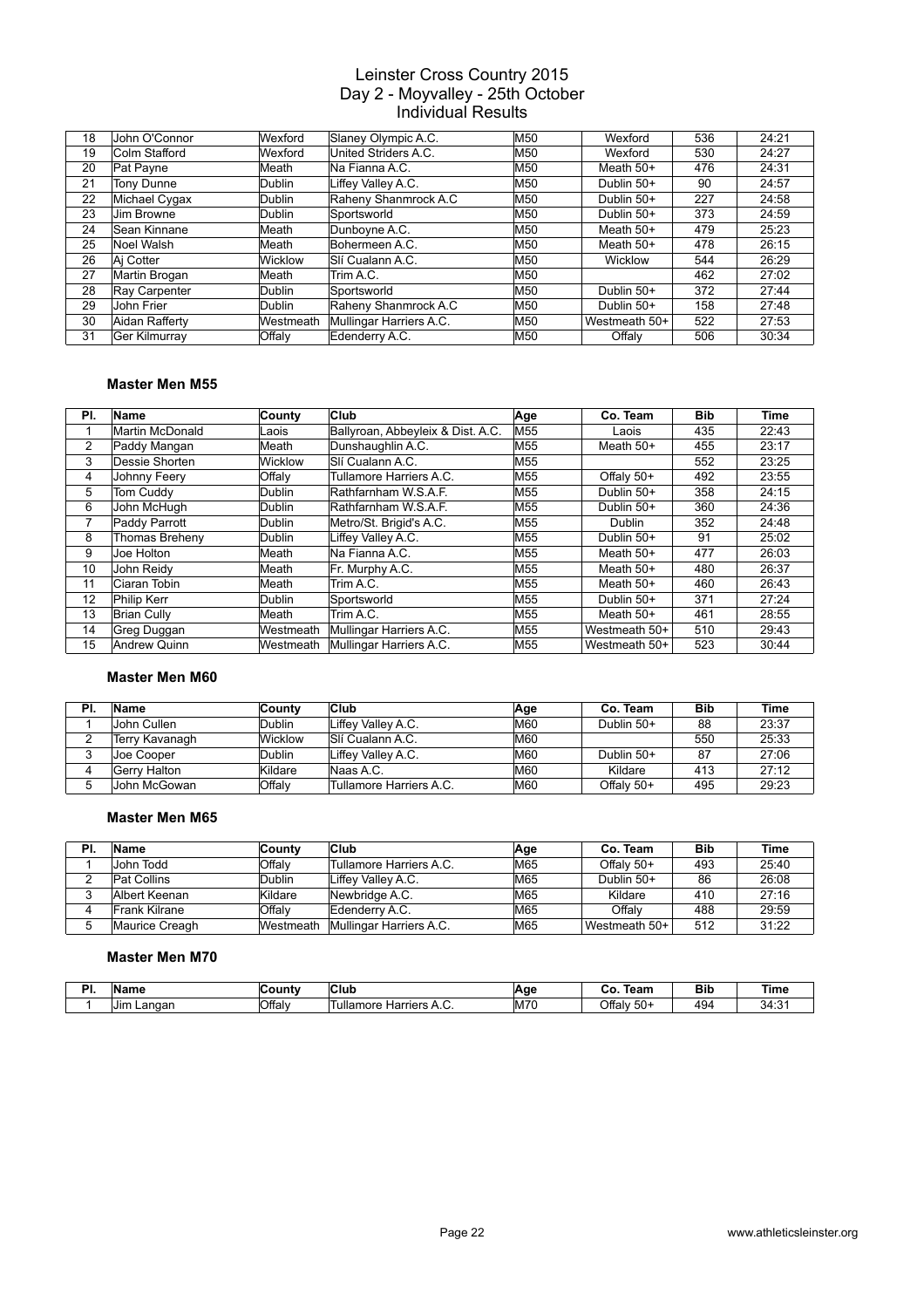#### **Masters Ladies Overall**

| PI.            | Name                     | County        | Club                              | Age              | Co. Team   | <b>Bib</b> | <b>Time</b> |
|----------------|--------------------------|---------------|-----------------------------------|------------------|------------|------------|-------------|
| $\mathbf{1}$   | Jackie Carty             | Wexford       | Kilmore A.C.                      | F40              | Wexford    | 663        | 14:39       |
| $\overline{2}$ | Paula Grant              | Laois         | Portlaoise A.C.                   | F40              | Laois      | 583        | 14:50       |
| 3              | Sharon Grant             | Laois         | Portlaoise A.C.                   | F35              | Laois      | 584        | 15:01       |
| 4              | Derval Devanney          | Dublin        | Rathfarnham W.S.A.F. A.C.         | F40              | Dublin     | 561        | 15:23       |
| 5              | Mary Hanley              | Meath         | Na Fianna A.C.                    | F45              |            | 618        | 15:26       |
| 6              | <b>Ruth Kelly</b>        | Dublin        | Sportsworld                       | F40              | Dublin     | 571        | 15:29       |
| $\overline{7}$ | Nita McLoughlin          | Offaly        | Tullamore Harriers A.C.           | F35              | Offaly     | 636        | 15:38       |
| 8              | Pippa Hackett            | Laois         | St. Michael's AC                  | F40              | Laois      | 581        | 15:48       |
| 9              | Donna Mahon              | Dublin        | Rathfarnham W.S.A.F. A.C.         | F40              | Dublin     | 562        | 15:53       |
| 10             | <b>Florence Curley</b>   | Dublin        | Donore Harriers                   | F40              | Dublin     | 554        | 15:56       |
| 11             | Aisling Kirwan           | Wicklow       | Slí Cualann A.C.                  | $\overline{F40}$ | Wicklow    | 672        | 16:00       |
| 12             | Karen Costello           | Louth         | Dunleer A.C.                      | F35              | Louth      | 600        | 16:00       |
| 13             | Geraldine Gill           | Meath         | Bohermeen A.C.                    | F40              | Meath      | 604        | 16:01       |
| 14             | Emily Waldron            | Wexford       | Slaney Olympic A.C.               | F35              | Wexford    | 665        | 16:04       |
| 15             | Karen O'Hanlon           | Meath         | Dunboyne A.C.                     | F40              | Meath      | 601        | 16:06       |
| 16             | Catherine Murphy         | Wexford       | Slaney Olympic A.C.               | F45              | Wexford    | 664        | 16:10       |
| 17             | Monica Corcoran          | Laois         | St. Michael's AC                  | F40              | Laois      | 582        | 16:23       |
| 18             | Ann Hunter               | Meath         | Dunshaughlin A.C.                 | F <sub>50</sub>  | Meath 50+  | 615        | 16:27       |
| 19             | Breda Daly               | Westmeath     | Mullingar Harriers A.C.           | F40              | Westmeath  | 655        | 16:31       |
| 20             | Caroline Donnellan       | Offaly        | Edenderry A.C.                    | F40              | Offaly     | 646        | 16:33       |
| 21             | Ursula Byrne             | Meath         | Dunshaughlin A.C.                 | F45              | Meath      | 612        | 16:37       |
| 22             | Maura Dervin             | Westmeath     | Mullingar Harriers A.C.           | F <sub>50</sub>  | Westmeath  | 658        | 16:38       |
| 23             | Ruth O'Loughlin          | Kildare       | Naas A.C.                         | F35              | Kildare    | 579        | 16:40       |
| 24             | Rebecca Carolan          | Louth         | Boyne A.C.                        | F40              | Louth      | 590        | 16:42       |
| 25             | <b>Mary Watters</b>      | Meath         | Navan AC                          | F50              | Meath 50+  | 622        | 16:43       |
| 26             | Carol Costello           | Wicklow       | Slí Cualann A.C.                  | F40              | Wicklow    | 670        | 16:43       |
| 27             | Sarah White              | Meath         | Star of the Sea A.C.              | F40              | Meath      | 626        | 16:49       |
| 28             | Vanessa Sallier          | Dublin        | Rathfarnham W.S.A.F. A.C.         | F40              | Dublin     | 563        | 16:51       |
| 29             | Stephanie Bergin         | Dublin        | Sportsworld                       | F35              | Dublin     | 569        | 16:52       |
| 30             | <b>Lillian Lawless</b>   | Wexford       | Sliabh Bhuide Rovers A.C.         | F45              | Wexford    | 668        | 16:55       |
| 31             | Laura Cotter             | Meath         | Trim A.C.                         | F40              | Meath      | 628        | 16:56       |
| 32             | Jean McEvoy              | Laois         | Ballyroan, Abbeyleix & Dist. A.C. | F40              | Laois      | 588        | 16:57       |
| 33             | Aoife Parrella           | Meath         | Star of the Sea A.C.              | F35              | Meath      | 625        | 17:01       |
| 34             | <b>Brigie Clarke</b>     | Meath         | Na Fianna A.C.                    | F45              | Meath      | 616        | 17:04       |
| 35             | Lynette Ó Murchú         | Meath         | Trim A.C.                         | F35              | Meath      | 632        | 17:15       |
| 36             | Emelda Clarke            | Meath         | Na Fianna A.C.                    | F45              | Meath      | 617        | 17:20       |
| 37             | Mary Kennedy             | Wexford       | Croghan A.C.                      | F40              | Wexford    | 589        | 17:21       |
| 38             | Karen Behan              | Dublin        | Donore Harriers                   | F35              | Dublin     | 558        | 17:22       |
| 39             | Margo Dowling            | Laois         | St. Abban's A.C.                  | F40              | Laois      | 307        | 17:24       |
| 40             | <b>Briget Daly</b>       | Meath         | Bohermeen A.C.                    | F35              | Meath      | 603        | 17:27       |
| 41             | Ciara Bowe               | Wexford       | Sliabh Bhuide Rovers A.C.         | F40              | Wexford    | 667        | 17:29       |
| 42             | Julia Hackett            | Dublin        | Donore Harriers                   | F40              | Dublin     | 555        | 17:36       |
| 43             | Janette Strickland       | Dublin        | Donore Harriers                   | F40              | Dublin     | 556        | 17:40       |
| 44             | Ciara Devitt             | Meath         | Dunboyne A.C.                     | F35              | Meath      | 609        | 17:42       |
| 45             | Miriam McCormack         | Dublin        | Rathfarnham W.S.A.F. A.C.         | F50              | Dublin 50+ | 566        | 17:49       |
| 46             | Sonya Foley              | Meath         | Dunshaughlin A.C.                 | F40              | Meath      | 614        | 17:54       |
| 47             | Elysia M cCormack        | Offaly        | Tullamore Harriers A.C.           | F35              | Offaly     | 594        | 17:56       |
| 48             | Laura Flynn              | <b>Dublin</b> | Rathfarnham W.S.A.F. A.C.         | F50              | Dublin 50+ | 564        | 17:56       |
| 49             | Cliona Kenny             | Kildare       | Naas A.C.                         | F35              | Kildare    | 580        | 17:57       |
| 50             | Zo? Melling              | Dublin        | Rathfarnham W.S.A.F.A.C.          | F45              | Dublin     | 565        | 17:59       |
| 51             | Mary Daly                | Offaly        | Tullamore Harriers A.C.           | F50              | Offaly 50+ | 642        | 18:02       |
| 52             | Ann Higgins              | <b>Dublin</b> | Sportsworld                       | F50              | Dublin 50+ | 577        | 18:04       |
| 53             | Nuala Moran              | Westmeath     | Mullingar Harriers A.C.           | F50              | Westmeath  | 660        | 18:05       |
| 54             | Roisin Bell              | Meath         | Dunboyne A.C.                     | F40              | Meath      | 602        | 18:05       |
| 55             | Angela Eustace           | <b>Dublin</b> | Donore Harriers                   | F40              | Dublin     | 557        | 18:06       |
| 56             | Belinda Kehoe            | Wexford       | Sliabh Bhuide Rovers A.C.         | F35              | Wexford    | 666        | 18:10       |
| 57             | Paula Murray             | Westmeath     | Mullingar Harriers A.C.           | F45              | Westmeath  | 656        | 18:12       |
| 58             | Mary Galvin              | Offaly        | Tullamore Harriers A.C.           | F55              | Offaly 50+ | 645        | 18:14       |
| 59             | <b>Charlotte Stevens</b> | Wicklow       | Slí Cualann A.C.                  | F50              | Wicklow    | 673        | 18:15       |
| 60             | Deirdre Brennan          | Laois         | St. Abban's A.C.                  | F40              | Laois      | 310        | 18:15       |
| 61             | Mairead Moore            | Laois         | St. Abban's A.C.                  | F40              | Laois      | 309        | 18:18       |
| 62             | Helen Ingram             | Dublin        | Rathfarnham W.S.A.F. A.C.         | F60              | Dublin 50+ | 567        | 18:22       |
| 63             | Martina Costello         | Offaly        | Tullamore Harriers A.C.           | F35              | Offaly     | 638        | 18:22       |
| 64             | Bernie Kavanagh          | Meath         | Trim A.C.                         | F50              | Meath 50+  | 631        | 18:31       |
| 65             | Una Mollen               | Offaly        | Tullamore Harriers A.C.           | F45              | Offaly     | 637        | 18:33       |
| 66             | Sandra Gowran            | Dublin        | Sportsworld                       | F40              | Dublin     | 568        | 18:35       |
| 67             | Deirdre Farrell          | Meath         | Star of the Sea A.C.              | F45              |            | 624        | 18:37       |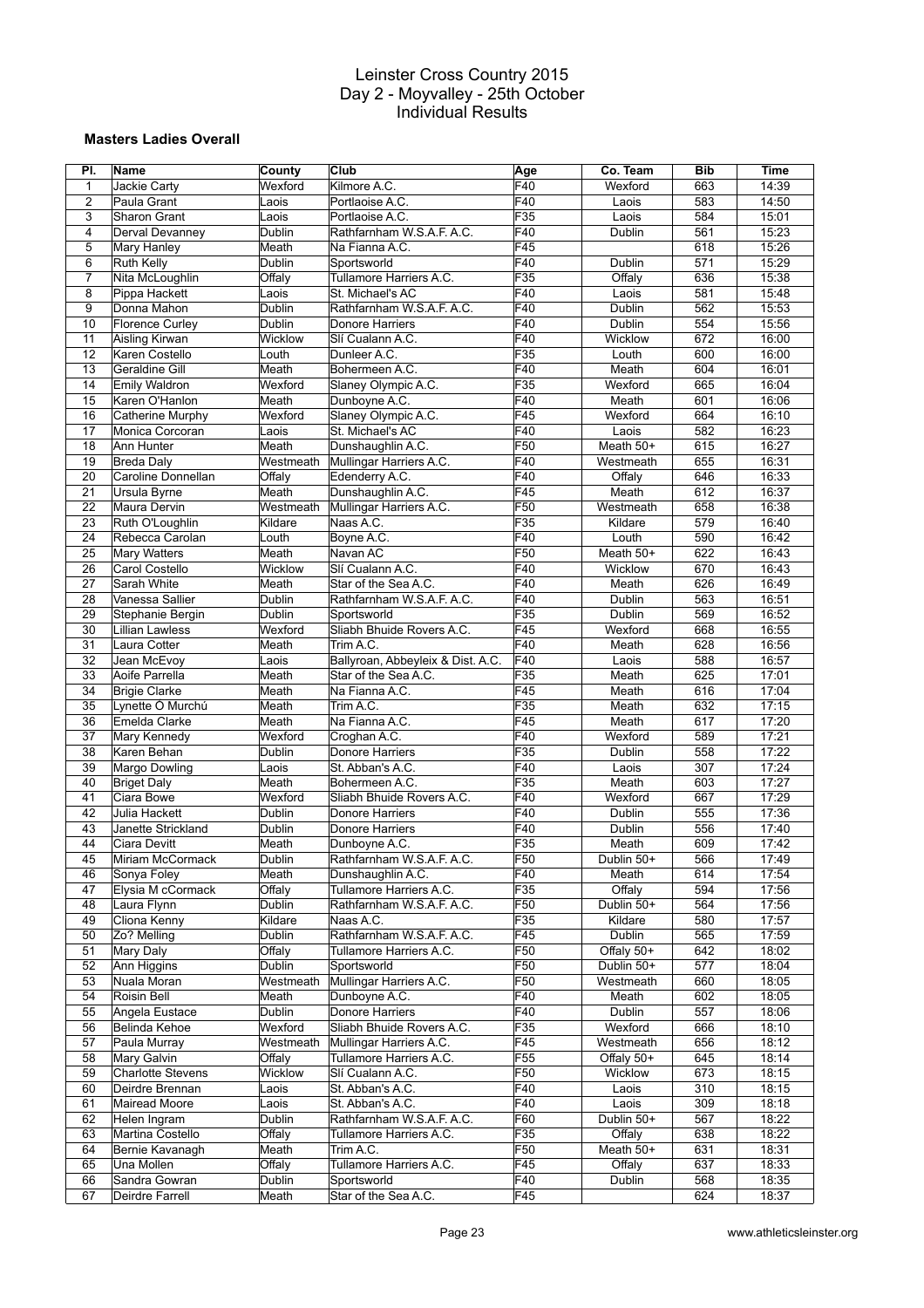| 68 | Martina Conlon        | Offaly    | Tullamore Harriers A.C. | F <sub>50</sub> | Offaly 50+    | 644  | 18:44 |
|----|-----------------------|-----------|-------------------------|-----------------|---------------|------|-------|
| 69 | Teresa Cromwell       | Meath     | Navan AC                | F40             |               | 1128 | 18:44 |
| 70 | Paula Hegarty         | Meath     | Trim A.C.               | F40             |               | 630  | 18:45 |
| 71 | <b>Sharon Farrell</b> | Dublin    | Metro/St. Brigid's A.C. | F35             | <b>Dublin</b> | 560  | 18:50 |
| 72 | Frances Deegan        | Laois     | Portlaoise A.C.         | F40             | Laois         | 586  | 18:53 |
| 73 | Mary Carr             | Meath     | Trim A.C.               | F35             |               | 627  | 18:55 |
| 74 | Aileen Melody         | Dublin    | Sportsworld             | F50             | Dublin 50+    | 576  | 18:56 |
| 75 | Marie Donegan         | Offaly    | Tullamore Harriers A.C. | F50             | Offaly 50+    | 643  | 18:57 |
| 76 | Marie Reilly          | Meath     | Navan AC                | F60             | Meath $50+$   | 621  | 18:59 |
| 77 | Amanda McDonald       | Laois     | Portlaoise A.C.         | F35             | Laois         | 745  | 19:03 |
| 78 | Louise Hayes          | Meath     | Trim A.C.               | F35             |               | 629  | 19:08 |
| 79 | <b>Hilary Duncan</b>  | Offaly    | Tullamore Harriers A.C. | F40             | Offaly        | 641  | 19:15 |
| 80 | Anna Duggan           | Laois     | Portlaoise A.C.         | F45             | Laois         | 587  | 19:16 |
| 81 | Eimear O'Hanlon       | Westmeath | Mullingar Harriers A.C. | F45             | Westmeath     | 593  | 19:18 |
| 82 | Anna Carrigan         | Dublin    | Sportsworld             | F45             | Dublin        | 573  | 19:21 |
| 83 | Catherina McCabe      |           | Na Fianna A.C.          | F45             | Meath         | 396  | 19:23 |
| 84 | Ann Nichol Waugh      | Laois     | St. Abban's A.C.        | F50             | Laois         | 311  | 19:32 |
| 85 | Maria Cuddy           | Laois     | Portlaoise A.C.         | F35             | Laois         | 585  | 19:38 |
| 86 | Margaret Neary        | Meath     | Na Fianna A.C.          | F50             | Meath $50+$   | 620  | 19:44 |
| 87 | <b>Marrion Morris</b> | Meath     | Bohermeen A.C.          | F50             | Meath $50+$   | 607  | 19:53 |
| 88 | Angela Bourke         | Meath     | Trim A.C.               | F50             | Meath $50+$   | 634  | 19:57 |
| 89 | Ellen Lavin           | Dublin    | Sportsworld             | F50             | Dublin 50+    | 578  | 20:06 |
| 90 | Ann-Marie Sheehan     | Meath     | Dunboyne A.C.           | F45             |               | 611  | 20:14 |
| 91 | Deirdre Donoghue      | Offaly    | Edenderry A.C.          | F40             | Offaly        | 647  | 20:45 |
| 92 | Sinead Mullally       | Offaly    | Edenderry A.C.          | F40             | Offaly        | 648  | 20:55 |
| 93 | Emma Parkinson        | Meath     | Trim A.C.               | F40             | Meath         | 633  | 21:10 |

#### **Masters Ladies F35**

| PI.            | <b>Name</b>           | County        | <b>Club</b>               | Age | Co. Team      | <b>Bib</b> | Time  |
|----------------|-----------------------|---------------|---------------------------|-----|---------------|------------|-------|
| 1              | Sharon Grant          | Laois         | Portlaoise A.C.           | F35 | Laois         | 584        | 15:01 |
| $\overline{2}$ | Nita McLoughlin       | Offaly        | Tullamore Harriers A.C.   | F35 | Offaly        | 636        | 15:38 |
| 3              | Karen Costello        | Louth         | Dunleer A.C.              | F35 | Louth         | 600        | 16:00 |
| 4              | Emily Waldron         | Wexford       | Slaney Olympic A.C.       | F35 | Wexford       | 665        | 16:04 |
| 5              | Ruth O'Loughlin       | Kildare       | Naas A.C.                 | F35 | Kildare       | 579        | 16:40 |
| 6              | Stephanie Bergin      | <b>Dublin</b> | Sportsworld               | F35 | Dublin        | 569        | 16:52 |
| 7              | Aoife Parrella        | Meath         | Star of the Sea A.C.      | F35 | Meath         | 625        | 17:01 |
| 8              | Lynette Ó Murchú      | Meath         | Trim A.C.                 | F35 | Meath         | 632        | 17:15 |
| 9              | Karen Behan           | Dublin        | Donore Harriers           | F35 | Dublin        | 558        | 17:22 |
| 10             | <b>Briget Daly</b>    | Meath         | Bohermeen A.C.            | F35 | Meath         | 603        | 17:27 |
| 11             | Ciara Devitt          | Meath         | Dunboyne A.C.             | F35 | Meath         | 609        | 17:42 |
| 12             | Elysia M cCormack     | Offaly        | Tullamore Harriers A.C.   | F35 | Offaly        | 594        | 17:56 |
| 13             | Cliona Kenny          | Kildare       | Naas A.C.                 | F35 | Kildare       | 580        | 17:57 |
| 14             | Belinda Kehoe         | Wexford       | Sliabh Bhuide Rovers A.C. | F35 | Wexford       | 666        | 18:10 |
| 15             | Martina Costello      | Offaly        | Tullamore Harriers A.C.   | F35 | Offaly        | 638        | 18:22 |
| 16             | <b>Sharon Farrell</b> | Dublin        | Metro/St. Brigid's A.C.   | F35 | <b>Dublin</b> | 560        | 18:50 |
| 17             | Mary Carr             | Meath         | Trim A.C.                 | F35 |               | 627        | 18:55 |
| 18             | Amanda McDonald       | Laois         | Portlaoise A.C.           | F35 | Laois         | 745        | 19:03 |
| 19             | Louise Haves          | Meath         | Trim A.C.                 | F35 |               | 629        | 19:08 |
| 20             | Maria Cuddy           | Laois         | Portlaoise A.C.           | F35 | Laois         | 585        | 19:38 |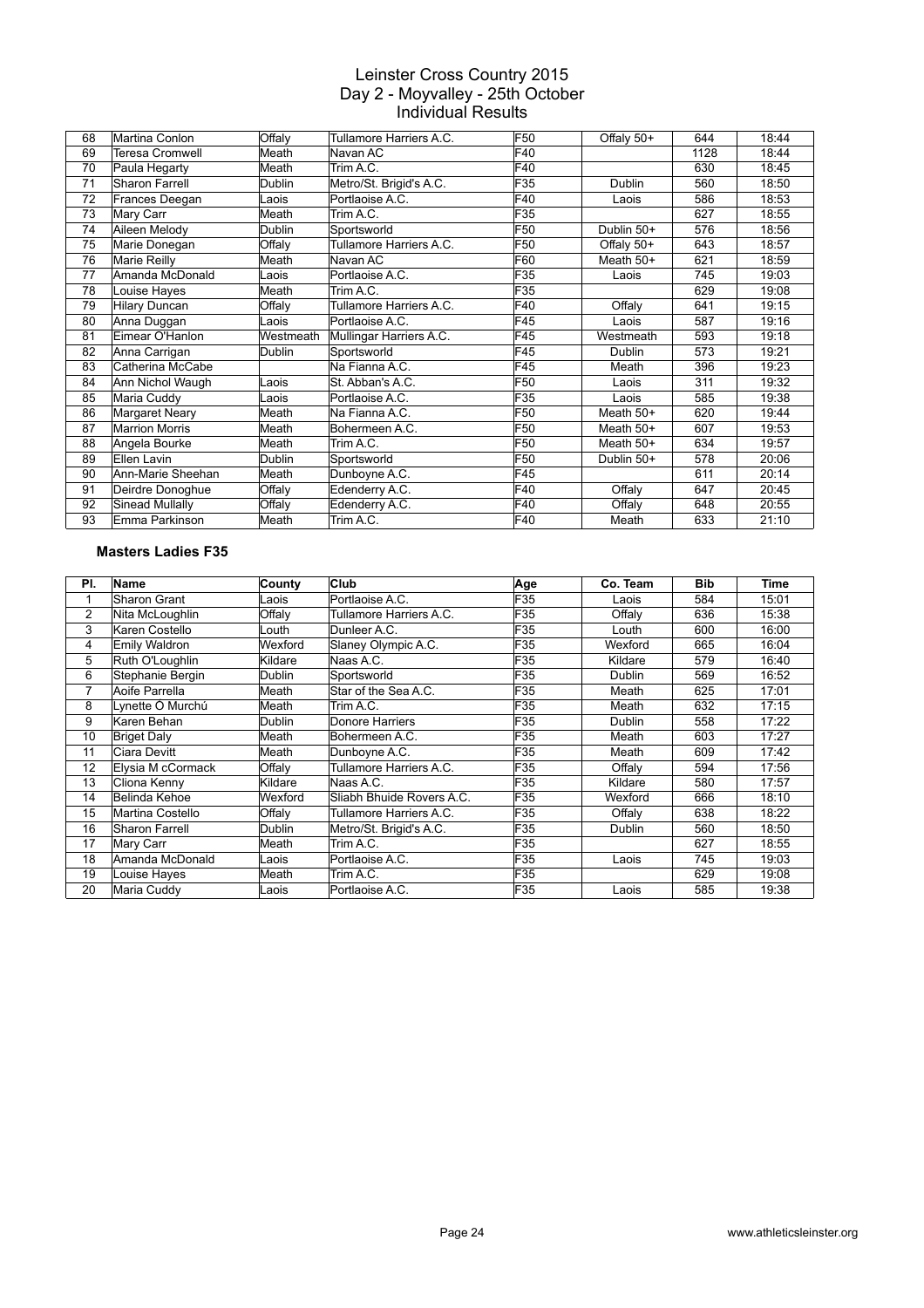#### **Masters Ladies F40**

| PI.            | Name                   | County        | Club                              | Age | Co. Team  | <b>Bib</b> | <b>Time</b> |
|----------------|------------------------|---------------|-----------------------------------|-----|-----------|------------|-------------|
| 1              | Jackie Carty           | Wexford       | Kilmore A.C.                      | F40 | Wexford   | 663        | 14:39       |
| $\overline{2}$ | Paula Grant            | Laois         | Portlaoise A.C.                   | F40 | Laois     | 583        | 14:50       |
| 3              | Derval Devanney        | Dublin        | Rathfarnham W.S.A.F. A.C.         | F40 | Dublin    | 561        | 15:23       |
| $\overline{4}$ | <b>Ruth Kelly</b>      | Dublin        | Sportsworld                       | F40 | Dublin    | 571        | 15:29       |
| 5              | Pippa Hackett          | Laois         | St. Michael's AC                  | F40 | Laois     | 581        | 15:48       |
| 6              | Donna Mahon            | <b>Dublin</b> | Rathfarnham W.S.A.F. A.C.         | F40 | Dublin    | 562        | 15:53       |
| $\overline{7}$ | <b>Florence Curley</b> | Dublin        | Donore Harriers                   | F40 | Dublin    | 554        | 15:56       |
| 8              | Aisling Kirwan         | Wicklow       | Slí Cualann A.C.                  | F40 | Wicklow   | 672        | 16:00       |
| 9              | Geraldine Gill         | Meath         | Bohermeen A.C.                    | F40 | Meath     | 604        | 16:01       |
| 10             | Karen O'Hanlon         | Meath         | Dunboyne A.C.                     | F40 | Meath     | 601        | 16:06       |
| 11             | Monica Corcoran        | Laois         | St. Michael's AC                  | F40 | Laois     | 582        | 16:23       |
| 12             | <b>Breda Daly</b>      | Westmeath     | Mullingar Harriers A.C.           | F40 | Westmeath | 655        | 16:31       |
| 13             | Caroline Donnellan     | Offaly        | Edenderry A.C.                    | F40 | Offaly    | 646        | 16:33       |
| 14             | Rebecca Carolan        | Louth         | Boyne A.C.                        | F40 | Louth     | 590        | 16:42       |
| 15             | Carol Costello         | Wicklow       | Slí Cualann A.C.                  | F40 | Wicklow   | 670        | 16:43       |
| 16             | Sarah White            | Meath         | Star of the Sea A.C.              | F40 | Meath     | 626        | 16:49       |
| 17             | Vanessa Sallier        | <b>Dublin</b> | Rathfarnham W.S.A.F. A.C.         | F40 | Dublin    | 563        | 16:51       |
| 18             | Laura Cotter           | Meath         | Trim A.C.                         | F40 | Meath     | 628        | 16:56       |
| 19             | Jean McEvoy            | Laois         | Ballyroan, Abbeyleix & Dist. A.C. | F40 | Laois     | 588        | 16:57       |
| 20             | Mary Kennedy           | Wexford       | Croghan A.C.                      | F40 | Wexford   | 589        | 17:21       |
| 21             | Margo Dowling          | Laois         | St. Abban's A.C.                  | F40 | Laois     | 307        | 17:24       |
| 22             | Ciara Bowe             | Wexford       | Sliabh Bhuide Rovers A.C.         | F40 | Wexford   | 667        | 17:29       |
| 23             | Julia Hackett          | Dublin        | Donore Harriers                   | F40 | Dublin    | 555        | 17:36       |
| 24             | Janette Strickland     | Dublin        | Donore Harriers                   | F40 | Dublin    | 556        | 17:40       |
| 25             | Sonya Foley            | Meath         | Dunshaughlin A.C.                 | F40 | Meath     | 614        | 17:54       |
| 26             | <b>Roisin Bell</b>     | Meath         | Dunboyne A.C.                     | F40 | Meath     | 602        | 18:05       |
| 27             | Angela Eustace         | Dublin        | Donore Harriers                   | F40 | Dublin    | 557        | 18:06       |
| 28             | Deirdre Brennan        | Laois         | St. Abban's A.C.                  | F40 | Laois     | 310        | 18:15       |
| 29             | <b>Mairead Moore</b>   | Laois         | St. Abban's A.C.                  | F40 | Laois     | 309        | 18:18       |
| 30             | Sandra Gowran          | Dublin        | Sportsworld                       | F40 | Dublin    | 568        | 18:35       |
| 31             | <b>Teresa Cromwell</b> | Meath         | Navan AC                          | F40 |           | 1128       | 18:44       |
| 32             | Paula Hegarty          | Meath         | Trim A.C.                         | F40 |           | 630        | 18:45       |
| 33             | Frances Deegan         | Laois         | Portlaoise A.C.                   | F40 | Laois     | 586        | 18:53       |
| 34             | <b>Hilary Duncan</b>   | Offaly        | Tullamore Harriers A.C.           | F40 | Offaly    | 641        | 19:15       |
| 35             | Deirdre Donoghue       | Offaly        | Edenderry A.C.                    | F40 | Offaly    | 647        | 20:45       |
| 36             | <b>Sinead Mullally</b> | Offaly        | Edenderry A.C.                    | F40 | Offaly    | 648        | 20:55       |
| 37             | Emma Parkinson         | Meath         | Trim A.C.                         | F40 | Meath     | 633        | 21:10       |

#### **Masters Ladies F45**

| PI. | Name                 | <b>County</b>    | Club                      | Age | Co. Team  | <b>Bib</b> | Time  |
|-----|----------------------|------------------|---------------------------|-----|-----------|------------|-------|
|     | Mary Hanley          | lMeath           | Na Fianna A.C.            | F45 |           | 618        | 15:26 |
| 2   | Catherine Murphy     | Wexford          | Slaney Olympic A.C.       | F45 | Wexford   | 664        | 16:10 |
| 3   | Ursula Byrne         | Meath            | Dunshaughlin A.C.         | F45 | Meath     | 612        | 16:37 |
| 4   | Lillian Lawless      | Wexford          | Sliabh Bhuide Rovers A.C. | F45 | Wexford   | 668        | 16:55 |
| 5   | <b>Brigie Clarke</b> | Meath            | Na Fianna A.C.            | F45 | Meath     | 616        | 17:04 |
| 6   | Emelda Clarke        | Meath            | Na Fianna A.C.            | F45 | Meath     | 617        | 17:20 |
| 7   | Zo? Melling          | Dublin           | Rathfarnham W.S.A.F. A.C. | F45 | Dublin    | 565        | 17:59 |
| 8   | Paula Murray         | Westmeath        | Mullingar Harriers A.C.   | F45 | Westmeath | 656        | 18:12 |
| 9   | Una Mollen           | Offaly           | Tullamore Harriers A.C.   | F45 | Offaly    | 637        | 18:33 |
| 10  | Deirdre Farrell      | Meath            | Star of the Sea A.C.      | F45 |           | 624        | 18:37 |
| 11  | Anna Duggan          | Laois            | Portlaoise A.C.           | F45 | Laois     | 587        | 19:16 |
| 12  | Eimear O'Hanlon      | <b>Westmeath</b> | Mullingar Harriers A.C.   | F45 | Westmeath | 593        | 19:18 |
| 13  | Anna Carrigan        | Dublin           | Sportsworld               | F45 | Dublin    | 573        | 19:21 |
| 14  | Catherina McCabe     |                  | Na Fianna A.C.            | F45 | Meath     | 396        | 19:23 |
| 15  | Ann-Marie Sheehan    | Meath            | Dunboyne A.C.             | F45 |           | 611        | 20:14 |